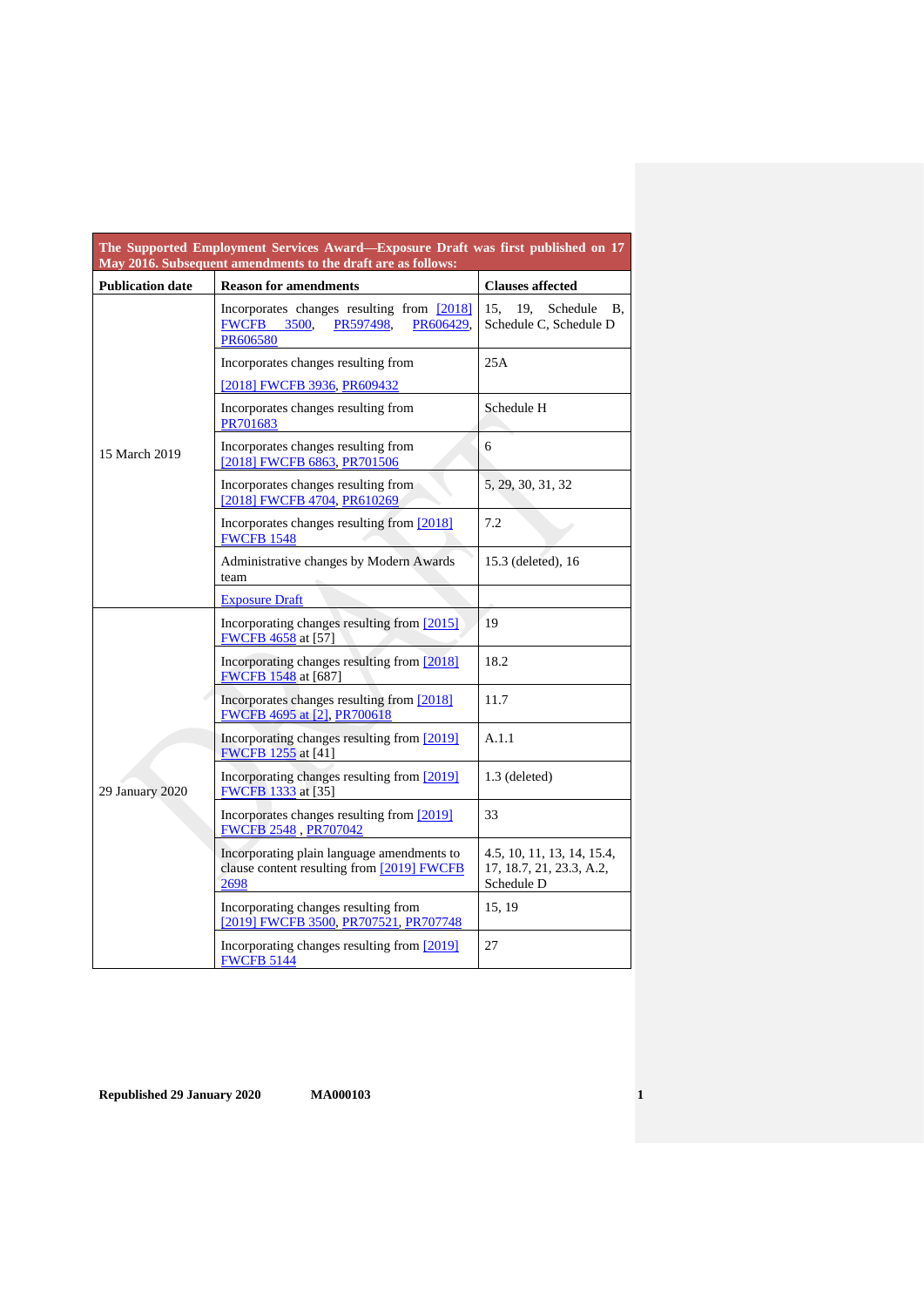| The Supported Employment Services Award—Exposure Draft was first published on 17<br>May 2016. Subsequent amendments to the draft are as follows: |                                                                                                                                                                                                  |                                                                                                                                                                                                                                            |
|--------------------------------------------------------------------------------------------------------------------------------------------------|--------------------------------------------------------------------------------------------------------------------------------------------------------------------------------------------------|--------------------------------------------------------------------------------------------------------------------------------------------------------------------------------------------------------------------------------------------|
| <b>Publication date</b>                                                                                                                          | <b>Reason for amendments</b>                                                                                                                                                                     | <b>Clauses affected</b>                                                                                                                                                                                                                    |
|                                                                                                                                                  | Administrative changes made by Modern<br>Awards team to the document structure, Part<br>and clause titles, and clause content in<br>accordance with [2019] FWCFB 5409 at [6]<br>and Attachment A | $1.3, 2, 4.5 \text{ (moved)}$ , 6, 9,<br>10, 11, 13, 14, 15, 16, 17,<br>18, 19, 20, 21, 23, 26, 32,<br>33, Schedule A, Schedule<br>B, Schedule C, Schedule<br>D, Schedule E-National<br>Training Wage (deleted),<br>Schedule E, Schedule H |
|                                                                                                                                                  | 4.5, 15, 19, C.1.1                                                                                                                                                                               |                                                                                                                                                                                                                                            |
|                                                                                                                                                  | Incorporating changes resulting from [2019]<br>FWCFB 7173 at [23].                                                                                                                               |                                                                                                                                                                                                                                            |
|                                                                                                                                                  | Incorporating changes resulting from [2019]<br>FWCFB 8491, PR715168                                                                                                                              | Schedule H                                                                                                                                                                                                                                 |
|                                                                                                                                                  | Incorporating<br>resulting<br>from<br>changes<br>PR568011 (AM2013/30)                                                                                                                            | Incorporating changes<br>resulting from PR568011<br>(AM2013/30)                                                                                                                                                                            |
|                                                                                                                                                  | Administrative changes made by Modern<br>Awards team to incorporate previous A<br>clauses into the numbering of the exposure<br>draft                                                            | 6, 16                                                                                                                                                                                                                                      |
|                                                                                                                                                  | Administrative changes by modern awards<br>team.                                                                                                                                                 | 11.2, 19                                                                                                                                                                                                                                   |

# **EXPOSURE DRAFT**

# **Supported Employment Services Award 20XX**

This exposure draft has been prepared by staff of the Fair Work Commission based on the *Supported Employment Services Award 2010* (the Supported Employment Services award) as at 17 May 2016 and incorporates award updates up to 19 December 2019*.* This exposure draft does not seek to amend any entitlements under the Supported Employment Services award. Instead, it has been prepared to address some of the structural issues identified in modern awards and to apply plain language drafting principles and techniques.

The review of this award in accordance with section 156 of the *Fair Work Act 2009* is being dealt with in matter [AM2014/286.](http://www.fwc.gov.au/awards-and-agreements/modern-award-reviews/4-yearly-review/award-stage/award-review-documents/MA000103?m=AM2014/286) Additionally a number of common issues are being dealt with by the Commission which may affect this award. Some transitional provisions have been deleted as a result of decisions made during the review.

This draft does not represent the concluded view of the Commission in this matter.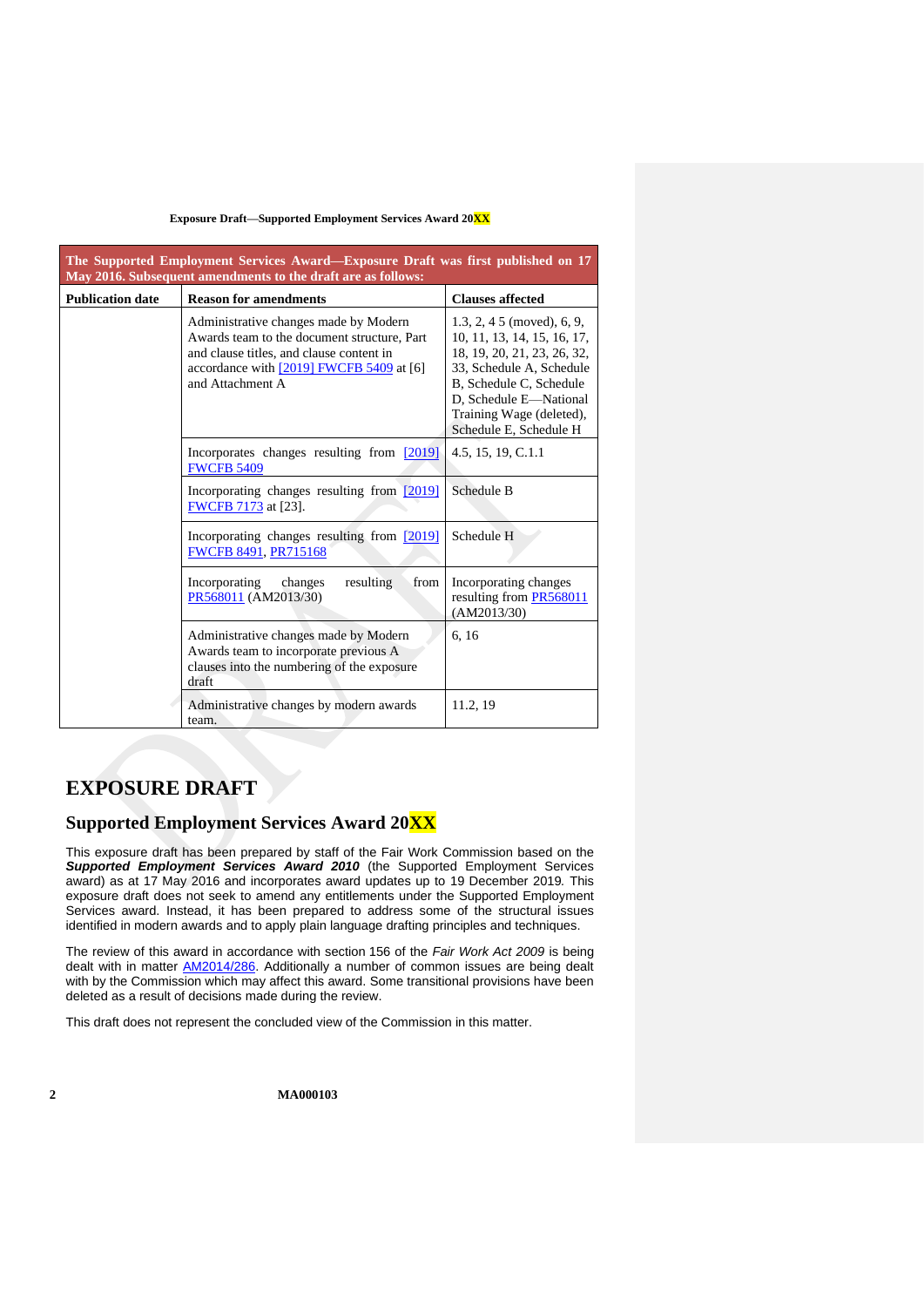Exposure Draft-Supported Employment Services Industry Award 20<mark>XX</mark>

## **Table of Contents**

| $\mathbf{1}$ .   |  |
|------------------|--|
| 2.               |  |
| 3.               |  |
| $\overline{4}$ . |  |
| 5.               |  |
| б.               |  |
| 7.               |  |
|                  |  |
| 8.               |  |
| 9.               |  |
| 10.              |  |
| 11.              |  |
| 12.              |  |
|                  |  |
| 13.              |  |
| 14.              |  |
|                  |  |
| 15.              |  |
| 16.              |  |
| 17.              |  |
| 18.              |  |
| 19.              |  |
| 20.              |  |
|                  |  |
| 21.              |  |
| 22.              |  |
|                  |  |
| 23.              |  |
| 24.              |  |
| 25.              |  |

**MA000103** 

Page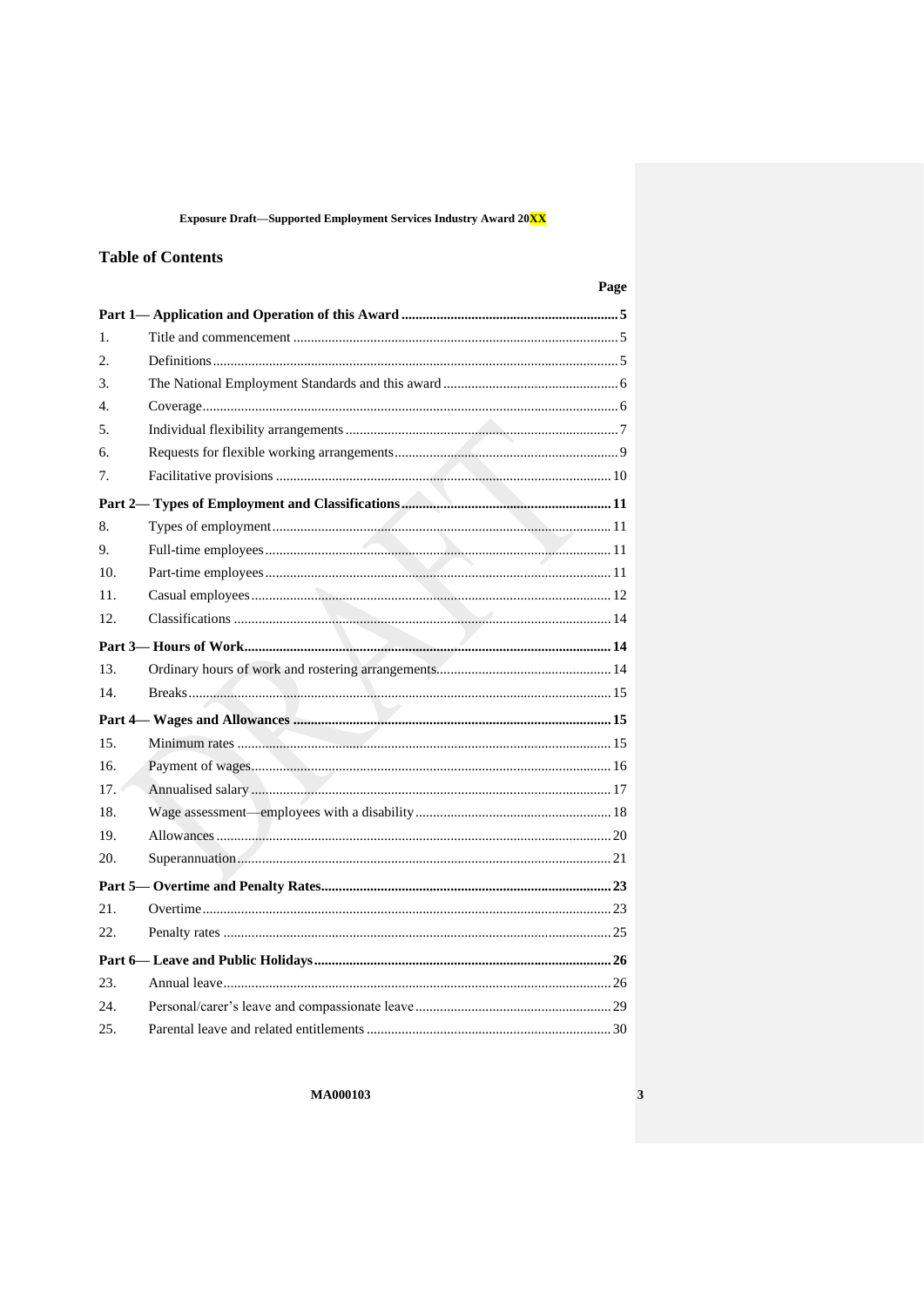| 26. |                                                                        |  |
|-----|------------------------------------------------------------------------|--|
| 27. |                                                                        |  |
| 28. |                                                                        |  |
|     |                                                                        |  |
| 29. |                                                                        |  |
| 30. |                                                                        |  |
| 31. |                                                                        |  |
|     |                                                                        |  |
| 32. |                                                                        |  |
| 33. |                                                                        |  |
|     |                                                                        |  |
|     |                                                                        |  |
|     |                                                                        |  |
|     |                                                                        |  |
|     |                                                                        |  |
|     | Schedule E - Agreement for Time Off Instead of Payment for Overtime 61 |  |
|     |                                                                        |  |
|     |                                                                        |  |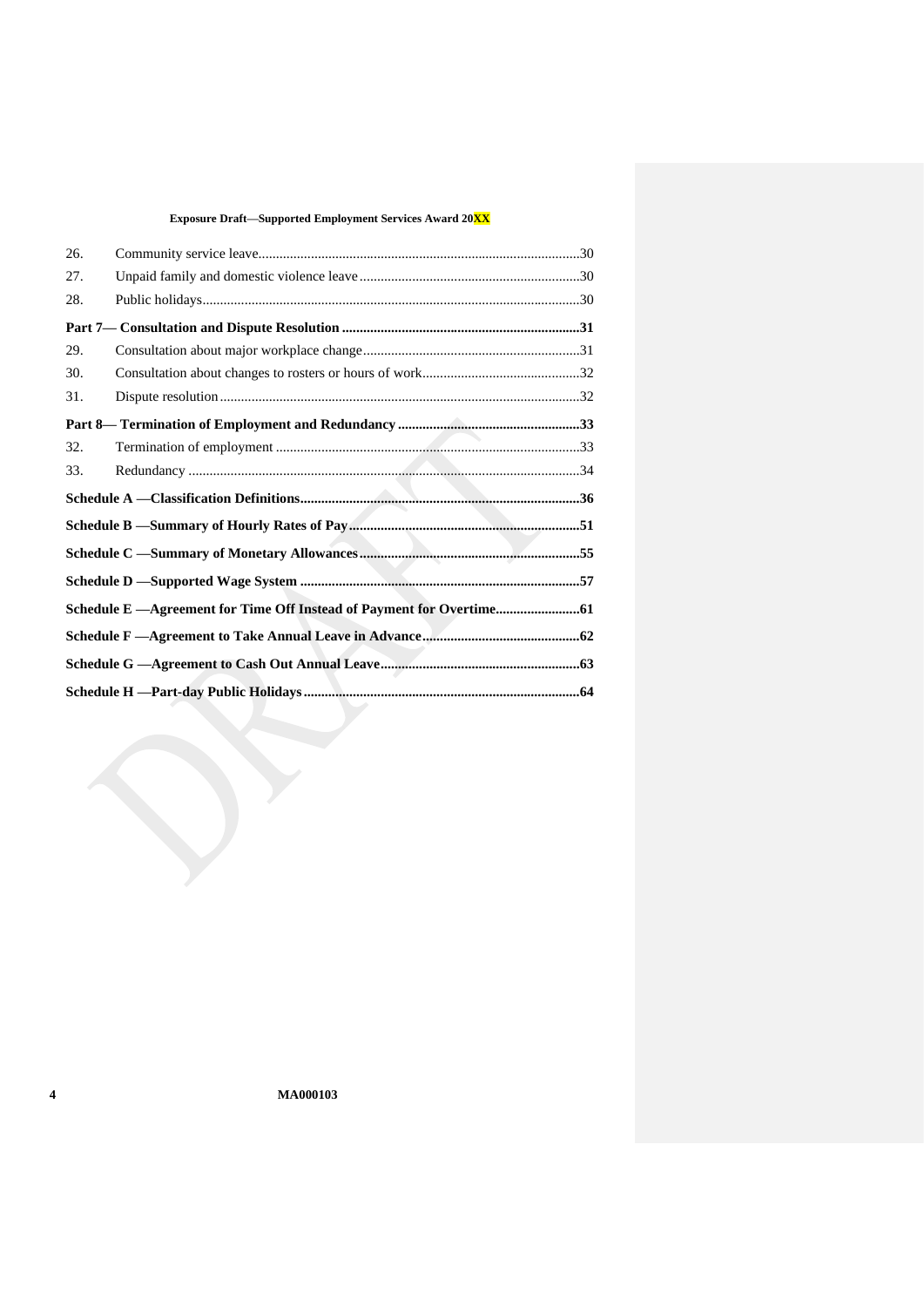# <span id="page-4-3"></span><span id="page-4-2"></span>**Part 1—Application and Operation of this Award**

## **1. Title and commencement**

Clause 1.3 inserted as a result of re-structure [\[2019\] FWCFB 5409](https://www.fwc.gov.au/documents/decisionssigned/html/2019fwcfb5409.htm#P266_6964) at [6]. Previous clause 1.3 deleted in accordance with [\[2019\] FWCFB 1333](https://www.fwc.gov.au/documents/decisionssigned/html/2019fwcfb1333.htm) at [35].

- **1.1** This award is the *Supported Employment Services Award 20XX*.
- **1.2** This modern award commenced operation on 1 January 2010. The terms of the award have been varied since that date.
- <span id="page-4-0"></span>**1.3** A variation to this award does not affect any right, privilege, obligation or liability that a person acquired, accrued or incurred under the award as it existed prior to that variation.
- Neither the making of this award nor the operation is intended to result in a reduction in the award. On application by take-home pay as a result of the making of this transitional arrangements, the Fair Work Commission considers appropriate to remedy the situation.

### <span id="page-4-1"></span>**2. Definitions**

In this award, unless the contrary intention appears:

**Act** means the *Fair Work Act 2009* (Cth).

**all purposes** means the payment will be included in the rate of pay of an employee who is entitled to the allowance, when calculating any penalties or loadings or payment while they are on annual leave.

**casual ordinary hourly rate** means the hourly rate for a casual employee for the employee's classification specified in clause [15.2](#page-14-3), inclusive of the casual loading which is payable for all purposes.

**employee** means national system employee within the meaning of the [Act](http://www.legislation.gov.au/Series/C2009A00028) and includes an employee with a disability.

**employee with a disability** means a national system employee who qualifies for a disability support pension as set out in sections 94 or 95 of the *Social Security Act 1991* (Cth), or who would be so qualified but for paragraph 94(1)(e) or paragraph  $95(1)(c)$  of that **Act**.

employer means national system employer within the meaning of the [Act](http://www.legislation.gov.au/Series/C2009A00028) and includes a supported employment service.

**NES** means the National Employment Standards as contained in sections [59 to 131](http://www.fwc.gov.au/awardmod/download/nes.pdf) of the [Act.](http://www.legislation.gov.au/Series/C2009A00028)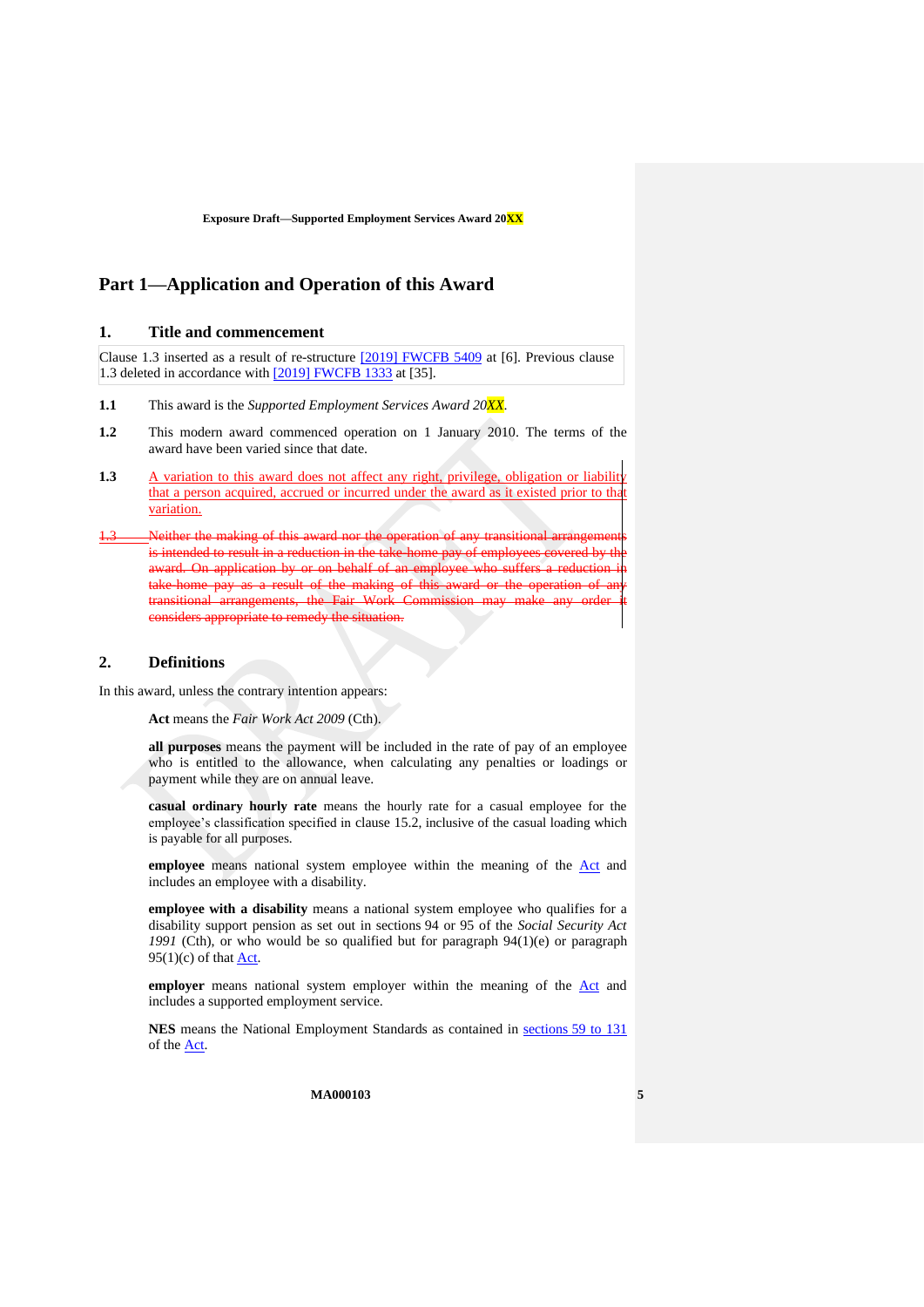**ordinary hourly rate** means the hourly rate for the employee's classification specified in clause [15.2,](#page-14-3) plus any allowances specified as being included in the employee's ordinary hourly rate or payable for all purposes.

**on-hire** means the on-hire of an employee by their employer to a client, where such employee works under the general guidance and instruction of the client or a representative of the client.

<span id="page-5-5"></span>standard rate means the minimum weekly wage rate for a Grade 5 (trade qualified) employee in clause [15.2.](#page-14-3)

**supported employment services** has the meaning given in clause [4.3.](#page-5-3)

### <span id="page-5-2"></span>**3. The National Employment Standards and this award**

- **3.1** The [NES](https://www.fwc.gov.au/documents/awardmod/download/nes.pdf) and this award contain the minimum conditions of employment for employees covered by this award.
- **3.2** Where this award refers to a condition of employment provided for in the [NES,](https://www.fwc.gov.au/documents/awardmod/download/nes.pdf) the [NES](https://www.fwc.gov.au/documents/awardmod/download/nes.pdf) definition applies.
- **3.3** The employer must ensure that copies of the award and the **NES** are available to all employees to whom they apply, either on a notice board which is conveniently located at or near the workplace or through accessible electronic means.

### <span id="page-5-1"></span>**4. Coverage**

Clause 4.5 amended in accordance with [\[2019\] FWCFB 5409](https://www.fwc.gov.au/documents/decisionssigned/html/2019fwcfb5409.htm#P266_6964) at [6] and [118].

- <span id="page-5-4"></span>**4.1** This industry award covers employers throughout Australia who operate supported employment services and their employees working in the classifications listed in [Schedule A](#page-35-3)[—Classification Definitions](#page-35-2) to the exclusion of any other modern award.
- **4.2** The award does not cover employers in respect of other activities that are covered by the awards referred to below or their employees engaged in or in connection with those other activities:
	- **(a)** *Aged Care Award 20XX*;
	- **(b)** *Health Professionals and Support Services Award 20XX*; or
	- **(c)** *Social, Community, Home Care and Disability Services Industry Award 20XX*.
- <span id="page-5-3"></span>**4.3 Supported employment services** means a service as defined in section 7 of the *Disability Services Act 1986* (Cth).
- **4.4** This award does not cover employees who hold executive and management positions not covered by the classification structure contained within this award.
- <span id="page-5-0"></span>**4.5** This award covers any employer which supplies labour on an on-hire basis in to the supported employment services industry set out in clause [4.1](#page-5-4) and [4.3](#page-5-3) in respect of on-hire employees in classifications covered by this award, and those on-hire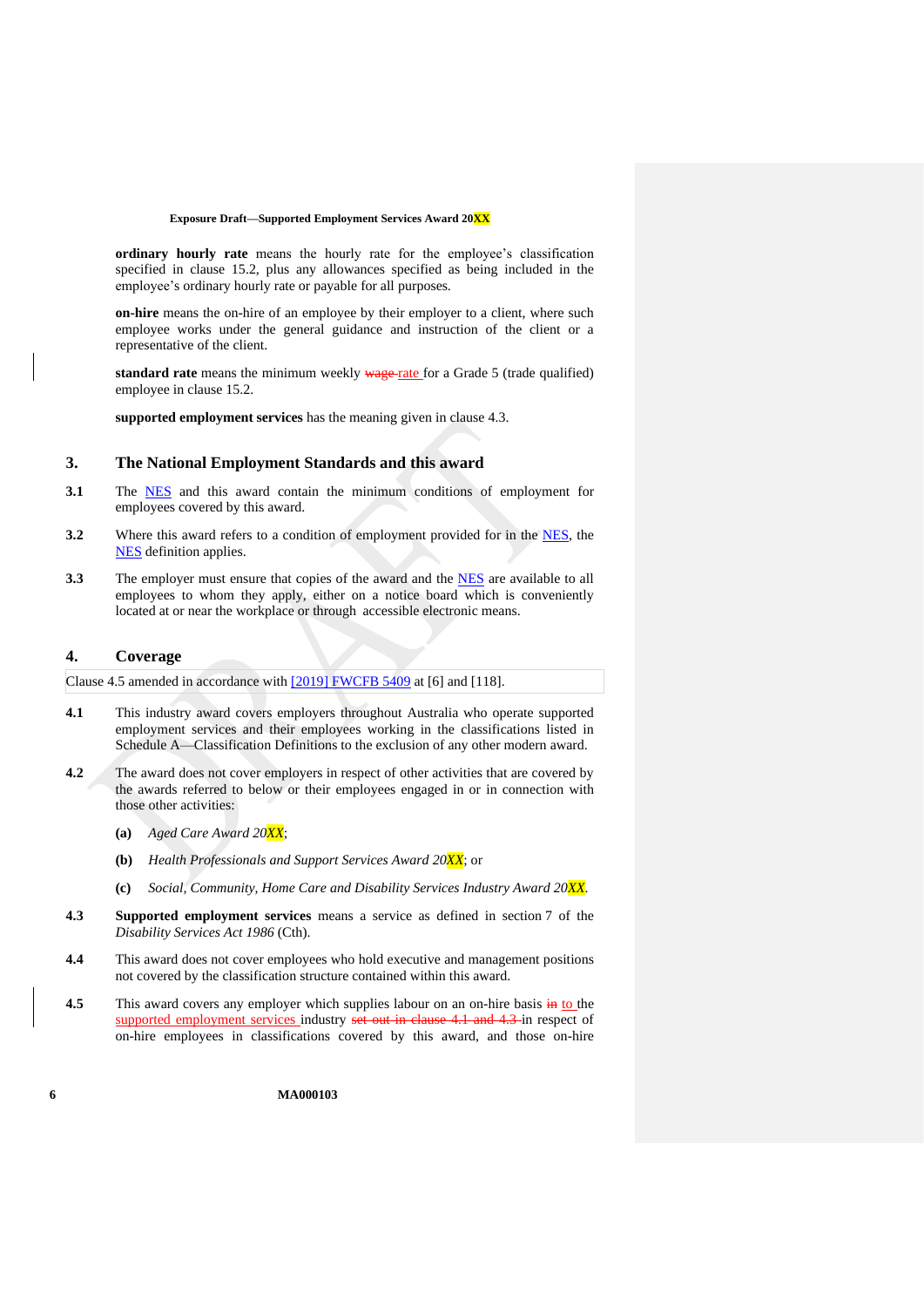employees, while engaged in the performance of work for a business in that industry. This subclause Clause [4.5](#page-5-0) operates subject to the exclusions from coverage in this award.

- **4.6** This award does not cover:
	- **(a)** an employee excluded from award coverage by the [Act.](http://www.legislation.gov.au/Series/C2009A00028)
	- **(b)** does not cover employees who are covered by a modern enterprise award, or an enterprise instrument (within the meaning of the *Fair Work (Transitional Provisions and Consequential Amendments) Act 2009* (Cth)), or employers in relation to those employees.
	- **(c)** does not cover employees who are covered by a State reference public sector modern award, or a State reference public sector transitional award (within the meaning of the *Fair Work (Transitional Provisions and Consequential Amendments) Act 2009* (Cth)), or employers in relation to those employees.
- **4.7** Where an employer is covered by more than one award, an employee of that employer is covered by the award classification which is most appropriate to the work performed by the employee and to the environment in which the employee normally performs the work.

NOTE: Where there is no classification for a particular employee in this award it is possible that the employer and that employee are covered by an award with occupational coverage.

### **Effect of variations made by the Fair Work Commission**

Clause 5 moved as a result of re-structure [\[2019\] FWCFB 5409](https://www.fwc.gov.au/documents/decisionssigned/html/2019fwcfb5409.htm#P266_6964) at [6].

award does not affect any right, privilege, obligation or liability th person acquired, accrued or incurred under the award as it existed prior to that variation.

## <span id="page-6-0"></span>**5. Individual flexibility arrangements**

- **5.1** Despite anything else in this award, an employer and an individual employee may agree to vary the application of the terms of this award relating to any of the following in order to meet the genuine needs of both the employee and the employer:
	- **(a)** arrangements for when work is performed; or
	- **(b)** overtime rates; or
	- **(c)** penalty rates; or
	- **(d)** allowances; or
	- **(e)** annual leave loading.
- **5.2** An agreement must be one that is genuinely made by the employer and the individual employee without coercion or duress.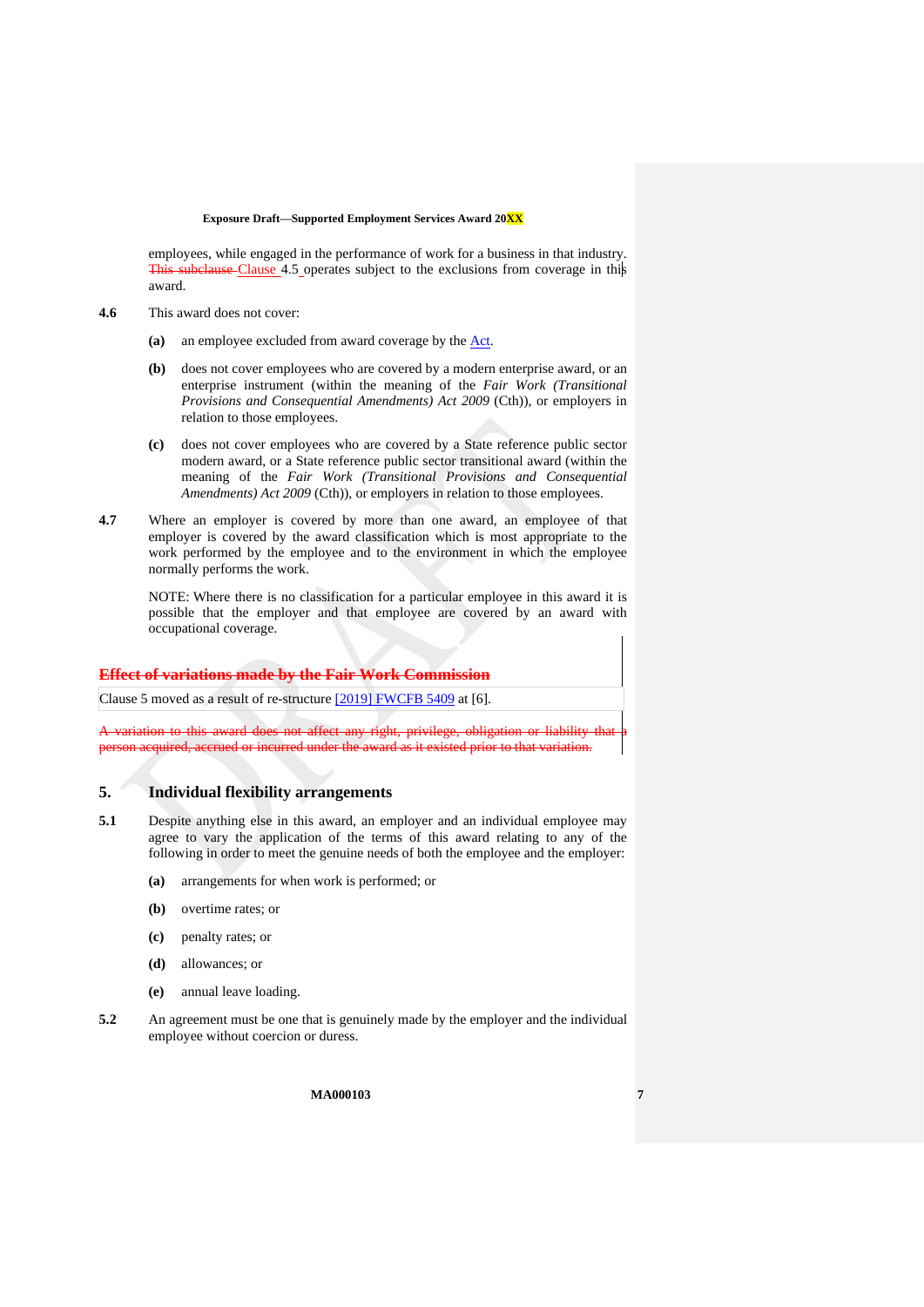- **5.3** An agreement may only be made after the individual employee has commenced employment with the employer.
- **5.4** An employer who wishes to initiate the making of an agreement must:
	- **(a)** give the employee a written proposal; and
	- **(b)** if the employer is aware that the employee has, or reasonably should be aware that the employee may have, limited understanding of written English, take reasonable steps (including providing a translation in an appropriate language) to ensure that the employee understands the proposal.
- **5.5** An agreement must result in the employee being better off overall at the time the agreement is made than if the agreement had not been made.
- **5.6** An agreement must do all of the following:
	- **(a)** state the names of the employer and the employee; and
	- **(b)** identify the award term, or award terms, the application of which is to be varied; and
	- **(c)** set out how the application of the award term, or each award term, is varied; and
	- **(d)** set out how the agreement results in the employee being better off overall at the time the agreement is made than if the agreement had not been made; and
	- **(e)** state the date the agreement is to start.
- <span id="page-7-0"></span>**5.7** An agreement must be:
	- **(a)** in writing; and
	- **(b)** signed by the employer and the employee and, if the employee is under 18 years of age, by the employee's parent or guardian.
- **5.8** Except as provided in clause [5.7\(b\),](#page-7-0) an agreement must not require the approval or consent of a person other than the employer and the employee.
- **5.9** The employer must keep the agreement as a time and wages record and give a copy to the employee.
- **5.10** The employer and the employee must genuinely agree, without duress or coercion to any variation of an award provided for by an agreement.
- <span id="page-7-1"></span>**5.11** An agreement may be terminated:
	- **(a)** at any time, by written agreement between the employer and the employee; or
	- **(b)** by the employer or employee giving 13 weeks' written notice to the other party (reduced to 4 weeks if the agreement was entered into before the first full pay period starting on or after 4 December 2013).

NOTE: If an employer and employee agree to an arrangement that purports to be an individual flexibility arrangement under this award term and the arrangement does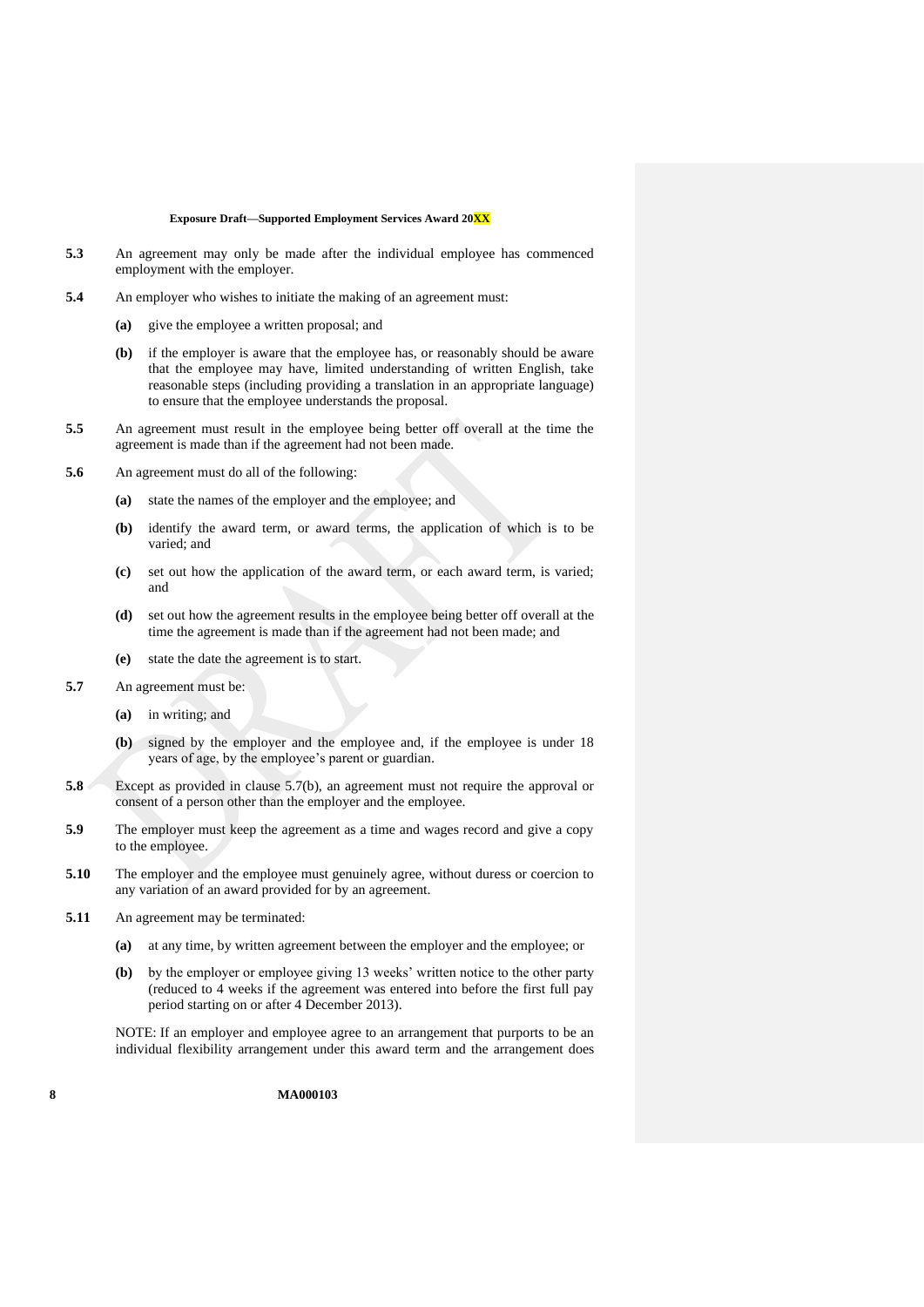not meet a requirement set out in section 144 then the employee or the employer may terminate the arrangement by giving written notice of not more than 28 days (see section 145 of the [Act\)](http://www.legislation.gov.au/Series/C2009A00028).

- **5.12** An agreement terminated as mentioned in clause [5.11\(b\)](#page-7-1) ceases to have effect at the end of the period of notice required under that clause.
- **5.13** The right to make an agreement under clause [5](#page-6-0) is additional to, and does not affect, any other term of this award that provides for an agreement between an employer and an individual employee.

#### <span id="page-8-0"></span>**6. Requests for flexible working arrangements**

#### **6.1 Employee may request change in working arrangements**

Clause [6](#page-8-0) applies where an employee has made a request for a change in working arrangements under section 65 of th[e Act.](http://www.legislation.gov.au/Series/C2009A00028)

NOTE 1: Section 65 of the **Act** provides for certain employees to request a change in their working arrangements because of their circumstances, as set out in section [6](#page-8-0)5(1A). Clause 6 supplements or deals with matters incidental to the  $NES$ provisions.

NOTE 2: An employer may only refuse a section 65 request for a change in working arrangements on 'reasonable business grounds' (see section 65(5) and (5A)).

NOTE 3: Clause [6](#page-8-0) is an addition to section 65.

#### <span id="page-8-2"></span>**6.2 Responding to the request**

Before responding to a request made under section 65, the employer must discuss the request with the employee and genuinely try to reach agreement on a change in working arrangements that will reasonably accommodate the employee's circumstances having regard to:

- **(a)** the needs of the employee arising from their circumstances;
- **(b)** the consequences for the employee if changes in working arrangements are not made; and
- **(c)** any reasonable business grounds for refusing the request.

NOTE 1: The employer must give the employee a written response to an employee's section 65 request within 21 days, stating whether the employer grants or refuses the request (section 65(4)).

NOTE 2: If the employer refuses the request, then the written response must include details of the reasons for the refusal (section 65(6)).

#### <span id="page-8-1"></span>**6.3 What the written response must include if the employer refuses the request**

**(a)** Clause [6.3](#page-8-1) applies if the employer refuses the request and has not reached an agreement with the employee under clause [6.2.](#page-8-2)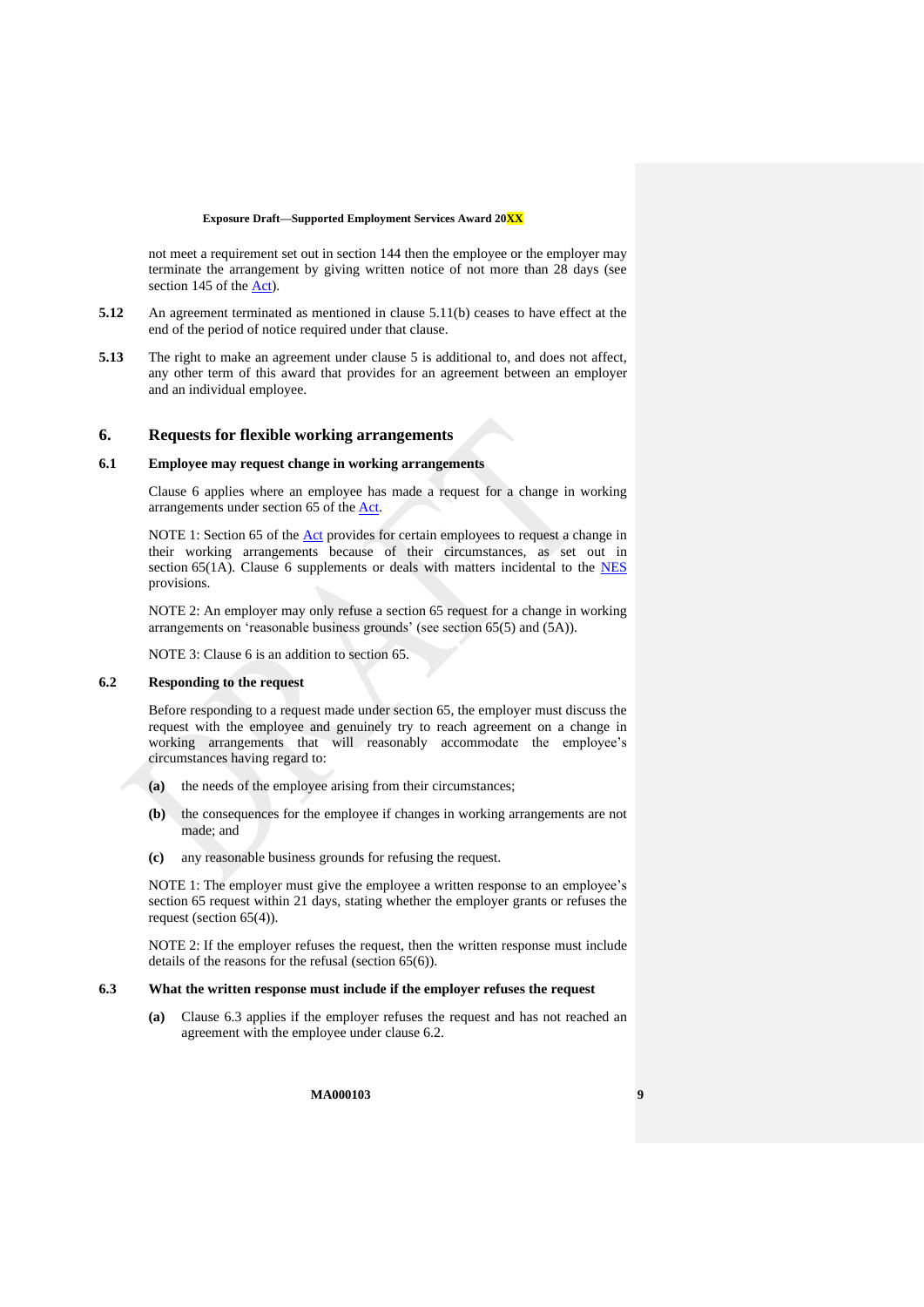- **(b)** The written response under section 65(4) must include details of the reasons for the refusal, including the business ground or grounds for the refusal and how the ground or grounds apply.
- **(c)** If the employer and employee could not agree on a change in working arrangements under clause [6.2,](#page-8-2) then the written response under section 65(4) must:
	- **(i)** state whether or not there are any changes in working arrangements that the employer can offer the employee so as to better accommodate the employee's circumstances; and
	- **(ii)** if the employer can offer the employee such changes in working arrangements, set out those changes in working arrangements.

### **6.4 What the written response must include if a different change in working arrangements is agreed**

If the employer and the employee reached an agreement under claus[e 6.2](#page-8-2) on a change in working arrangements that differs from that initially requested by the employee, then the employer must provide the employee with a written response to their request setting out the agreed change(s) in working arrangements.

#### **6.5 Dispute resolution**

Disputes about whether the employer has discussed the request with the employee and responded to the request in the way required by clause [6,](#page-8-0) can be dealt with under clause [31—Dispute resolution.](#page-31-1)

## <span id="page-9-1"></span>**7. Facilitative provisions**

- **7.1** A facilitative provision provides that the standard approach in an award provision may be departed from by agreement between an employer and an individual employee, or an employer and the majority of employees in the enterprise or part of the enterprise concerned.
- <span id="page-9-0"></span>**7.2** Facilitative provisions in this award are contained in the following clauses:

| <b>Clause</b> | <b>Provision</b>                            | Agreement between an<br>employer and: |
|---------------|---------------------------------------------|---------------------------------------|
| 13.1          | Hours of work                               | An individual employee                |
| 16.2          | Payment of wages                            | The majority of employees             |
| 21.5          | Overtime                                    | An individual employee                |
| 21.6          | Time off instead of payment for<br>overtime | An individual employee                |
| 23.7          | Annual leave in advance                     | An individual employee                |
| 23.8          | Cashing out of annual leave                 | An individual employee                |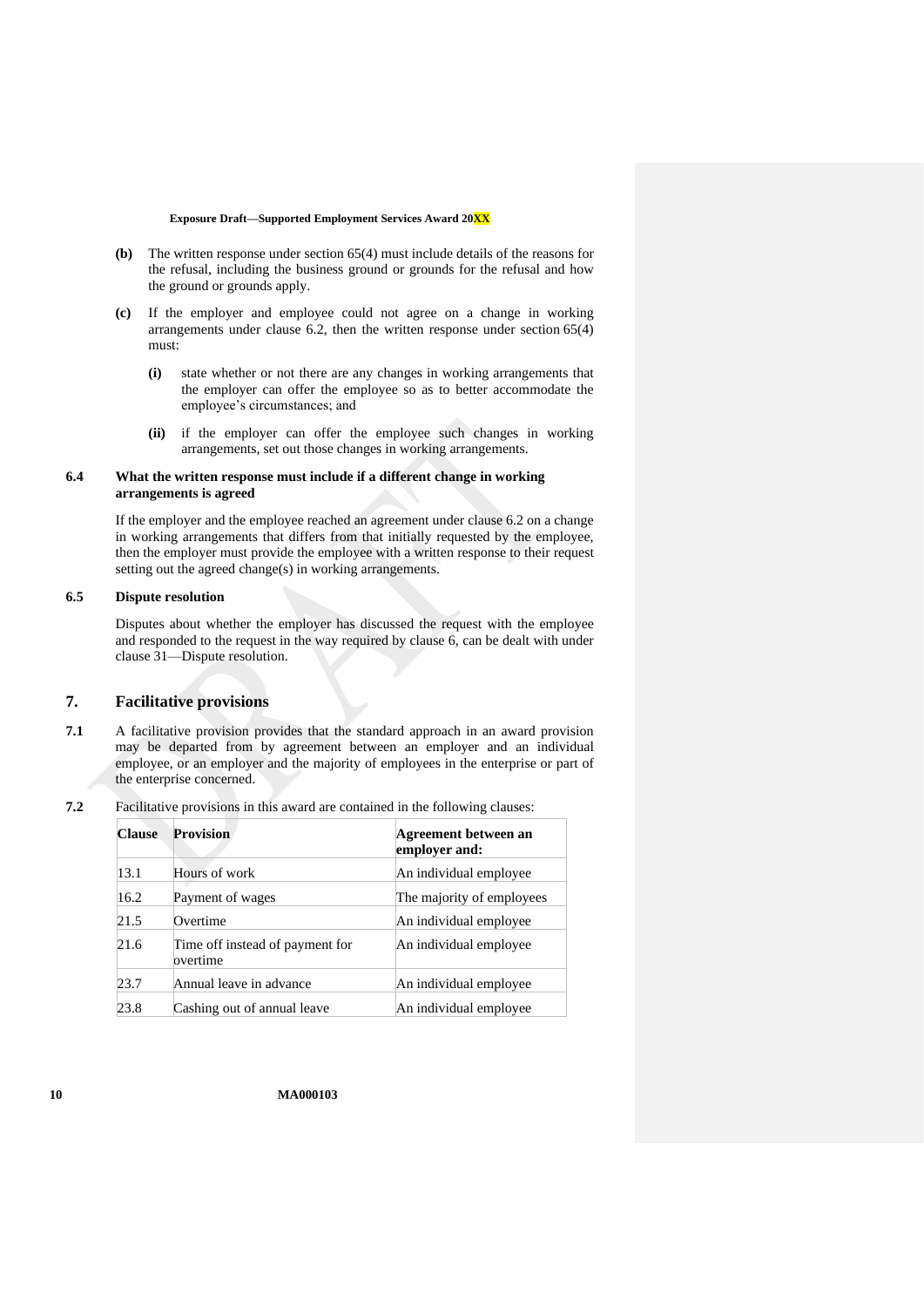## <span id="page-10-3"></span><span id="page-10-2"></span>**Part 2—Types of Employment and Classifications**

## **8. Types of employment**

- **8.1** Employees under this award will be employed in one of the following categories:
	- **(a)** full-time employment;
	- **(b)** part-time employment; or
	- **(c)** casual employment.
- **8.2** At the time of engagement an employer will inform each employee in writing of the terms of their engagement and in particular whether they are to be full-time, part-time or casual.

## <span id="page-10-1"></span>**9. Full-time employees**

A full-time employee will be a permanent employee engaged to work an average of 38 ordinary hours per week over a roster cycle.

## <span id="page-10-0"></span>**10. Part-time employees**

- 10.1 A part-time employee is an employee who:
	- **(a)** works less than full-time hours of 38 per week;
	- **(b)** has reasonably predictable hours of work; and
	- **(c)** receives, on a pro rata basis, equivalent pay and conditions to those of a fulltime employee who does the same kind of work.
- 10.2 When determining what is reasonably predictable for an employee with a disability, the nature of the employee's disability and other relevant personal circumstances will be taken into account.
- **10.3** An employer is required to roster a part-time employee for a minimum of threes consecutive hours on any shift.
- **[10](#page-10-0).4** A part-time employee employed under the provisions of this clause 10 must be paid the ordinary hourly rate for the class of work performed and for ordinary hours worked.
- <span id="page-10-4"></span>**10.5** At the time of engagement the employer and the part-time employee will agree in writing on a regular pattern of work, specifying at least:
	- **(a)** the hours worked each day;
	- **(b)** which days of the week the employee will work; and
	- **(c)** the actual starting and finishing times each day.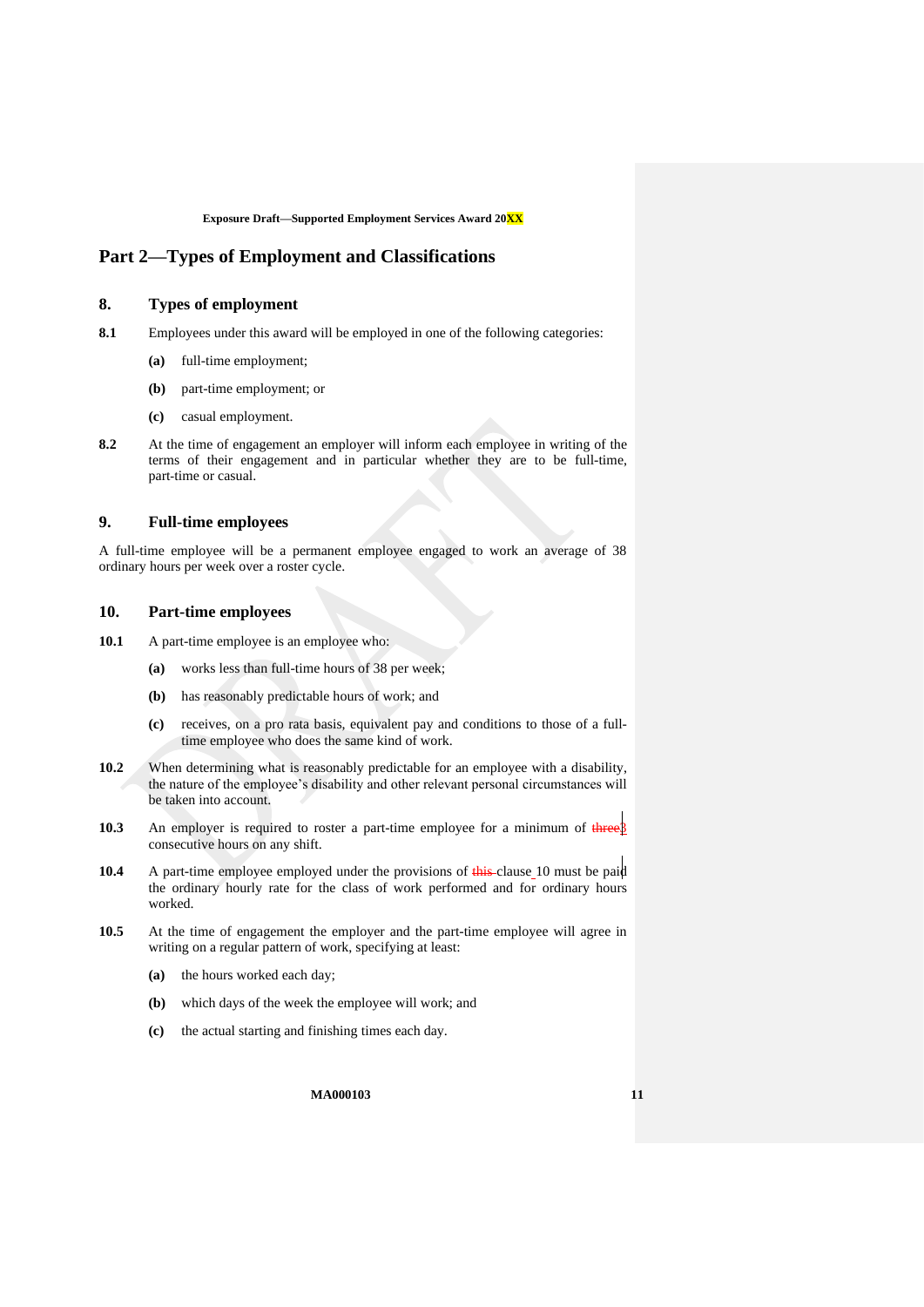- <span id="page-11-4"></span>**10.6** The employer and the employee may agree from time to time to vary this regular pattern of work, but any variation agreement must be recorded in writing.
- **10.7** Subject to clause [21.5,](#page-22-2) all time worked in excess of the hours as mutually agreed will be paid overtime at the rates as prescribed in clause [21—Overtime.](#page-22-0)

## <span id="page-11-1"></span>**11. Casual employees**

A Full Bench has been constituted in [AM2017/51](https://www.fwc.gov.au/awards-agreements/awards/modern-award-reviews/4-yearly-review/common-issues/am201751-overtime) to deal with the issue of overtime for casuals.

Administrative change to clause 11.2 by Modern Awards team.

Clause 11.7 inserted in accordance with [\[2018\] FWCFB 4695](https://www.fwc.gov.au/documents/decisionssigned/html/2018fwcfb4695.htm) at [2] and [PR700618.](https://www.fwc.gov.au/documents/awardsandorders/html/pr700618.htm)

- **11.1** A casual employee is an employee engaged on an hourly basis.
- <span id="page-11-2"></span>**11.2** For each-ordinary hour worked a casual employee will be paid the ordinary hourly rate for the class of work performed, plus an additional loading of **25%** of the ordinary hourly rate.
- **11.3** All other payments such as shift penalties, overtime etc. will be paid in addition to the loaded rate.
- **11.4** The casual loading will be instead of any entitlement of annual leave and personal/carer's leave and paid public holidays (not worked).
- **11.5** The casual loading will also form part of the employee's ordinary rate of pay for the purpose of superannuation.
- **11.6** On each occasion a casual employee is required to attend work they are entitled to a minimum payment of three3 hours.
- <span id="page-11-0"></span>**11.7 Right to request casual conversion**

**(a)** A person engaged by a particular employer as a regular casual employee may request that their employment be converted to full-time or part-time employment.

- <span id="page-11-3"></span>**(b)** A **regular casual employee** is a casual employee who has in the preceding period of 12 months worked a pattern of hours on an ongoing basis which, without significant adjustment, the employee could continue to perform as a full-time employee or part-time employee under the provisions of this award.
- **(c)** A regular casual employee who has worked equivalent full-time hours over the preceding period of 12 months' casual employment may request to have their employment converted to full-time employment.
- **(d)** A regular casual employee who has worked less than equivalent full-time hours over the preceding period of 12 months' casual employment may request to have their employment converted to part-time employment consistent with the pattern of hours previously worked.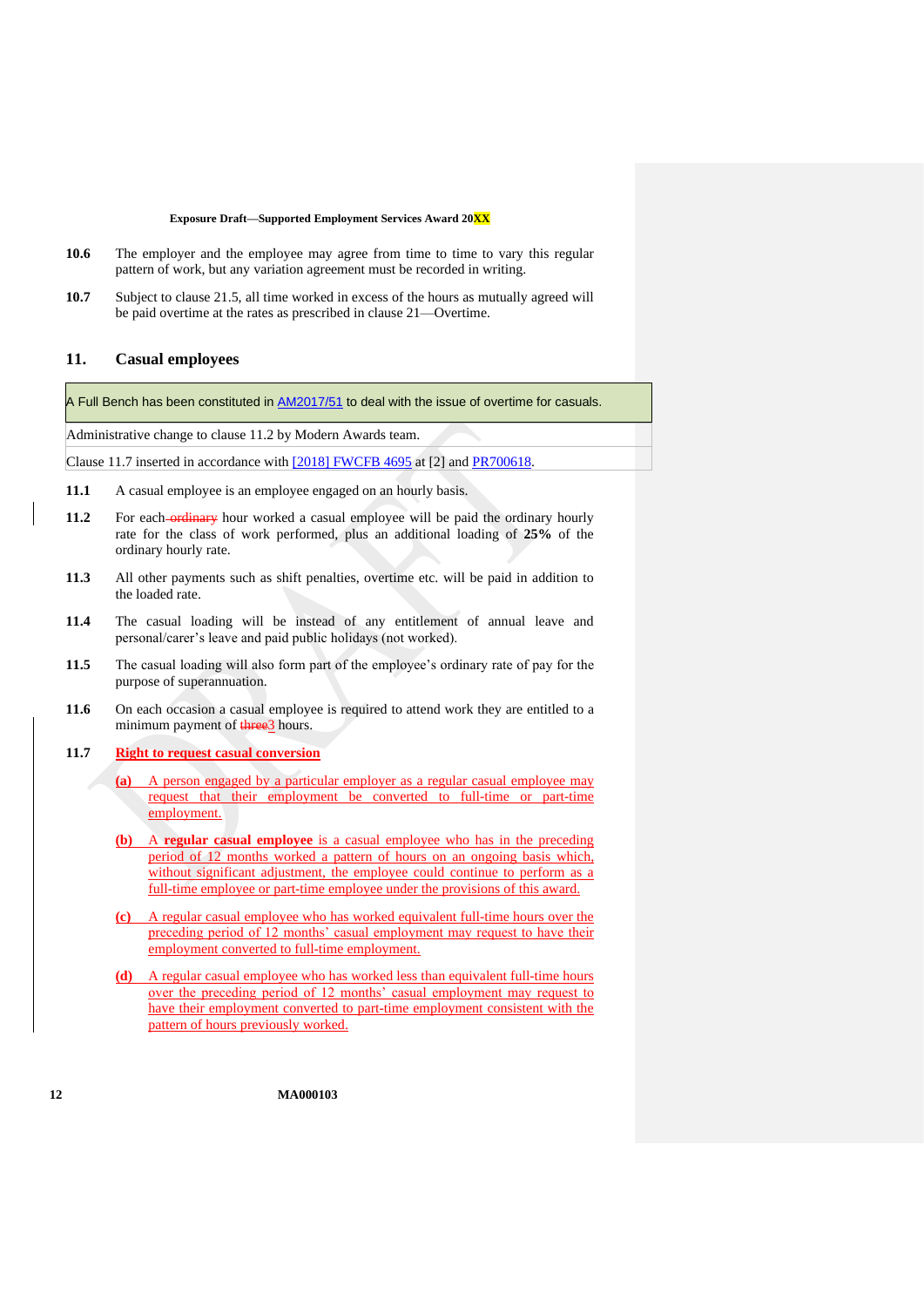- **(e)** Any request under this subclause clause [11.7](#page-11-0) must be in writing and provided to the employer.
- **(f)** Where a regular casual employee seeks to convert to full-time or part-time employment, the employer may agree to or refuse the request, but the request may only be refused on reasonable grounds and after there has been consultation with the employee.
- **(g)** Reasonable grounds for refusal include that:
	- **(i)** it would require a significant adjustment to the casual employee's hour of work in order for the employee to be engaged as a full-time or parttime employee in accordance with the provisions of this award  $-$  that is the casual employee is not truly a regular casual employee as defined in  $\frac{\text{pargraph}}{\text{(b)}}$  $\frac{\text{pargraph}}{\text{(b)}}$  $\frac{\text{pargraph}}{\text{(b)}}$  clause [11.7\(b\);](#page-11-3)
	- **(ii)** it is known or reasonably foreseeable that the regular casual employee's position will cease to exist within the next 12 months;
	- **(iii)** it is known or reasonably foreseeable that the hours of work which the regular casual employee is required to perform will be significantly reduced in the next 12 months; or
	- **(iv)** it is known or reasonably foreseeable that there will be a significant change in the days and/or times at which the employee's hours of work are required to be performed in the next 12 months which cannot be accommodated within the days and/or hours during which the employ is available to work.
- **(h)** For any ground of refusal to be reasonable, it must be based on facts which are known or reasonably foreseeable.
- Where the employer refuses a regular casual employee's request to convert, the employer must provide the casual employee with the employer's reasons for refusal in writing within 21 days of the request being made.
- **(j)** If the employee does not accept the employer's refusal, this will constitute dispute that will be dealt with under the dispute resolution procedure clause [31](#page-31-1)—[Dispute resolution.](#page-31-1) Under that procedure, the employee or the employer may refer the matter to the Fair Work Commission if the dispute cannot be resolved at the workplace level.
- **(k)** Where it is agreed that a casual employee will have their employment converted to full-time or part-time employment as provided for in this-claus [11.7,](#page-11-0) the employer and employee must discuss and record in writing:
	- the form of employment to which the employee will convert that is full-time or part-time employment; and
	- **(ii)** if it is agreed that the employee will become a part-time employee, the matters referred to in clauses [10.5](#page-10-4) and [10.6.](#page-11-4)
- **(l)** The conversion will take effect from the start of the next pay cycle following such agreement being reached unless otherwise agreed.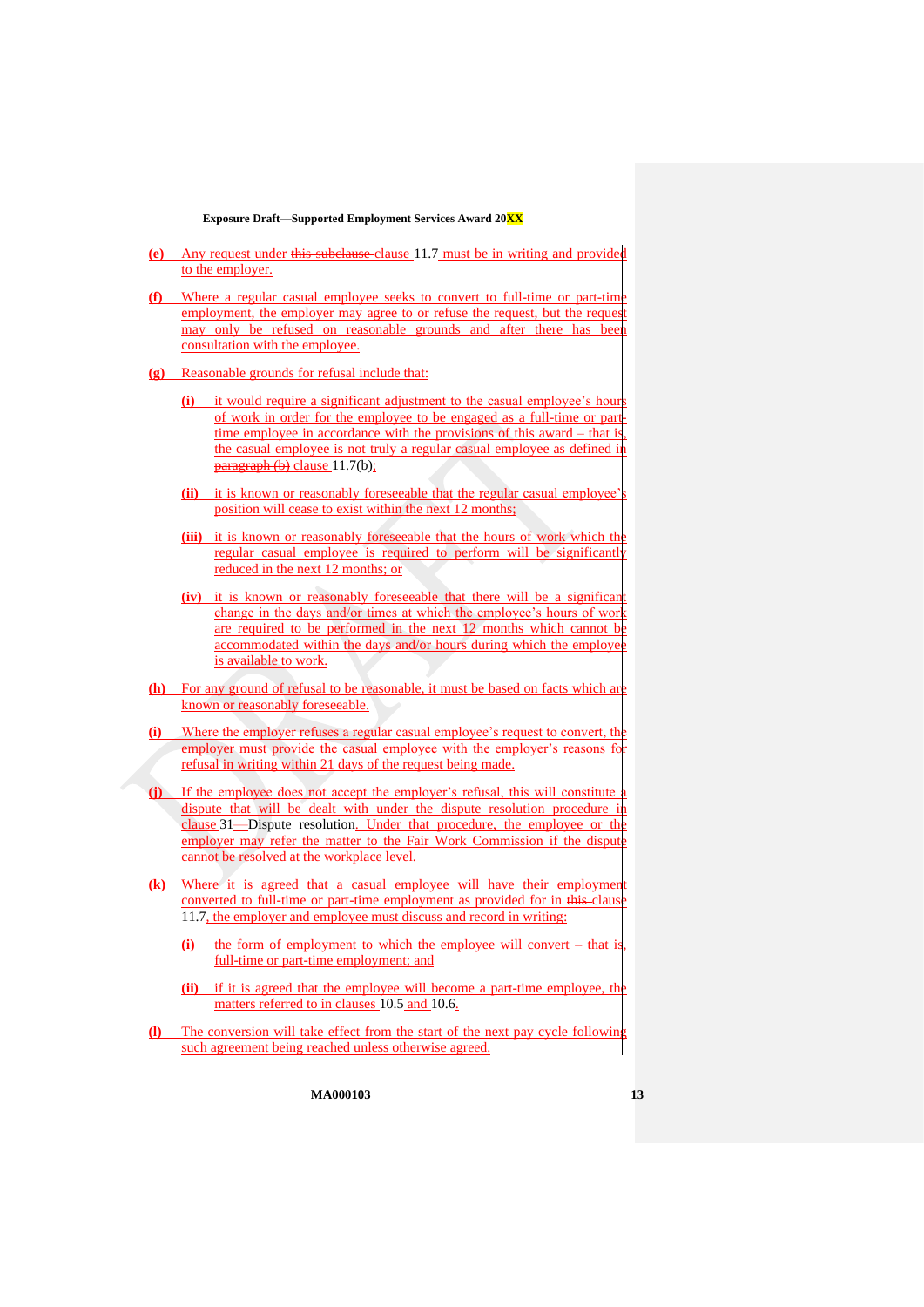- **(m)** Once a casual employee has converted to full-time or part-time employment, the employee may only revert to casual employment with the written agreement of the employer.
- **(n)** A casual employee must not be engaged and re-engaged (which includes a refusal to re-engage), or have their hours reduced or varied, in order to avoid any right or obligation under this clause [11.7.](#page-11-0)
- **(o)** Nothing in this clause [11.7](#page-11-0) obliges a regular casual employee to convert to fulltime or part-time employment, nor permits an employer to require a regular casual employee to so convert.
- **(p)** Nothing in this clause [11.7](#page-11-0) requires an employer to increase the hours of a regular casual employee seeking conversion to full-time or part-time employment.
- <span id="page-13-4"></span>**(q)** An employer must provide a casual employee, whether a regular casual employee or not, with a copy of the provisions of this subclause clause [11.7](#page-11-0) within the first 12 months of the employee's first engagement to perform work. In respect of casual employees already employed as at 1 October 2018, an employer must provide such employees with a copy of the provisions of this subclauseclause [11.7](#page-11-0) by 1 January 2019.
- **(r)** A casual employee's right to request to convert is not affected if the employer fails to comply with the notice requirements in paragraph  $(q)$  clause [11.7\(q\).](#page-13-4)

### <span id="page-13-1"></span>**12. Classifications**

**12.1** The definitions of the classification levels in clause [15—Minimum rates](#page-14-0) are contained in [Schedule A](#page-35-3)[—Classification Definitions.](#page-35-2)

# <span id="page-13-2"></span><span id="page-13-0"></span>**Part 3—Hours of Work**

#### **13. Ordinary hours of work and rostering arrangements**

- <span id="page-13-3"></span>**13.1** The ordinary hours of work will be worked in not more than  $\frac{f}{f}$  consecutive shifts of not more than  $\frac{eightharpoonup g}{eightharpoonup g}$  hours (or by agreement with the employee, 10 consecutive hours).
- **13.2** Ordinary hours will not exceed 38 hours per week or an average of 38 hours per week over an agreed roster cycle.
- **13.3** Subject to clause [21—Overtime,](#page-22-0) ordinary time will be worked between the hours of 6.00 am and 6.00 pm Monday to Sunday.
- **13.4** Ordinary hours worked after 6.00 pm Monday to Friday or on weekends will be paid in accordance with clause [22—Penalty rates.](#page-24-0)
- **13.5** The actual starting and finishing time will be determined by the employer.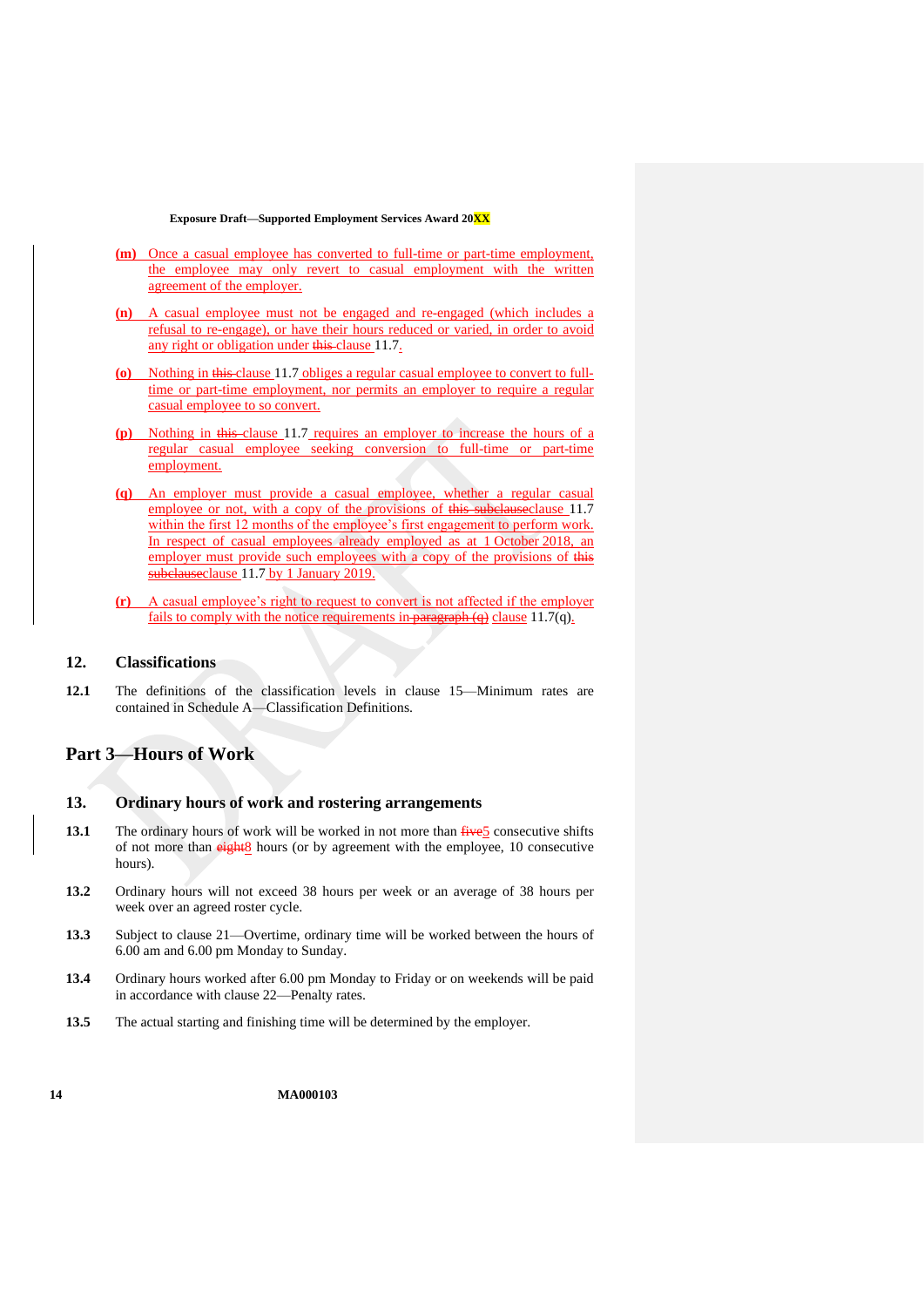## <span id="page-14-1"></span>**14. Breaks**

## **14.1 Meal break**

- **(a)** An employee will be allowed an unpaid meal break of at least 30 minutes no later than  $f{five5}$  hours after starting work unless otherwise agreed between the employer and employee.
- **(b)** An employee will not be required to work for more than  $\frac{f^2}{f^2}$  hours without a meal break of 30 minutes.

## **14.2 Paid tea break**

All employees will receive one paid tea break of 15 minutes in the morning.

### **14.3 Rosters**

- **(a)** The employer will notify all permanent employees of their roster upon commencement with the employer.
- **(b)** Subject to clause [30—Consultation about changes to rosters or hours of work,](#page-31-0) rosters can only be changed by the employer by giving employees at least seven<sup>7</sup> days' notice, except in the case of emergency where the employer will have the right to alter rosters immediately.

## <span id="page-14-2"></span><span id="page-14-0"></span>**Part 4—Wages and Allowances**

### **15. Minimum rates**

Monetary amounts in this clause adjusted as a result of AWR 2019 – changes not tracked.

Clause 15 amended in accordance with [\[2019\] FWCFB 5409](https://www.fwc.gov.au/documents/decisionssigned/html/2019fwcfb5409.htm) at [6], [114], [141] to [145].

Clause 15 is being considered in matter AM2014/286, see draft determination in [\[2019\]](https://www.fwc.gov.au/documents/decisionssigned/html/2019fwcfb8179.htm)  [FWCFB 8179.](https://www.fwc.gov.au/documents/decisionssigned/html/2019fwcfb8179.htm) Conference held 20 December 2019 [\(transcript\)](https://www.fwc.gov.au/sites/awardsmodernfouryr/201219_am2014286.htm). Modified 2020 timetable set out in Statemen[t \[2020\] FWCFB 343.](https://www.fwc.gov.au/documents/sites/awardsmodernfouryr/2020fwcfb343.pdf) Conference to be held on 10 February 2020.

- **15.1** Upon appointment, an employee will be graded by the employer in one of the grades in [Schedule A](#page-35-3)[—Classification Definitions](#page-35-2) having regard to the employee's skills, experience and qualifications.
- <span id="page-14-3"></span>**15.2** Subject to clauses [15.3,](#page-15-2) [15.4](#page-15-1) and [18—Wage assessment—employees with a](#page-17-1)  [disability](#page-17-1) the following minimum rates of pay will apply for the grades set out below:

| Grade   | Minimum weekly rate  | <b>Minimum hourly rate</b> |  |
|---------|----------------------|----------------------------|--|
|         | (full-time employee) |                            |  |
|         |                      |                            |  |
| Grade 1 | \$740.80             | \$19.49                    |  |
| Grade 2 | \$762.10             | \$20.06                    |  |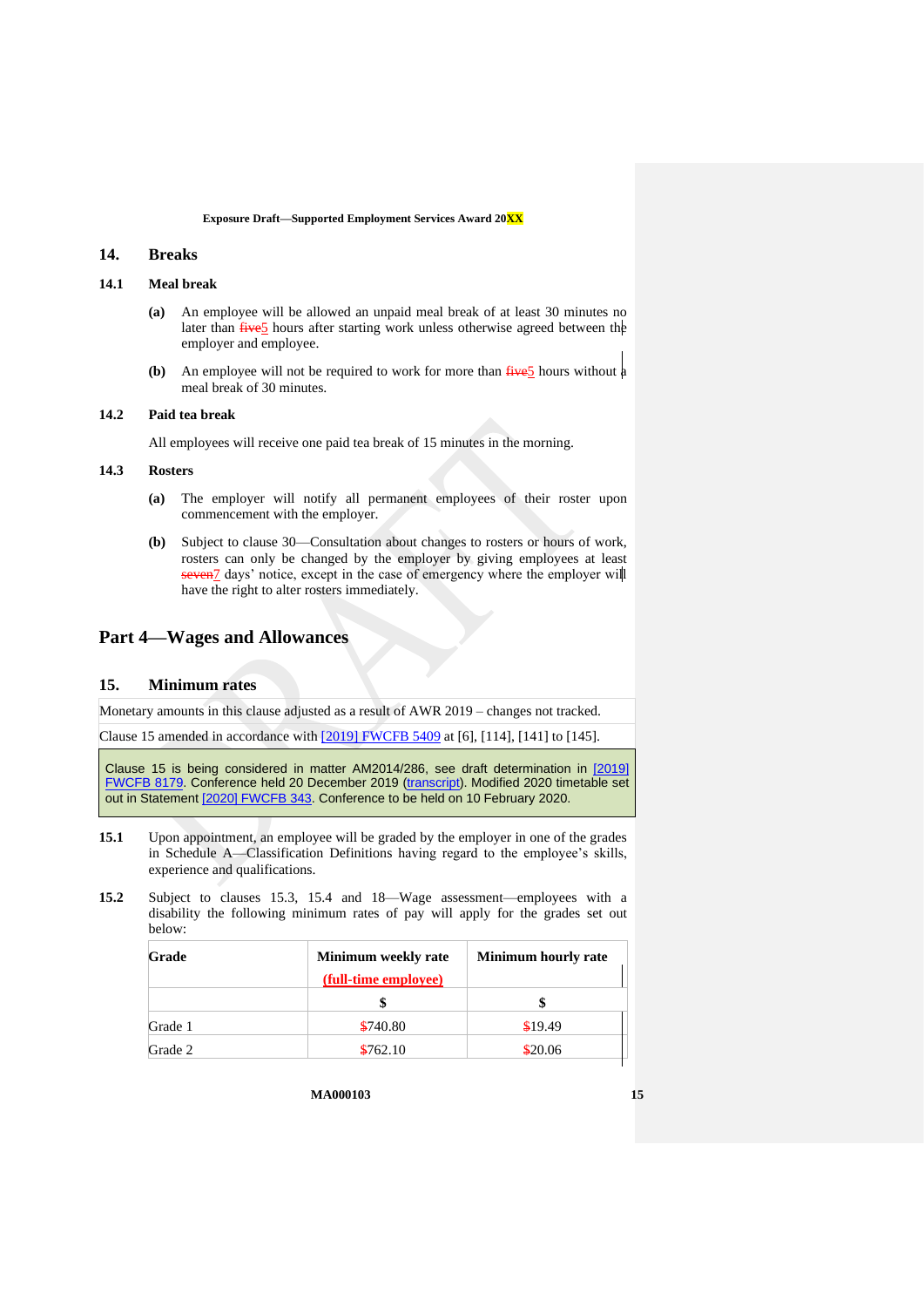| Grade   | Minimum weekly rate<br>(full-time employee) | <b>Minimum hourly rate</b> |  |
|---------|---------------------------------------------|----------------------------|--|
|         | \$                                          | \$                         |  |
| Grade 3 | \$791.30                                    | \$20.82                    |  |
| Grade 4 | \$818.50                                    | \$21.54                    |  |
| Grade 5 | \$862.50                                    | \$22.70                    |  |
| Grade 6 | \$941.10                                    | \$24.77                    |  |
| Grade 7 | \$979.10                                    | \$25.77                    |  |

NOTE: For the purpose of this award, the hourly rate for all employees has been calculated by dividing the weekly rate by 38, then rounded to the nearest cent.

NOTE: See [Schedule B—Summary of Hourly Rates of Pay](#page-50-0) for a summary of hourly rates of pay, including overtime and penalty ratespenalties.

Schedule B—Summary of Hourly Rates of Pay for a summary of hourly rate including overtime and penalties.

## <span id="page-15-2"></span>**15.3 National training wage**

- **(a)** Schedule E to the *[Miscellaneous Award 20XX1](https://www.fwc.gov.au/documents/modern_awards/award/ma000104/default.htm)0* sets out minimum wage rates and conditions for employees undertaking traineeships.
- **(b)** This award incorporates the terms of Schedule E to the *[Miscellaneous Award](https://www.fwc.gov.au/documents/modern_awards/award/ma000104/default.htm)*   $20XX10$  $20XX10$  as at  $1$  July 2018-1 July 2019. Provided that any reference to "this award" in Schedule E to the *[Miscellaneous Award 20XX1](https://www.fwc.gov.au/documents/modern_awards/award/ma000104/default.htm)0* is to be read as referring to the *Supported Employment Services Award 20XX10* and not the *[Miscellaneous Award 20XX1](https://www.fwc.gov.au/documents/modern_awards/award/ma000104/default.htm)0*.

## <span id="page-15-1"></span>**15.4 Higher duties**

- **(a)** An employee will be paid at a higher grade if carrying out the duties of a higher grade for  $t$ wo<sup>2</sup> or more hours in any shift. They will be paid at the higher grade for the time worked at the higher rate.
- **(b)** This eClause [15.4](#page-15-1) will not apply whilst an employee is carrying out work in a higher grade for training purposes only.

## <span id="page-15-0"></span>**16. Payment of wages**

Frequency of payment of wages is being considered in matter [AM2016/8.](https://www.fwc.gov.au/awards-agreements/awards/modern-award-reviews/4-yearly-review/common-issues/am20168-payment-wages)

NOTE: Regulations 3.33(3) and 3.46(1)(g) of *Fair Work Regulations 2009* set out the requirements for pay records and the content of payslips including the requirement to separately identify any allowance paid.

**16.1** Wages will be paid weekly or fortnightly, or, by agreement between the employer and the majority of employees, monthly.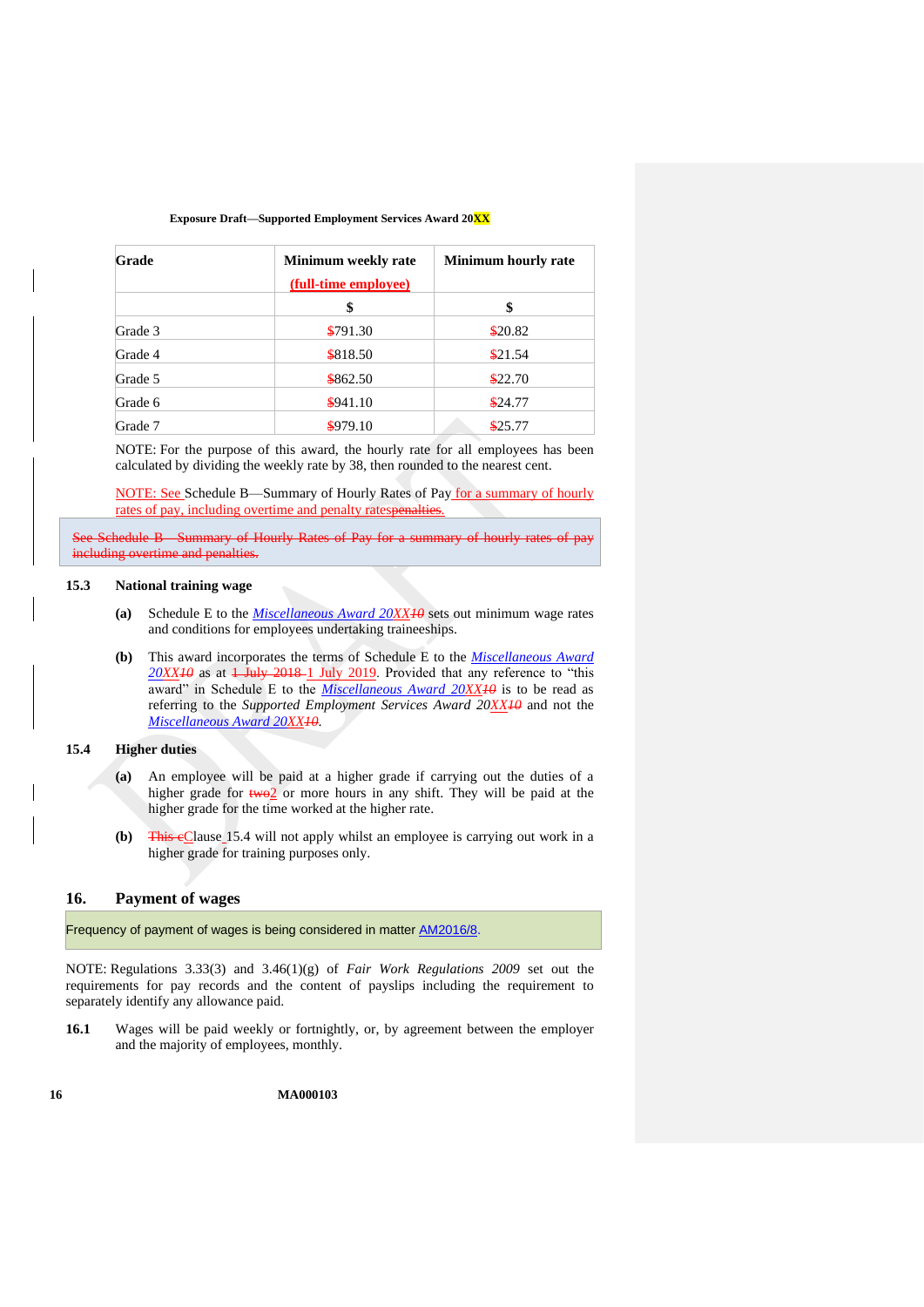- <span id="page-16-1"></span>**16.2** Payment will be made in cash, by cheque or by electronic funds transfer, as determined by the employer, into the bank or financial institution account nominated by the employee.
- **16.3** Overtime will be paid not later than the pay day next following the week in which the overtime has been worked.
- **16.4** Where an employee is discharged from employment the employee will be paid immediately for all wages, overtime, pro rata payment for annual leave, annual leave loading; or any remuneration due.
- **16.5** Payment may be made by cash, cheque or electronic funds transfer at the discretion of the employer.

Payment of wages on termination is being considered in matter [AM2016/8.](https://www.fwc.gov.au/awards-agreements/awards/modern-award-reviews/4-yearly-review/common-issues/am20168-payment-wages)

- **16.6** Where an employee lawfully leaves their employment they will be paid all monies due at the time of leaving. Payment may be made by cash, cheque or electronic funds transfer at the discretion of the employer.
- **16.7** Where an employee is paid by cash or cheque, in the event of there being any delay in the making of any payment mentioned in this clause [16,](#page-15-0) other than a delay beyond the direct control of the employer, an employee will be paid at ordinary rates for all time the employee is kept waiting at the workplace for payment.

### <span id="page-16-0"></span>**17. Annualised salary**

Annualised salaries are being reviewed in [AM2016/13.](https://www.fwc.gov.au/awards-agreements/awards/modern-award-reviews/4-yearly-review/common-issues/am201613-annualised)

- **17.1** As an alternative to an employee's wages being calculated and paid on a weekly or fortnightly basis, agreement may be reached between an employee and the employer that the employee can be paid a composite annual salary which properly remunerates the employee in accordance with the award for work performed over an agreed roster cycle. In such cases the composite annual salary will be calculated to ensure that such salary paid over the year is sufficient to cover what the employee would have been entitled to if all award overtime and penalty rate obligations have been complied with. The employee is entitled to be represented in discussions with the employer by a registered organisation, or by the employee's parent or guardian.
- **17.2** However, in the event of termination of employment prior to completion of a year, the salary paid during such period of employment, must be sufficient to cover what the employee would have been entitled to if all award overtime and penalty rate payment obligations had been complied with.
- **17.3** Where payment is adopted in accordance with this clause [17,](#page-16-0) the employer must keep a daily record of the hours worked by an employee which must show the date, start and finish times of the employee for the day. This record will be countersigned weekly by the employee (or their parent or guardian) and must be kept at the place of employment for a period of at least seven<sup>7</sup> years.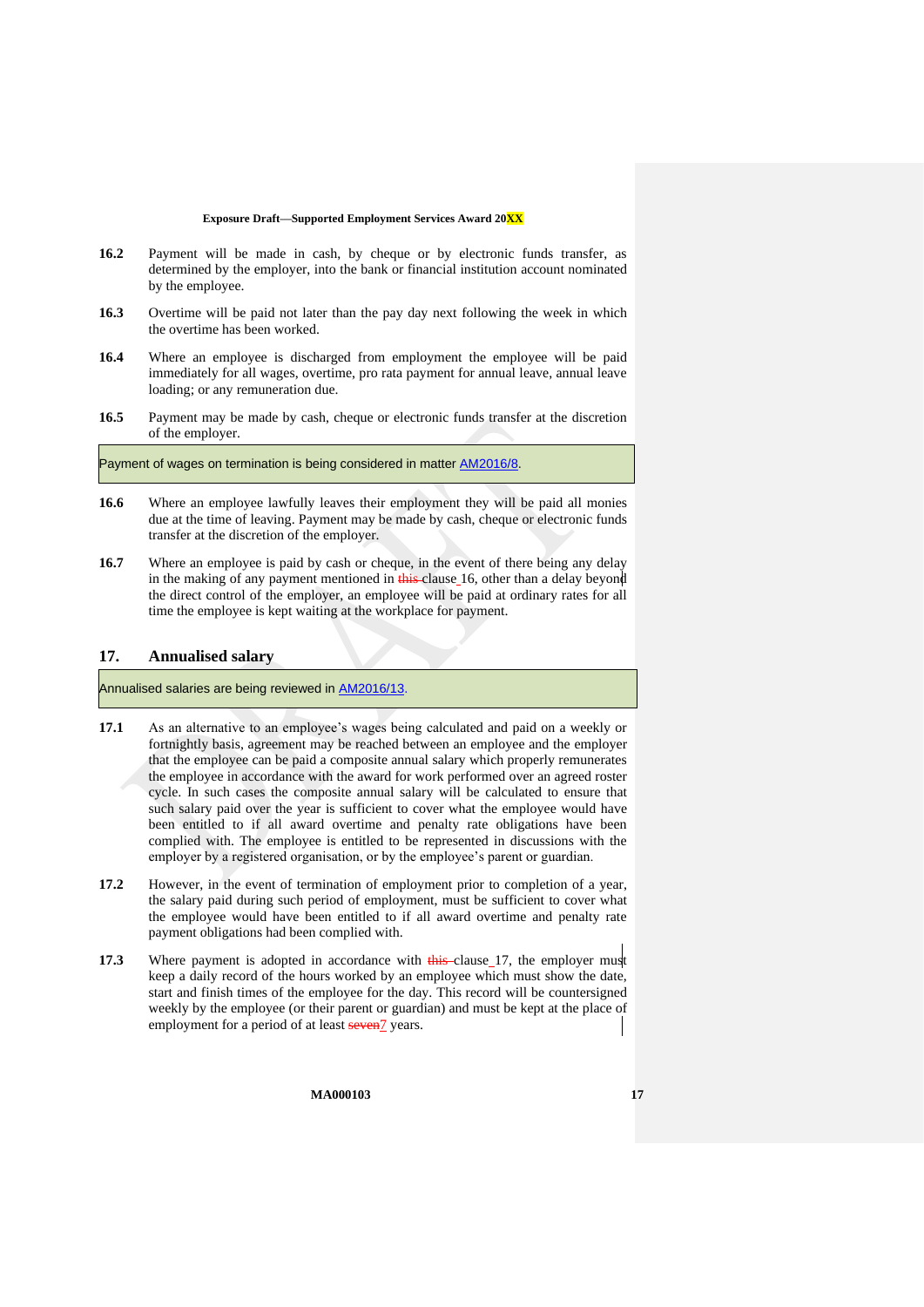## <span id="page-17-1"></span>**18. Wage assessment—employees with a disability**

Clause 18.2 amended in accordance with [PR568011](https://www.fwc.gov.au/documents/awardsandorders/html/pr568011.htm) and [\[2018\] FWCFB 1548](https://www.fwc.gov.au/documents/decisionssigned/html/2018fwcfb1548.htm#P3100_250471) at [687].

- <span id="page-17-4"></span>**18.1** An employee with a disability will be paid such percentage of the rate of pay of the relevant grade in clause [15.2](#page-14-3) as assessed under an approved wage assessment tool chosen by a supported employment service.
- <span id="page-17-2"></span><span id="page-17-0"></span>**18.2** For the purposes of this clause [18,](#page-17-1) an approved wage assessment tool means wage assessment tools referred to at clauses  $18.2(a)$  to  $18.2(v)$ :
	- **(a)** the Supported Wage System;

**(b)** [*the Business Services Wage Assessment Tool*—deleted];

**(c)(b)**the Civic Industries Supported Employees Wage Assessment Tool;

**(d)(c)**the Elouera Association Wage Assessment Tool;

**(e)(d)**the FWS Wage Assessment Tool;\*

**(f)(e)** the Greenacres Association Competency Based Wages System;

**(g)** [*the Hunter Contracts Wage Assessment Tool* – deleted];\*

**(h)** [*the Phoenix Wage Assessment Tool* – deleted];\*

**(i)** [*the PHT Wage Assessment Tool* – deleted];

**(j)(f)** the Skillsmaster Wage Assessment Tool;

**(k)(g)** the Yumaro Wage Assessment Tool;

**(l)(h)** the Woorinyan Wage Assessment Tool;

**(m)** [*the RVIB Enterprises Wage Assessment Tool* – deleted];

**(n)(i)** the Koomarri Competency Based Wages System;

**(o)(j)** the Valmar Support Services Wage System;

**(p)(k)** the Sunnyfield Association Wage Assessment Tool;

**(q)(l)** the New Horizons Wage Assessment Tool;

**(Filthe Cumberland Industries Wage Assessment Tool – deleted);** 

**(s)(m)** the Endeavour Wage Assessment Tool;\*

**(t)** [*the Wangarang Industries Wage Assessment Tool* – deleted];

<span id="page-17-3"></span>**(u)(n)** the Bedford Employee Wage Assessment Tool;

**(v)(o)**the Blue Mountains Employment Services Wage Assessment Tool;\*

**(w)** [*the Ability Options Wage Assessment Tool* – deleted];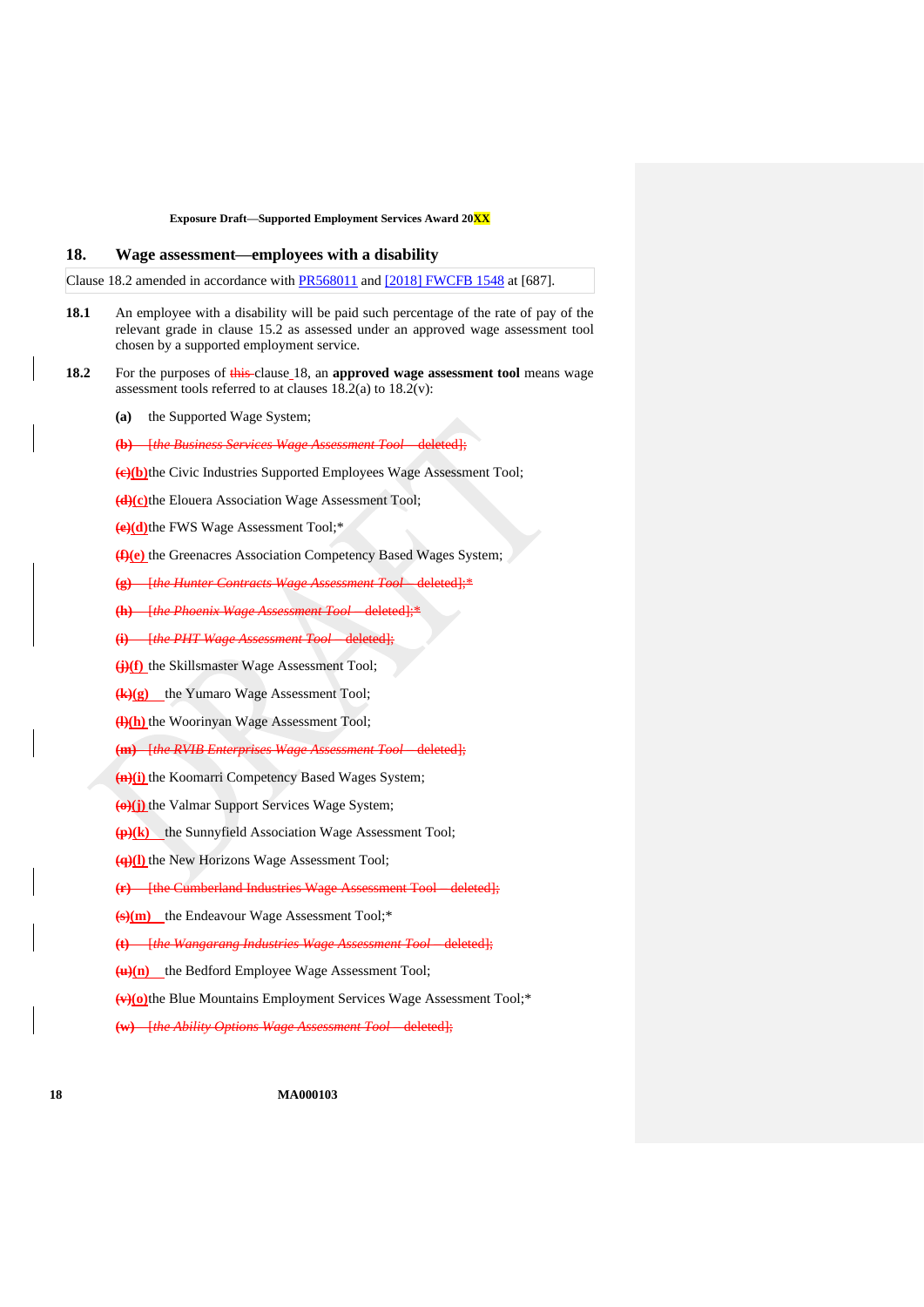- <span id="page-18-2"></span>**(x)(p)** the Blueline Laundry Inc Wage Assessment Tool;
- **(y)(q)** the Caloola Vocational Services Inc Wage Assessment Tool;
- **(z)(r)**the GDP Industries Wage Assessment Tool;
- **(aa)(s)** the Kurri Contracting Service Wage Assessment Tool;
- **(bb)(t)** the Mai-Wel Group Wage Assessment Tool;
- <span id="page-18-1"></span>**(cc)(u)** the Merriwa Industries Limited Wage Assessment Tool; and
- **(dd)(v)** the Waverley Helpmates Wage Assessment Tool.

\* Wage Assessment Tools restricted to those specific organisations unless an employer was using that tool on or before 27 June 2005.

- **18.3** The Supported Wage System is a[t Schedule D—Supported Wage System.](#page-56-0)
- **18.4** Wage assessment tools referred to at clauses [18.2\(a\)](#page-17-2) to [\(o\)](#page-17-3) are described in the Final Report dated 12 April 2006 prepared for the Department of Families, Housing, Community Services and Indigenous Affairs, entitled *Analysis of Wage Assessment Tools used by Business Services*.
- **18.5** Wage assessment tools referred to at clauses [18.2\(p\)](#page-18-2) to [\(v\)](#page-18-1) are described in the Final Report dated 18 October 2007 prepared for the Department of Families, Housing, Community Services and Indigenous Affairs, entitled *Analysis of Wage Assessment Tools* used by Business Services.

#### <span id="page-18-3"></span>**18.6 No decrease—regression of disability**

- **(a)** An employee with a disability will not have their rate of pay reduced as a result of a wage assessment made pursuant to clause [18.1.](#page-17-4)
- **(b)** This cClause [18.6](#page-18-3) does not cover the circumstance where the wage of an employee with a disability may need to be reduced due to the regression of the employee's disability. However, a wage assessment that determines a lower percentage than an earlier wage assessment of the employee against the same duties is of no effect unless the reduction in percentage is solely due to the regression of the employee's disability.
- **(c)** Before the wage of an employee may be reduced the employer must exhaust all reasonable training options and options to allocate the employee new tasks to avoid the regression.
- **(d)** Where regression of wages is provided for in the wage assessment tool against which the employee was assessed, regression may only occur in accordance with the method provided for in that tool.

#### <span id="page-18-0"></span>**18.7 Review of assessment**

For the purpose of clause [18.1:](#page-17-4)

**(a)** unless otherwise provided under the relevant wage assessment tool, the wage assessment of each employee with a disability will be reviewed within a period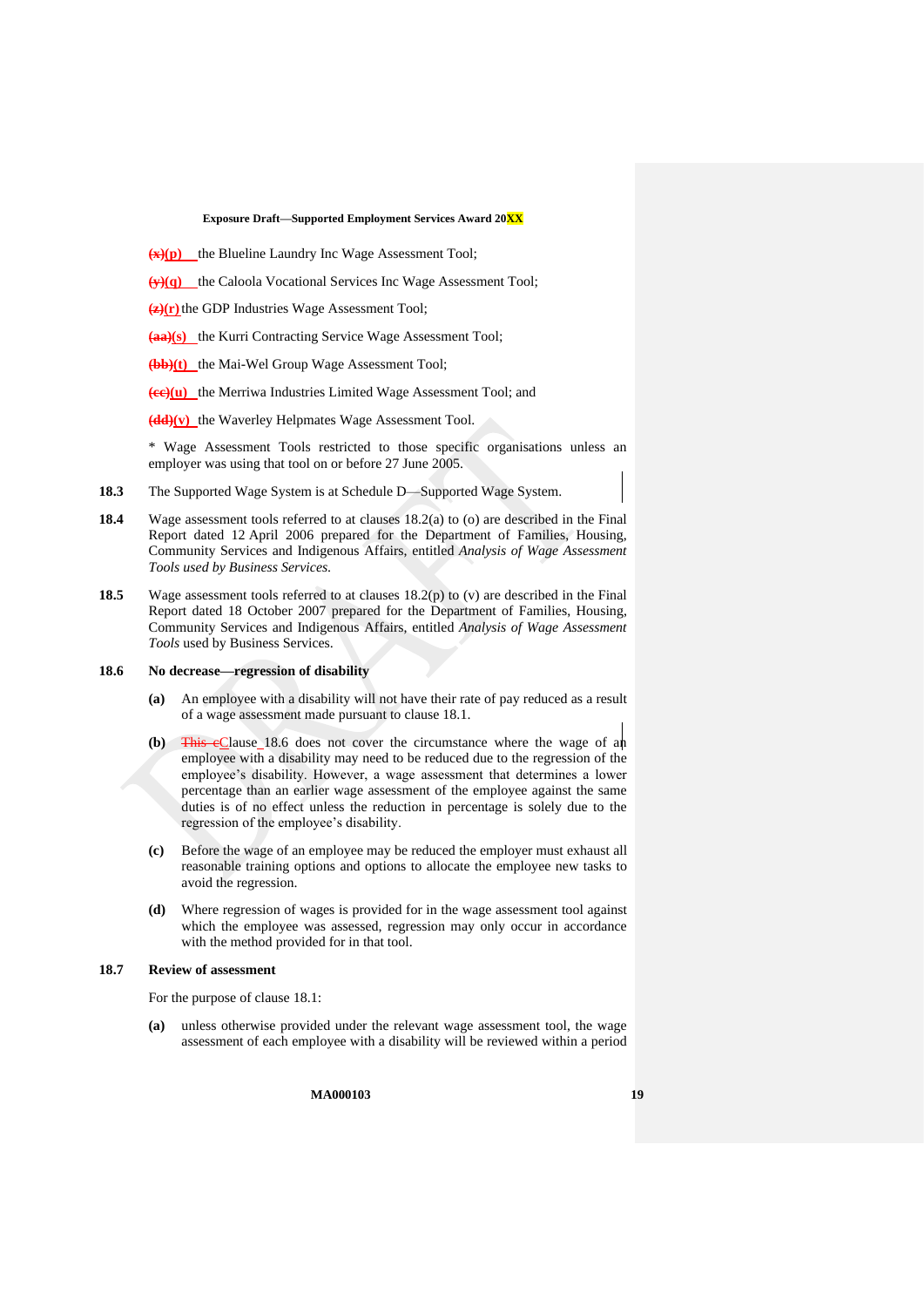not exceeding three<sup>3</sup> years' service with the supported employment service since the last assessment, and the rate of pay adjusted accordingly; and

**(b)** unless otherwise provided under the relevant wage assessment tool, a wage assessment may be reviewed at the initiative of either the employee with a disability or the supported employment service, once every  $s$ ix6 months and not more than four<sup>4</sup> times every three<sup>3</sup> years, and the rate of pay adjusted accordingly.

#### **18.8 Documentation of assessment**

Any assessment made under clause [18.1](#page-17-4) must be documented by the supported employment service and a copy provided to the employee with a disability, and, if requested, to the employee's authorised representative.

### <span id="page-19-0"></span>**19. Allowances**

Monetary amounts in this clause adjusted as a result of AWR 2019 – changes not tracked.

Note inserted in accordance with [\[2015\] FWCFB 4658](https://www.fwc.gov.au/documents/decisionssigned/html/2015fwcfb4658.htm) at [57].

Administrative changes made by Modern Awards team to clause 19.

NOTE: Regulations 3.33(3) and 3.46(1)(g) of *Fair Work Regulations 2009* set out the requirements for pay records and the content of payslips including the requirement to separately identify any allowance paid.

**19.1** Employers must pay to an employee the allowances the employee is entitled to under this clause [19.](#page-19-0)

### <span id="page-19-2"></span>**19.2 Wage-related allowances**

### **(a) All-purpose allowances**

Allowances paid for **all purposes** are included in the rate of pay of an employee who is entitled to the allowance when calculating any penalties or loadings or payment while they are on annual leave. The leading hand allowance (clause [19.2\(b\)\)](#page-19-1) is paid for all purposes under this award.

#### <span id="page-19-1"></span>**(b) Leading hand allowance**

Leading hands classified at Grade 4 or below are entitled to an all-purpose allowance according to the following table:

| In charge of           | \$ per week |
|------------------------|-------------|
| $3-10$ employees       | \$38.99     |
| $11-20$ employees      | \$58.31     |
| More than 20 employees | \$74.00     |

#### **(c) First aid allowance**

An employee who is appointed by the employer as a first aid officer to provide first aid assistance in the workplace and who maintains a current senior first aid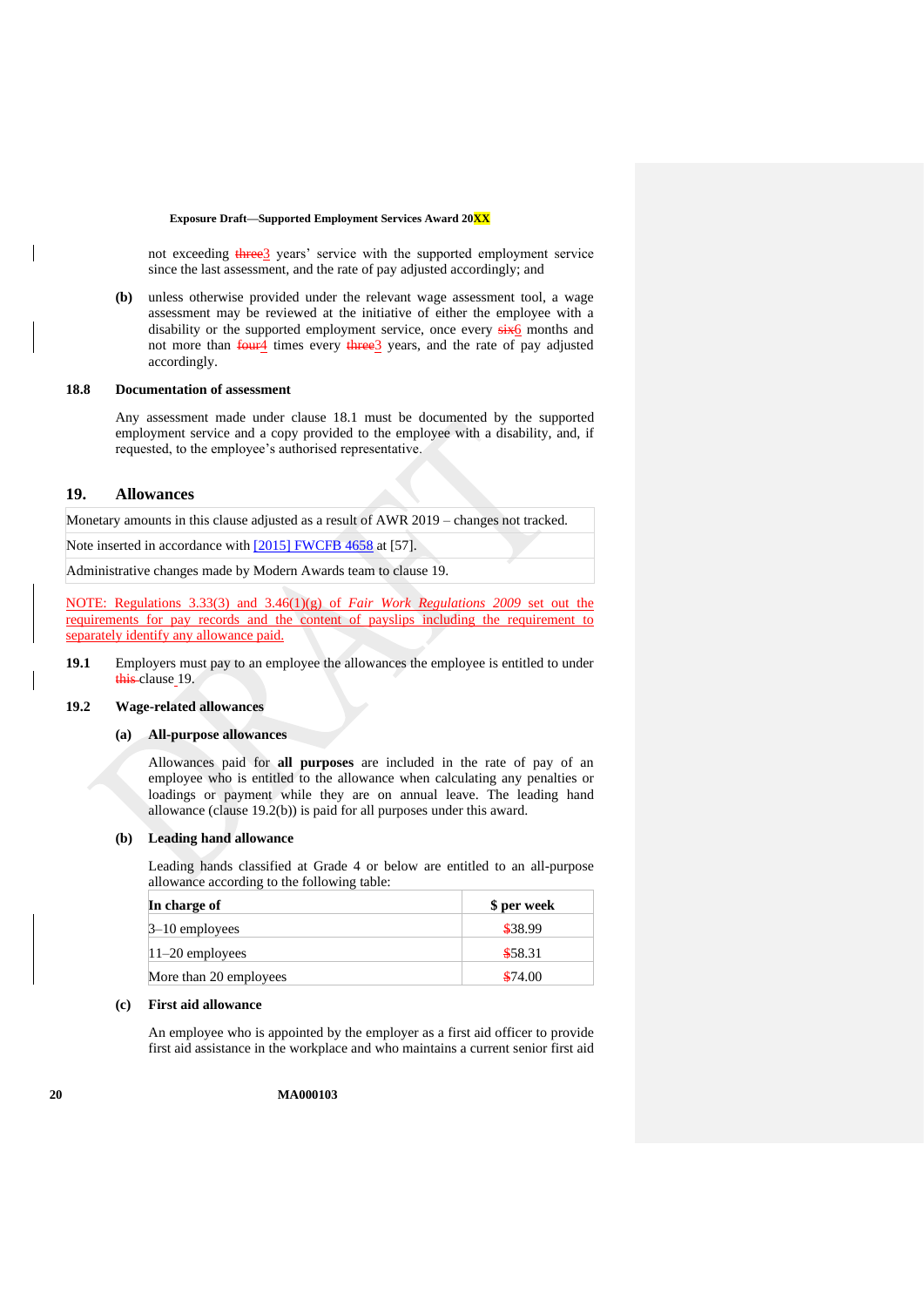qualification from St John Ambulance or similar body will be paid an allowance of **\$17.51** per week.

#### **(d) Toilet cleaning allowance**

An employee engaged for the major portion of a day or shift in cleaning toilets will be paid an allowance of **\$13.93** per week or **\$2.84** per shift.

#### <span id="page-20-3"></span>**19.3 Expense-related allowances**

#### **(a) Use of vehicle**

An employee required to use their own vehicle during working hours will be paid **\$0.78** per kilometre travelled.

### <span id="page-20-2"></span>**(b) Meal allowance**

Where an employee is entitled to a meal allowance in accordance with clause [21.4,](#page-22-3) the employee will be paid **\$11.24** per meal.

### **(c) Laundry allowance**

An employee required to perform work determined by the leading hand or supervisor to be of a dirty nature will be paid an allowance of **\$0.70** per day unless the employer provides and launders a uniform at no cost to the employee.

#### <span id="page-20-1"></span>**(d) Special and protective clothing**

- **(i)** Where it is necessary that an employee wear special and/or protective clothing, the employer must reimburse the employee for the cost of purchasing the special clothing.
- **(ii)** The provisions of this clause [19.3\(d\)](#page-20-1) do not apply where the special clothing is supplied without cost to the employee.
- **(iii)** Where the employer provides the special clothing it will remain the property of the employer.

NOTE: See Schedule C-Summary of Monetary Allowances for a summary of monetar allowances and method of adjustment.

See [Schedule C—Summary of Monetary Allowances](#page-54-0) for a summary of h including overtime and penalties.

## <span id="page-20-0"></span>**20. Superannuation**

### **20.1 Superannuation legislation**

**(a)** Superannuation legislation, including the *Superannuation Guarantee (Administration) Act 1992* (Cth), the *Superannuation Guarantee Charge Act 1992* (Cth), the *Superannuation Industry (Supervision) Act 1993* (Cth) and the *Superannuation (Resolution of Complaints) Act 1993* (Cth), deals with the superannuation rights and obligations of employers and employees. Under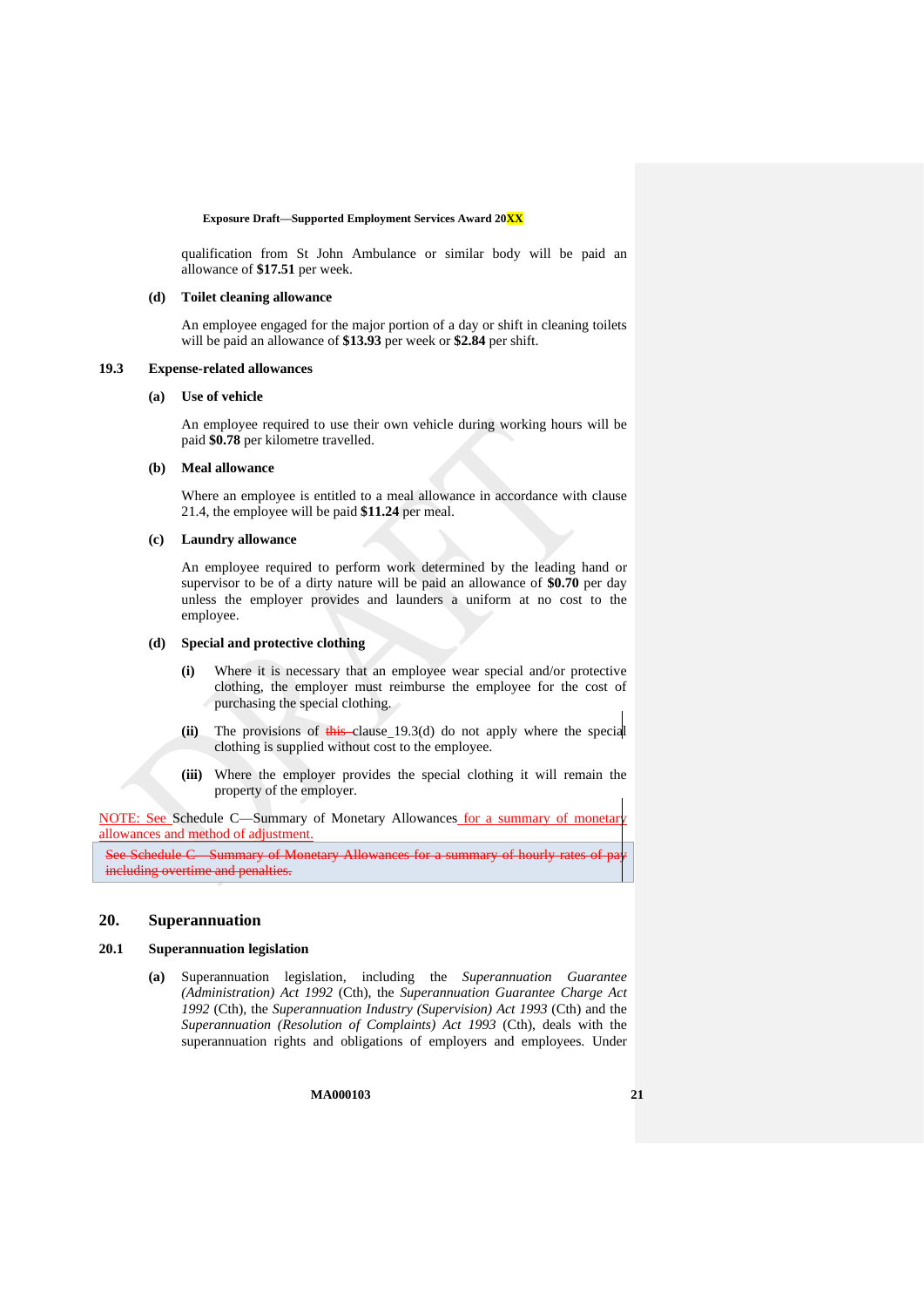superannuation legislation individual employees generally have the opportunity to choose their own superannuation fund. If an employee does not choose a superannuation fund, any superannuation fund nominated in the award covering the employee applies.

**(b)** The rights and obligations in these clauses supplement those in superannuation legislation.

#### <span id="page-21-0"></span>**20.2 Employer contributions**

Subject to clause [20.5](#page-22-4) an employer must make such superannuation contributions to a superannuation fund for the benefit of an employee as will avoid the employer being required to pay the superannuation guarantee charge under superannuation legislation with respect to that employee.

## <span id="page-21-1"></span>**20.3 Voluntary employee contributions**

- **(a)** Subject to the governing rules of the relevant superannuation fund, an employee may, in writing, authorise their employer to pay on behalf of the employee a specified amount from the post-taxation wages of the employee into the same superannuation fund as the employer makes the superannuation contributions provided for in clause [20.2.](#page-21-0)
- <span id="page-21-2"></span>**(b)** An employee may adjust the amount the employee has authorised their employer to pay from the wages of the employee from the first of the month following the giving of three months' written notice to their employer.
- **(c)** The employer must pay the amount authorised under clauses [20.3\(a\)](#page-21-1) or  $20.3(b)(b)$  no later than 28 days after the end of the month in which the deduction authorised under clauses  $20.3(a)$  or  $20.3(b)(b)$  was made.

### **20.4 Superannuation fund**

Unless, to comply with superannuation legislation, the employer is required to make the superannuation contributions provided for in clause [20.2](#page-21-0) to another superannuation fund that is chosen by the employee, the employer must make the superannuation contributions provided for in clause [20.2](#page-21-0) and pay the amount authorised under clauses [20.3\(a\)](#page-21-1) or 20.3(b) $\leftrightarrow$  to one of the following superannuation funds or its successor:

- **(a)** AustralianSuper; or
- **(b)** any superannuation fund to which the employer was making superannuation contributions for the benefit of its employees before 12 September 2008, provided the superannuation fund is an eligible choice fund.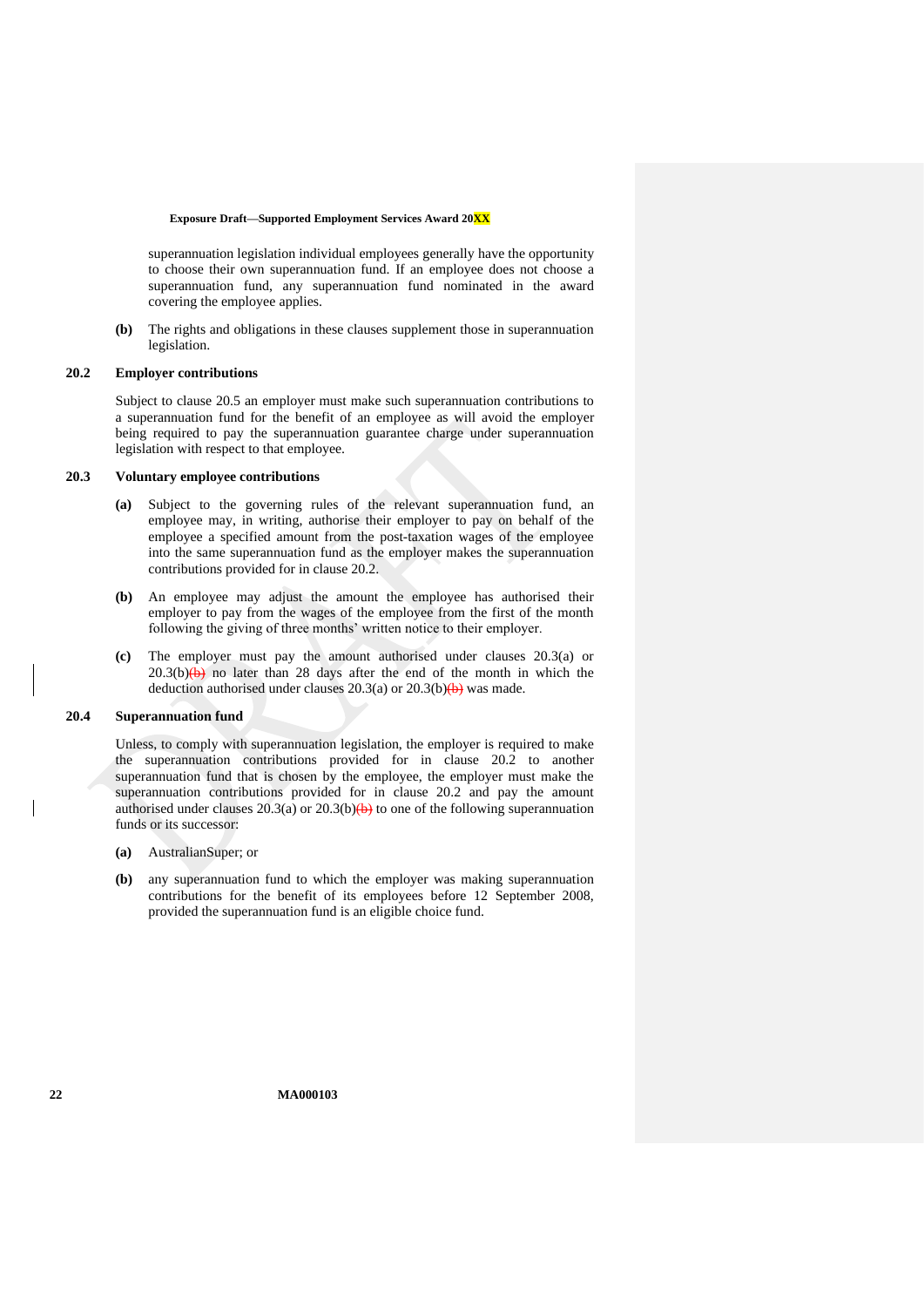#### <span id="page-22-4"></span>**20.5 Employees with disabilities**

Claim to vary clause 20.5 granted, see [\[2019\] FWCFB 8179](https://www.fwc.gov.au/documents/decisionssigned/html/2019fwcfb8179.htm) at [381] – [383]. Operative date to be subject to further consideration – see Statement [\[2020\] FWCFB 343](https://www.fwc.gov.au/documents/sites/awardsmodernfouryr/2020fwcfb343.pdf) at paras [11] -[13].

Where an employee with a disability is being paid less than \$450 per month in accordance with clause [18—Wage assessment—employees with a disability,](#page-17-1) contributions for such employees will be either **3%** of their ordinary time earnings or \$6.00 per week whichever is the greater.

## <span id="page-22-1"></span><span id="page-22-0"></span>**Part 5—Overtime and Penalty Rates**

## **21. Overtime**

**21.1** Subject to clause [21.6,](#page-23-0) all time worked outside the ordinary hours of work will be overtime and will be paid for:

| For overtime worked on                                                      | Overtime rate<br>% of ordinary hourly rate |  |
|-----------------------------------------------------------------------------|--------------------------------------------|--|
| Monday to Saturday—first 2 hours                                            | 150%                                       |  |
| Monday to Saturday—after 2 hours                                            | 200%                                       |  |
| Saturday—after 12.00 pm (where not part of<br>an employee's ordinary shift) | 200\%                                      |  |
| Sunday                                                                      | 200\%                                      |  |

- **21.2** In computing overtime, each day's work will stand alone and calculation will be made to the nearest **five**<sup>5</sup> minutes.
- 21.3 When overtime work is necessary it will, wherever reasonably practicable, be so arranged that employees have at least 10 consecutive hours off duty between the work of successive days.
- <span id="page-22-3"></span>**21.4** When required to work beyond 6.00 pm or if overtime continues beyond 10.00 pm, an employee will be provided with a 30 minute meal break and:
	- **(a)** a suitable meal; or
	- **(b)** paid the meal allowance in clause [19.3\(b\).](#page-20-2)
- <span id="page-22-2"></span>**21.5** Where an employee's ordinary hours of work are less than 38 per week, by agreement between that employee and the employer, an employee may work and be paid at ordinary time up to  $\frac{1}{2}$  hours beyond their normal finishing time. In any case, an employee will not be required to work more than 10 hours in any one day nor more than 38 hours in any one week without the payment of overtime. For the purposes of this clause [21](#page-22-0) **week** means Monday to Friday inclusive.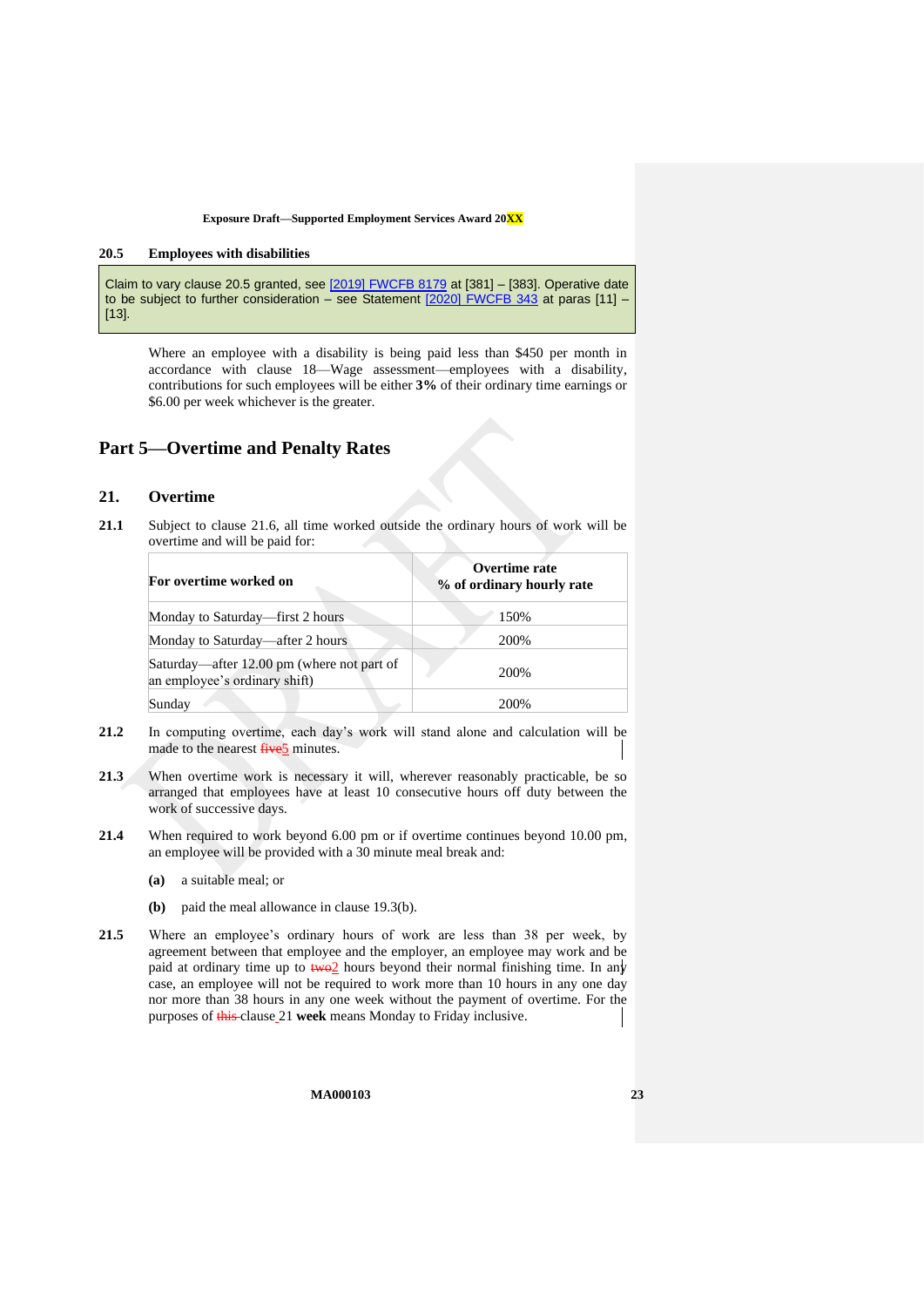#### <span id="page-23-0"></span>**21.6 Time off instead of payment for overtime**

- **(a)** An employee and employer may agree in writing to the employee taking time off instead of being paid for a particular amount of overtime that has been worked by the employee.
- <span id="page-23-3"></span>**(b)** Any amount of overtime that has been worked by an employee in a particular pay period and that is to be taken as time off instead of the employee being paid for it must be the subject of a separate agreement under clause [21.6.](#page-23-0)
- <span id="page-23-1"></span>**(c)** An agreement must state each of the following:
	- **(i)** the number of overtime hours to which it applies and when those hours were worked;
	- **(ii)** that the employer and employee agree that the employee may take time off instead of being paid for the overtime;
	- **(iii)** that, if the employee requests at any time, the employer must pay the employee, for overtime covered by the agreement but not taken as time off, at the overtime rate applicable to the overtime when worked;
	- $(iv)$  that any payment mentioned in subparagraph  $(iii)$  clause 21.6(c) $(iii)$  must be made in the next pay period following the request.

NOTE: An example of the type of agreement required by this clause [21.6](#page-23-0) is set out at [21.6](#page-23-0) [Schedule E—Agreement for Time Off Instead of Payment for](#page-60-0)  [Overtime.](#page-60-0) There is no requirement to use the form of agreement set out at [Schedule E—Agreement for Time Off Instead of Payment for Overtime](#page-60-0) [21.6.](#page-23-0) An agreement under clause [21.6](#page-23-0) can also be made by an exchange of emails between the employee and employer, or by other electronic means.

**(d)** The period of time off that an employee is entitled to take is the same as the number of overtime hours worked.

EXAMPLE: By making an agreement under clause [21.6](#page-23-0) an employee who worked 2 overtime hours is entitled to 2 hours' time off.

- <span id="page-23-2"></span>**(e)** Time off must be taken:
	- **(i)** within the period of 6 months after the overtime is worked; and
	- **(ii)** at a time or times within that period of 6 months agreed by the employee and employer.
- **(f)** If the employee requests at any time, to be paid for overtime covered by an agreement under clause [21.6](#page-23-0) but not taken as time off, the employer must pay the employee for the overtime, in the next pay period following the request, at the overtime rate applicable to the overtime when worked.
- **(g)** If time off for overtime that has been worked is not taken within the period of 6 months mentioned in paragraph  $(e)$  clause [21.6\(e\),](#page-23-2) the employer must pay the employee for the overtime, in the next pay period following those 6 months, at the overtime rate applicable to the overtime when worked.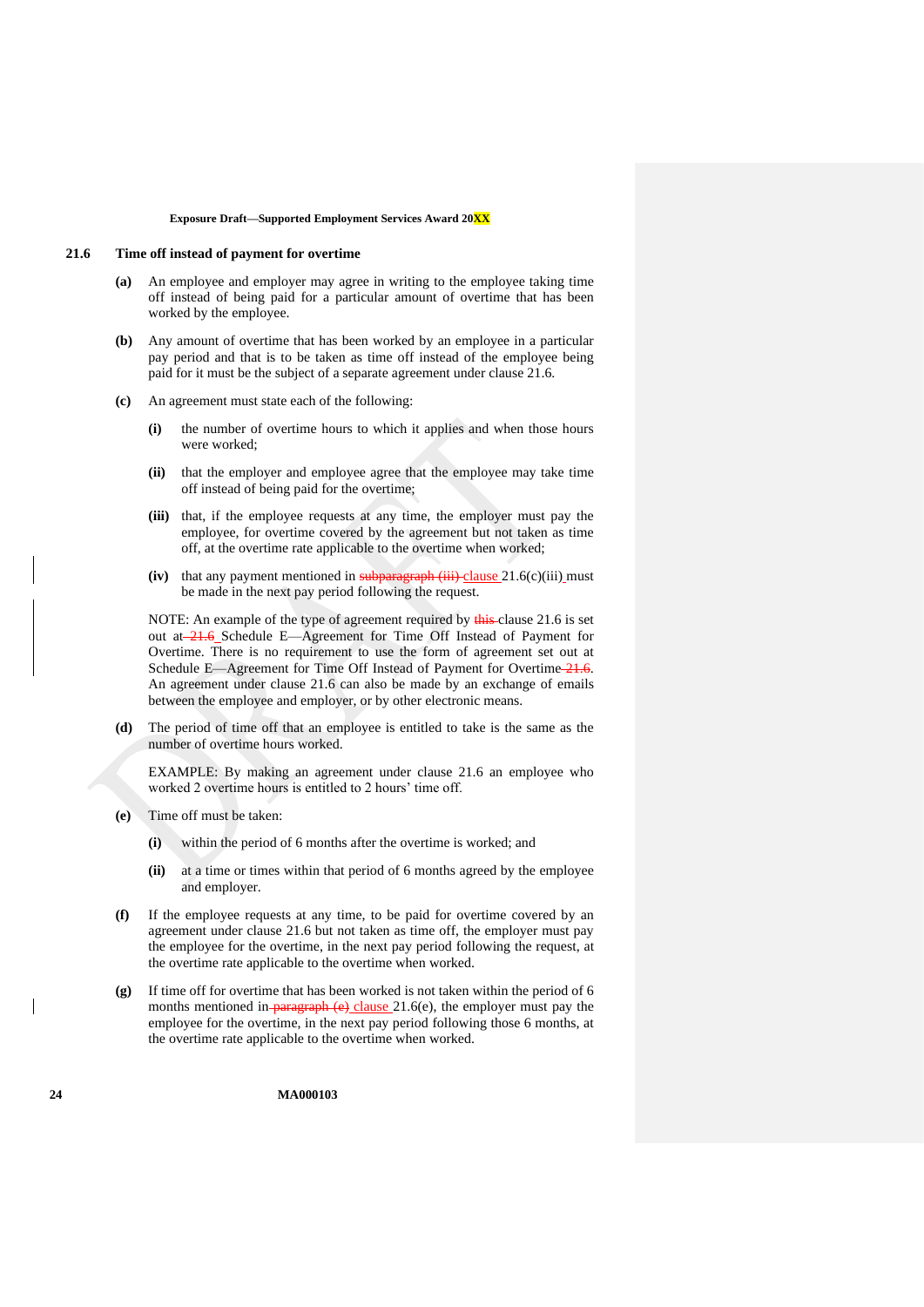- **(h)** The employer must keep a copy of any agreement under clause [21.6](#page-23-0) as an employee record.
- **(i)** An employer must not exert undue influence or undue pressure on an employee in relation to a decision by the employee to make, or not make, an agreement to take time off instead of payment for overtime.
- (j) An employee may, under section 65 of the <u>Act</u>, request to take time off, at a time or times specified in the request or to be subsequently agreed by the employer and the employee, instead of being paid for overtime worked by the employee. If the employer agrees to the request then clause [21.6](#page-23-0) will apply, including the requirement for separate written agreements under paragraph [\(b\)](#page-23-3) clause [21.6\(b\)](#page-23-3) for overtime that has been worked.

NOTE: If an employee makes a request under section 65 of the [Act](http://www.legislation.gov.au/Series/C2009A00028) for a change in working arrangements, the employer may only refuse that request on reasonable business grounds (see section 65(5) of the [Act\)](http://www.legislation.gov.au/Series/C2009A00028).

**(k)** If, on the termination of the employee's employment, time off for overtime worked by the employee to which clause [21.6](#page-23-0) applies has not been taken, the employer must pay the employee for the overtime at the overtime rate applicable to the overtime when worked.

NOTE: Under section  $345(1)$  of the [Act,](http://www.legislation.gov.au/Series/C2009A00028) a person must not knowingly or recklessly make a false or misleading representation about the workplace rights of another person under clause [21.6.](#page-23-0)

### <span id="page-24-0"></span>**22. Penalty rates**

- <span id="page-24-2"></span>**22.1** An employee who works their ordinary hours in a shift which finishes after 6.00 pm and at or before 12.00 midnight Monday to Friday, will be paid at **115%** of their ordinary hourly rate for the whole shift.
- <span id="page-24-3"></span>**22.2** By agreement between an employer and employee, an employee who works their hours in a rotating roster shift which finishes after 12.00 midnight and at or before 8.00 am Monday to Friday, will be paid at **130%** of their ordinary hourly rate for the whole shift.

### **22.3 Weekend work**

- **(a)** Where ordinary hours are worked on weekends, payment will be:
	- **(i) 150%** of the ordinary hourly rate on Saturdays;
	- **(ii) 200%** of the ordinary hourly rate on Sundays; and
	- **(iii) 175%** of the ordinary hourly rate on Sunday when engaged on catering services.

#### <span id="page-24-1"></span>**22.4 Public holidays**

All ordinary hours worked on a public holiday will be paid at **250%** of the ordinary hourly rate.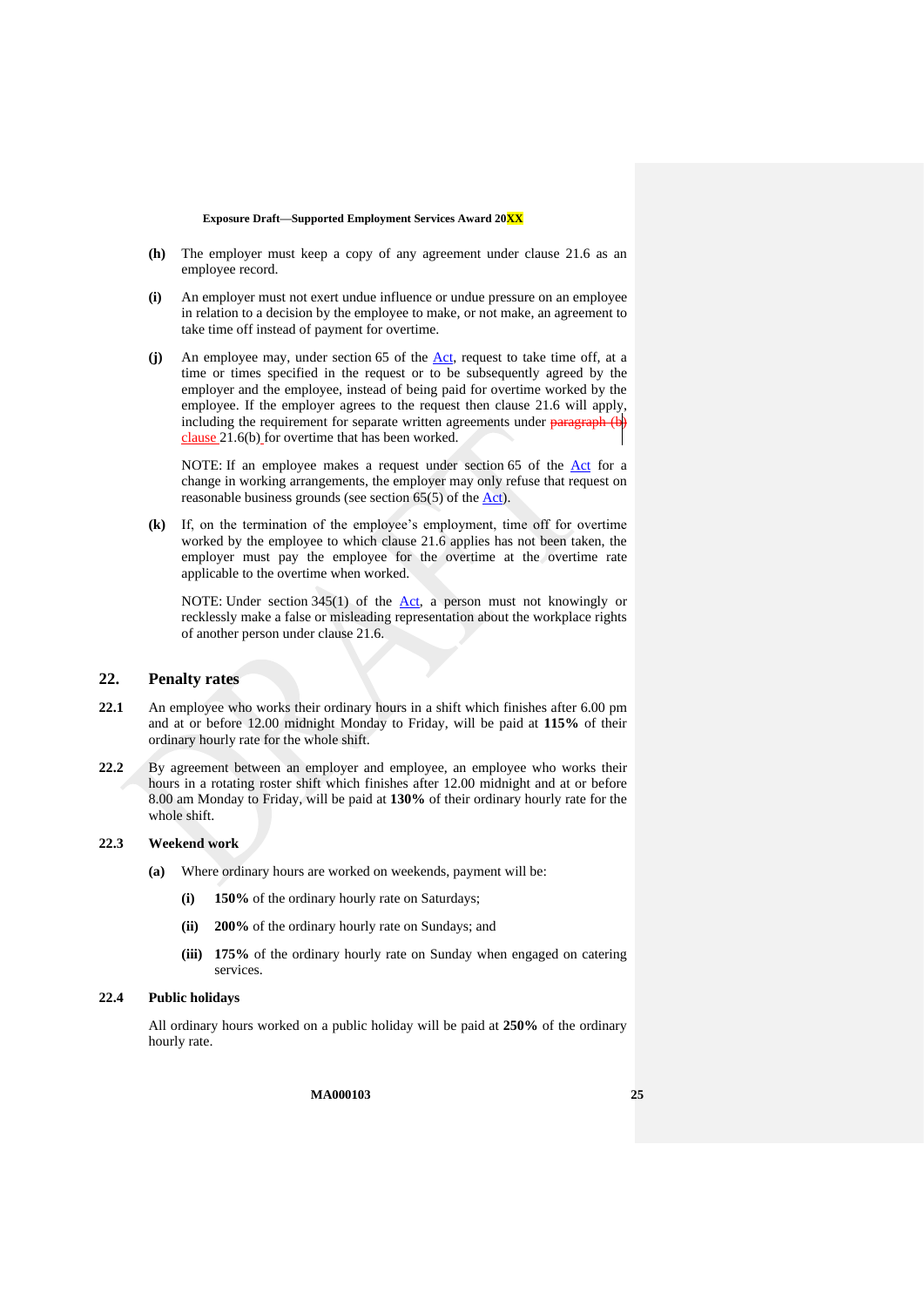## <span id="page-25-2"></span><span id="page-25-1"></span>**Part 6—Leave and Public Holidays**

## **23. Annual leave**

## <span id="page-25-4"></span>**23.1 Leave entitlement**

- **(a)** Annual leave is provided for in the [NES.](https://www.fwc.gov.au/documents/awardmod/download/nes.pdf) It does not apply to casual employees.
- **(b)** For the purposes of the additional leave provided by the [NES,](https://www.fwc.gov.au/documents/awardmod/download/nes.pdf) a **shiftworker** is an employee who is regularly rostered to work their ordinary hours on a Saturday and/or Sunday (that is, not less than 10 in any 12 month period).

#### **23.2 Payment for annual leave**

- **(a)** The [NES](https://www.fwc.gov.au/documents/awardmod/download/nes.pdf) prescribes the basis for payment of annual leave, including payments for untaken leave upon termination of employment.
- **(b)** In addition to the payment provided for in the [NES,](https://www.fwc.gov.au/documents/awardmod/download/nes.pdf) an employer is required to pay an additional leave loading of **17.5%** of that payment.

NOTE: Where an employee is receiving over-award payments such that the employee's base rate of pay is higher than the rate specified under this award, the employee is entitled to receive the higher rate while on a period of paid annual leave (see sections 16 and 90 of the  $\underline{Act}$ ).

#### <span id="page-25-0"></span>**23.3 Close-down**

An employer may require an employee to take annual leave as part of a close-down of its operations, by giving at least four<sup>4</sup> weeks' notice.

### <span id="page-25-3"></span>**23.4 Excessive leave accruals: general provision**

NOTE: Clauses [23.4](#page-25-3) to [23.6](#page-26-0) contain provisions, additional to the [NES,](https://www.fwc.gov.au/documents/awardmod/download/nes.pdf) about the taking of paid annual leave as a way of dealing with the accrual of excessive paid annual leave. See Part 2.2, Division 6 of the [Act.](http://www.legislation.gov.au/Series/C2009A00028)

- **(a)** An employee has an **excessive leave accrual** if the employee has accrued more than 8 weeks' paid annual leave (or 10 weeks' paid annual leave for a shiftworker, as defined by clause [23.1\(b\)\)](#page-25-4).
- <span id="page-25-6"></span>**(b)** If an employee has an excessive leave accrual, the employer or the employee may seek to confer with the other and genuinely try to reach agreement on how to reduce or eliminate the excessive leave accrual.
- **(c)** Clause [23.5](#page-25-5) sets out how an employer may direct an employee who has an excessive leave accrual to take paid annual leave.
- **(d)** Clause [23.6](#page-26-0) sets out how an employee who has an excessive leave accrual may require an employer to grant paid annual leave requested by the employee.

#### <span id="page-25-7"></span><span id="page-25-5"></span>**23.5 Excessive leave accruals: direction by employer that leave be taken**

**(a)** If an employer has genuinely tried to reach agreement with an employee under clause [23.4\(b\)](#page-25-6) but agreement is not reached (including because the employee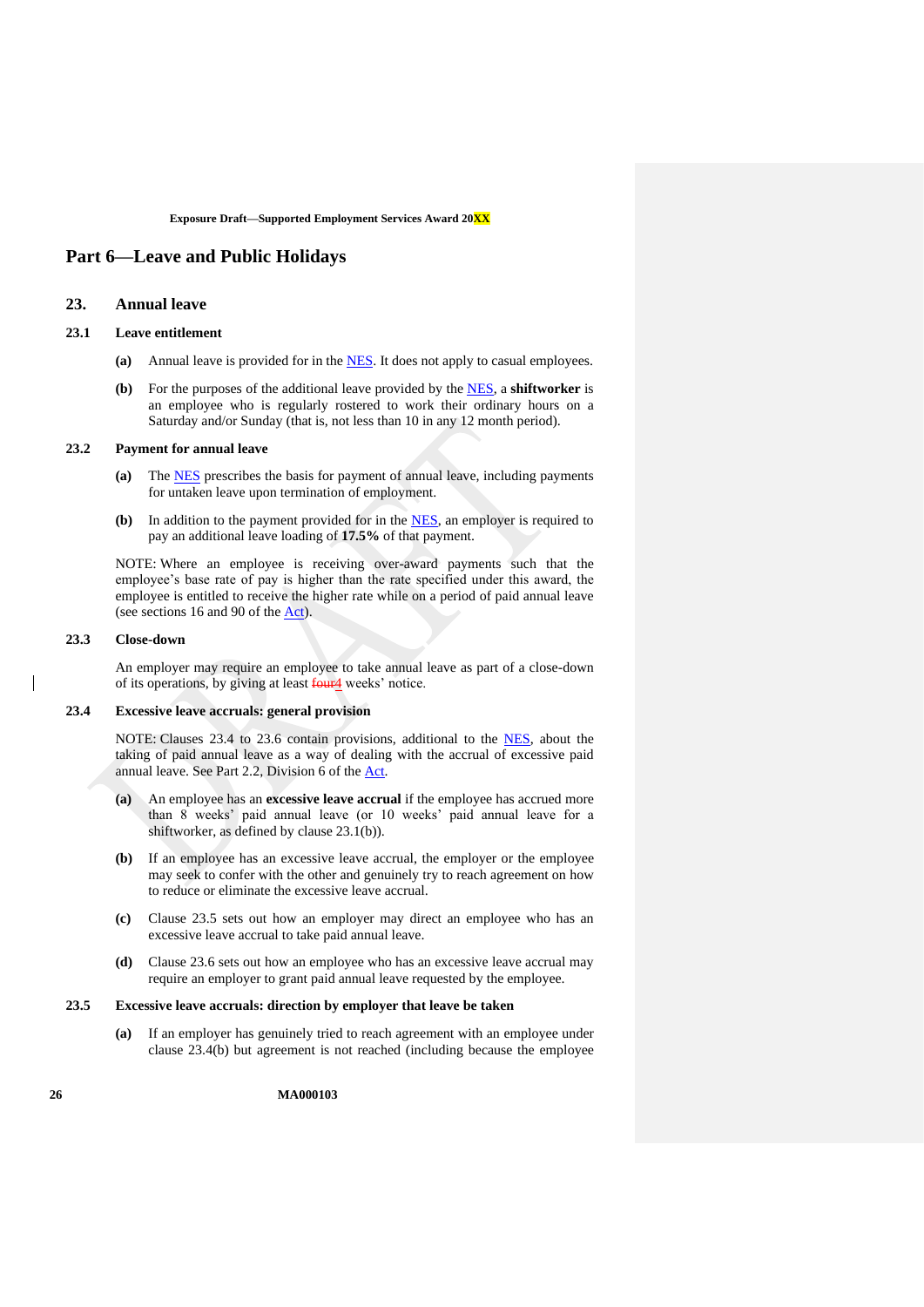refuses to confer), the employer may direct the employee in writing to take one or more periods of paid annual leave.

- <span id="page-26-2"></span>**(b)** However, a direction by the employer under  $\frac{\text{parameter} \cdot \text{parameter}}{\text{transfer}}$  [\(a\)](#page-25-7) clause [23.5\(a\):](#page-25-7)
	- **(i)** is of no effect if it would result at any time in the employee's remaining accrued entitlement to paid annual leave being less than 6 weeks when any other paid annual leave arrangements (whether made under clause [23.4,](#page-25-3) [23.5](#page-25-5) or [23.6](#page-26-0) or otherwise agreed by the employer and employee) are taken into account; and
	- **(ii)** must not require the employee to take any period of paid annual leave of less than one week; and
	- **(iii)** must not require the employee to take a period of paid annual leave beginning less than 8 weeks, or more than 12 months, after the direction is given; and
	- **(iv)** must not be inconsistent with any leave arrangement agreed by the employer and employee.
- **(c)** The employee must take paid annual leave in accordance with a direction under  $\frac{\text{bargraph (a)} \text{ clause } 23.5(a)}{\text{that is in effect.}}$  $\frac{\text{bargraph (a)} \text{ clause } 23.5(a)}{\text{that is in effect.}}$  $\frac{\text{bargraph (a)} \text{ clause } 23.5(a)}{\text{that is in effect.}}$  $\frac{\text{bargraph (a)} \text{ clause } 23.5(a)}{\text{that is in effect.}}$  $\frac{\text{bargraph (a)} \text{ clause } 23.5(a)}{\text{that is in effect.}}$
- <span id="page-26-1"></span>**(d)** An employee to whom a direction has been given under **paragraph** [\(a\)c](#page-25-7)lause  $23.5(a)$  may request to take a period of paid annual leave as if the direction had not been given.

NOTE 1: Paid annual leave arising from a request mentioned in paragraph [\(d\)c](#page-26-1)laus  $23.5(d)$  may result in the direction ceasing to have effect. See clause  $23.5(b)(i)$ .

NOTE 2: Under section  $88(2)$  of the  $\Delta ct$ , the employer must not unreasonably refuse to agree to a request by the employee to take paid annual leave.

## <span id="page-26-3"></span><span id="page-26-0"></span>**23.6 Excessive leave accruals: request by employee for leave**

- **(a)** If an employee has genuinely tried to reach agreement with an employer under clause [23.4\(b\)](#page-25-6) but agreement is not reached (including because the employer refuses to confer), the employee may give a written notice to the employer requesting to take one or more periods of paid annual leave.
- **(b)** However, an employee may only give a notice to the employer under paragraph [\(a\)c](#page-26-3)lause [23.6\(a\)](#page-26-3) if:
	- **(i)** the employee has had an excessive leave accrual for more than 6 months at the time of giving the notice; and
	- **(ii)** the employee has not been given a direction under clause [23.5\(a\)](#page-25-7) that, when any other paid annual leave arrangements (whether made under clause [23.4,](#page-25-3) [23.5](#page-25-5) or [23.6](#page-26-0) or otherwise agreed by the employer and employee) are taken into account, would eliminate the employee's excessive leave accrual.
- **(c)** A notice given by an employee under paragraph [\(a\)c](#page-26-3)lause [23.6\(a\)](#page-26-3) must not: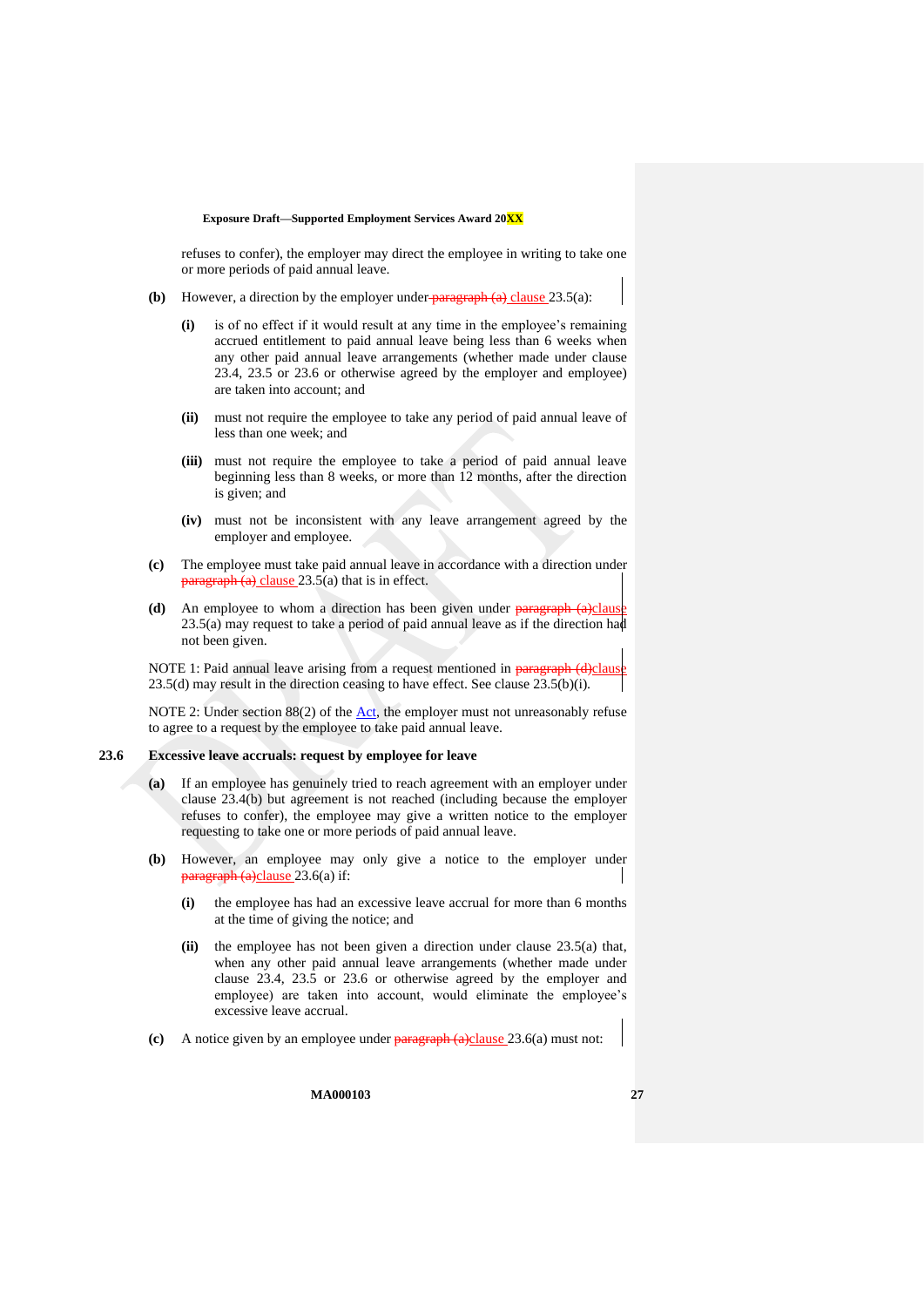- **(i)** if granted, result in the employee's remaining accrued entitlement to paid annual leave being at any time less than 6 weeks when any other paid annual leave arrangements (whether made under clause [23.4,](#page-25-3) [23.5](#page-25-5) or [23.6](#page-26-0) or otherwise agreed by the employer and employee) are taken into account; or
- **(ii)** provide for the employee to take any period of paid annual leave of less than one week; or
- **(iii)** provide for the employee to take a period of paid annual leave beginning less than 8 weeks, or more than 12 months, after the notice is given; or
- **(iv)** be inconsistent with any leave arrangement agreed by the employer and employee.
- **(d)** An employee is not entitled to request by a notice under **paragraph** [\(a\)c](#page-26-3)lause [23.6\(a\)](#page-26-3) more than 4 weeks' paid annual leave (or 5 weeks' paid annual leave for a shiftworker, as defined by clause [23.1\(b\)\)](#page-25-4) in any period of 12 months.
- **(e)** The employer must grant paid annual leave requested by a notice under paragraph [\(a\)c](#page-26-3)lause [23.6\(a\).](#page-26-3)

#### <span id="page-27-0"></span>**23.7 Annual leave in advance**

- **(a)** An employer and employee may agree in writing to the employee taking a period of paid annual leave before the employee has accrued an entitlement to the leave.
- **(b)** An agreement must:
	- **(i)** state the amount of leave to be taken in advance and the date on which leave is to commence; and
	- **(ii)** be signed by the employer and employee and, if the employee is under 18 years of age, by the employee's parent or guardian.

NOTE: An example of the type of agreement required by clause [23.7](#page-27-0) is set out at [Schedule F—Agreement to Take Annual Leave in Advance.](#page-61-0) There is no requirement to use the form of agreement set out at [Schedule F—Agreement to](#page-61-0)  [Take Annual Leave in Advance.](#page-61-0)

- **(c)** The employer must keep a copy of any agreement under clause [23.7](#page-27-0) as an employee record.
- **(d)** If, on the termination of the employee's employment, the employee has not accrued an entitlement to all of a period of paid annual leave already taken in accordance with an agreement under clause [23.7,](#page-27-0) the employer may deduct from any money due to the employee on termination an amount equal to the amount that was paid to the employee in respect of any part of the period of annual leave taken in advance to which an entitlement has not been accrued.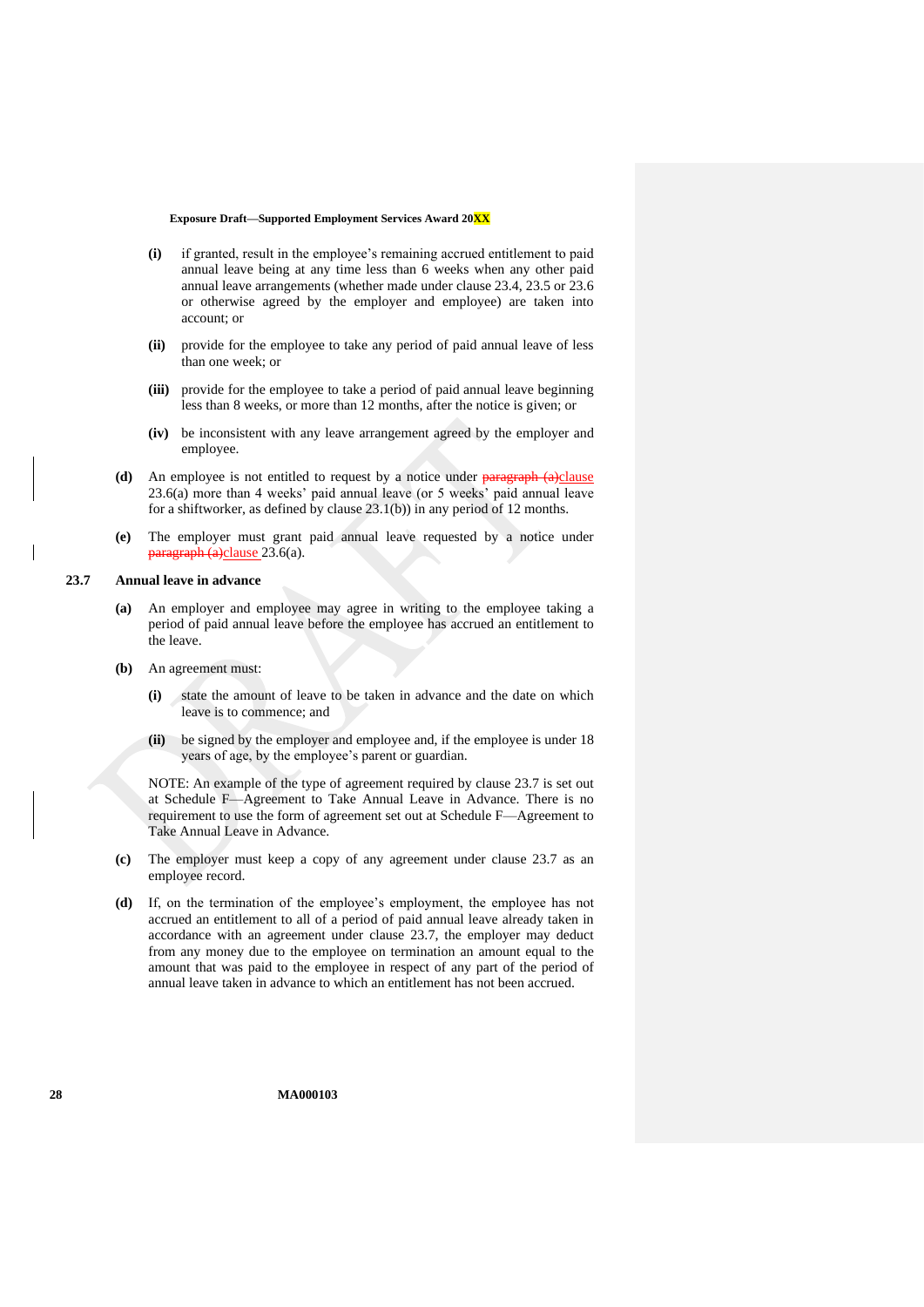#### <span id="page-28-1"></span>**23.8 Cashing out of annual leave**

- **(a)** Paid annual leave must not be cashed out except in accordance with an agreement under clause [23.8.](#page-28-1)
- **(b)** Each cashing out of a particular amount of paid annual leave must be the subject of a separate agreement under clause [23.8.](#page-28-1)
- **(c)** An employer and an employee may agree in writing to the cashing out of a particular amount of accrued paid annual leave by the employee.
- **(d)** An agreement under clause [23.8](#page-28-1) must state:
	- **(i)** the amount of leave to be cashed out and the payment to be made to the employee for it; and
	- **(ii)** the date on which the payment is to be made.
- **(e)** An agreement under clause [23.8](#page-28-1) must be signed by the employer and employee and, if the employee is under 18 years of age, by the employee's parent or guardian.
- **(f)** The payment must not be less than the amount that would have been payable had the employee taken the leave at the time the payment is made.
- **(g)** An agreement must not result in the employee's remaining accrued entitlement to paid annual leave being less than 4 weeks.
- **(h)** The maximum amount of accrued paid annual leave that may be cashed out in any period of 12 months is 2 weeks.
- **(i)** The employer must keep a copy of any agreement under clause [23.8](#page-28-1) as an employee record.

NOTE 1: Under section 344 of the [Act,](http://www.legislation.gov.au/Series/C2009A00028) an employer must not exert undue influence or undue pressure on an employee to make, or not make, an agreement under clause [23.8.](#page-28-1)

NOTE 2: Under section  $345(1)$  of the  $\Delta ct$ , a person must not knowingly or recklessly make a false or misleading representation about the workplace rights of another person under clause [23.8.](#page-28-1)

NOTE 3: An example of the type of agreement required by clause [23.8](#page-28-1) is set out at [Schedule G—Agreement to Cash Out Annual Leave.](#page-62-0) There is no requirement to use the form of agreement set out at [Schedule G—Agreement to Cash Out Annual](#page-62-0)  [Leave.](#page-62-0)

## <span id="page-28-0"></span>**24. Personal/carer's leave and compassionate leave**

Personal/carer's leave and compassionate leave are provided for in the [NES.](https://www.fwc.gov.au/documents/awardmod/download/nes.pdf)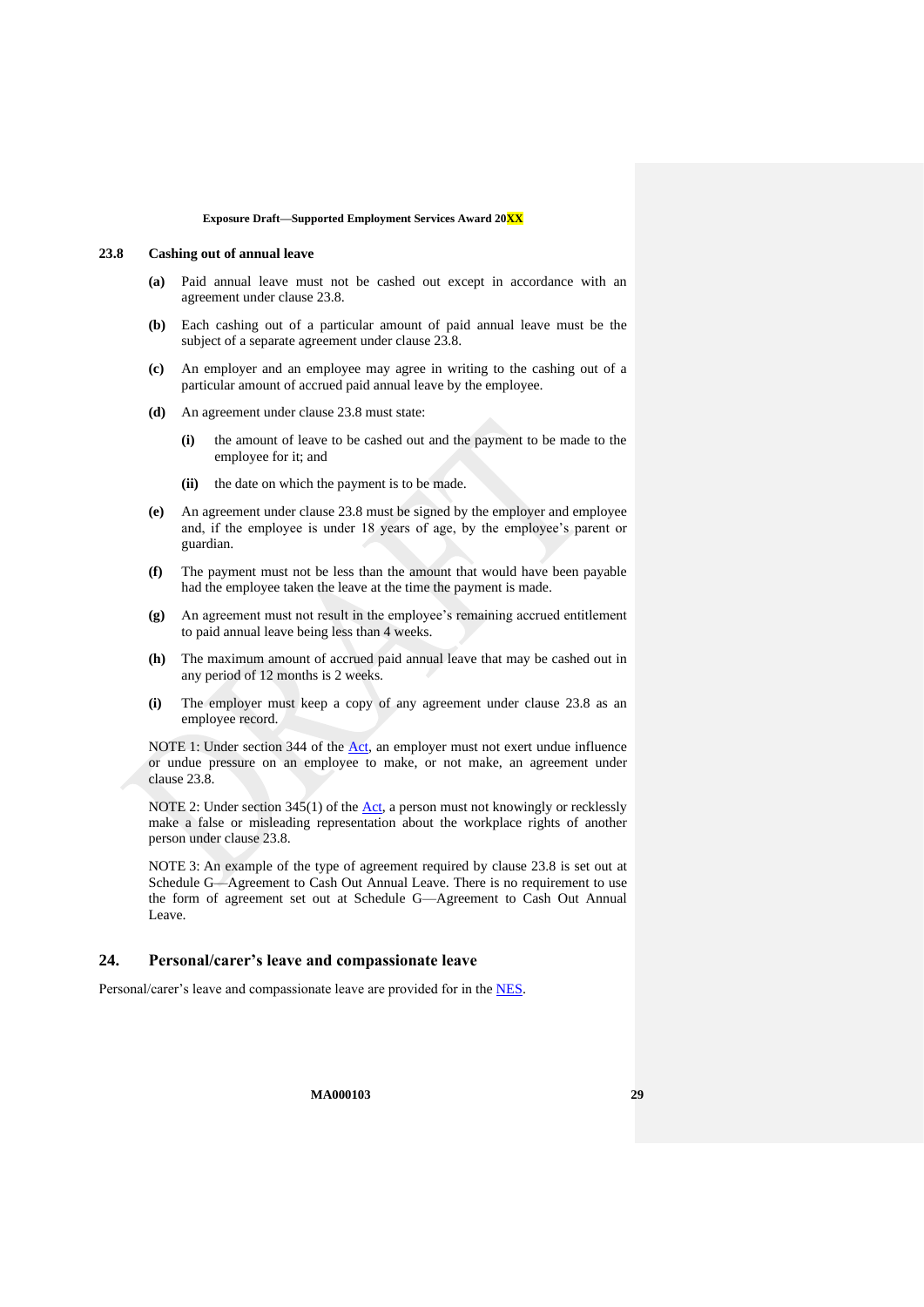## <span id="page-29-2"></span>**25. Parental leave and related entitlements**

<span id="page-29-1"></span>Parental leave and related entitlements are provided for in the [NES.](https://www.fwc.gov.au/documents/awardmod/download/nes.pdf)

### **26. Community service leave**

<span id="page-29-0"></span>Community service leave is provided for in the [NES.](https://www.fwc.gov.au/documents/awardmod/download/nes.pdf)

## **27. Unpaid family and domestic violence leave**

Clause 27 inserted in accordance with [\[2019\] FWCFB 5144](https://www.fwc.gov.au/documents/decisionssigned/html/2019fwcfb5144.htm) at [13].

Unpaid family and domestic violence leave is provided for in the [NES.](https://www.fwc.gov.au/documents/awardmod/download/nes.pdf)

NOTE 1: Information concerning an employee's experience of family and domestic violence is sensitive and if mishandled can have adverse consequences for the employee. Employers should consult with such employees regarding the handling of this information.

NOTE 2: Depending upon the circumstances, evidence that would satisfy a reasonable person of the employee's need to take family and domestic violence leave may include a document issued by the police service, a court or family violence support service, or a statutory declaration.

## <span id="page-29-3"></span>**28. Public holidays**

- 28.1 Public holiday entitlements are provided for in the [NES.](https://www.fwc.gov.au/documents/awardmod/download/nes.pdf)
- **28.2** A full-time or part-time employee who works on a public holiday will be paid in accordance with clause [22.4.](#page-24-1)
- <span id="page-29-4"></span>**28.3** An employee, other than a casual employee, who works on Christmas Day, New Year's Day, or both, will be paid at the appropriate holiday rate as provided in clause [22.4](#page-24-1) and if such an employee also works on the substitute day or days, they will be paid at ordinary rates for work on the substituted day or days.
- <span id="page-29-5"></span>**28.4** In addition to the rate in clause [22.4,](#page-24-1) an employee who works on Christmas Day or New Year's Day will either be allowed a substitute holiday at a time convenient to the employer or receive an extra day's wages at ordinary rates.
- **28.5** Clauses [28.3](#page-29-4) and [28.4](#page-29-5) override any other provisions of this award with which they are inconsistent.

### **28.6 Part-day public holidays**

For provisions in relation to part-day public holidays see [Schedule H—Part-day](#page-63-0)  [Public Holidays.](#page-63-0)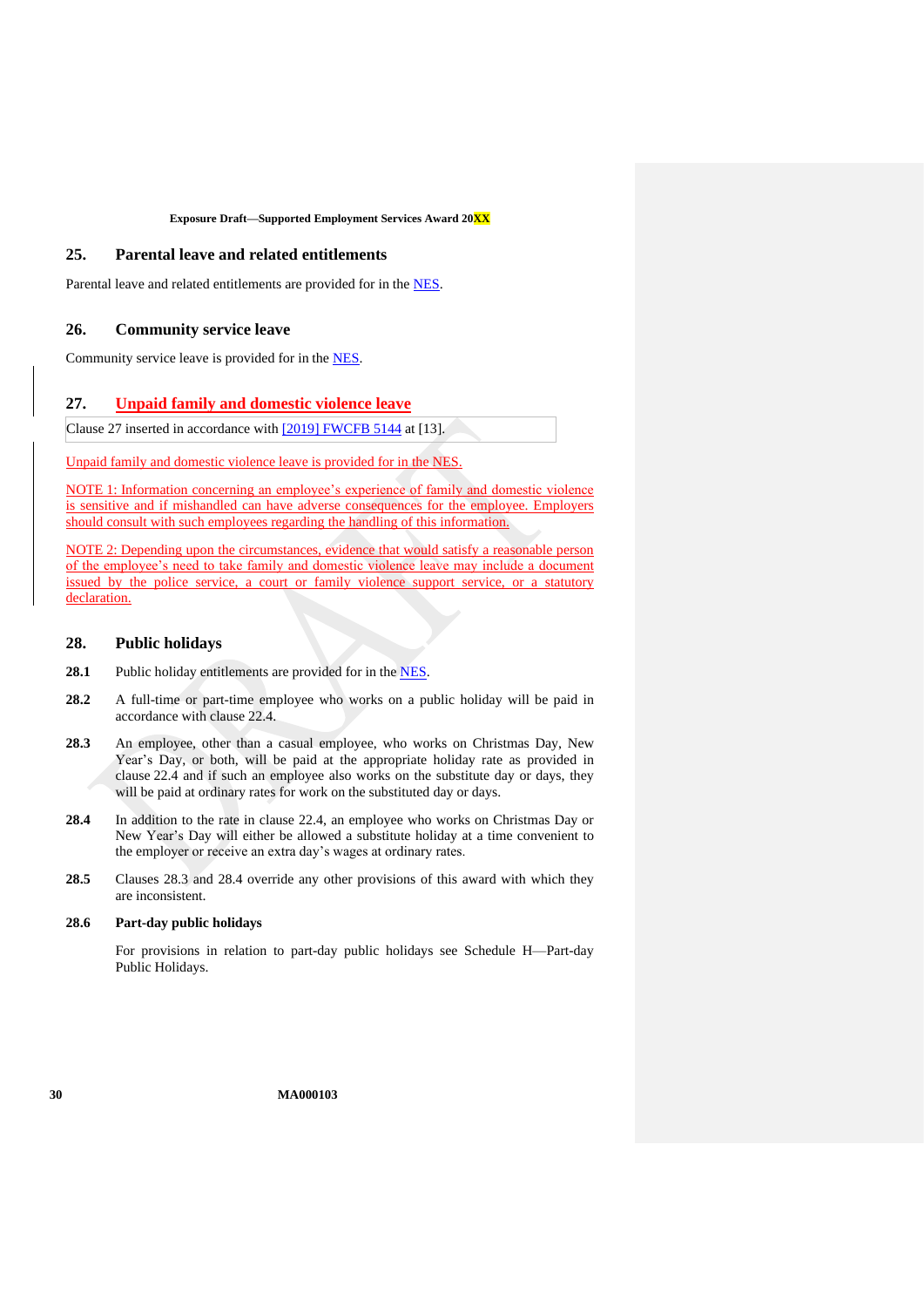## <span id="page-30-1"></span><span id="page-30-0"></span>**Part 7—Consultation and Dispute Resolution**

## **29. Consultation about major workplace change**

- <span id="page-30-2"></span>**29.1** If an employer makes a definite decision to make major changes in production, program, organisation, structure or technology that are likely to have significant effects on employees, the employer must:
	- **(a)** give notice of the changes to all employees who may be affected by them and their representatives (if any); and
	- **(b)** discuss with affected employees and their representatives (if any):
		- **(i)** the introduction of the changes; and
		- **(ii)** their likely effect on employees; and
		- **(iii)** measures to avoid or reduce the adverse effects of the changes on employees; and
	- **(c)** commence discussions as soon as practicable after a definite decision has been made.
- <span id="page-30-3"></span>**29.2** For the purposes of the discussion under clause [29.1\(b\),](#page-30-2) the employer must give in writing to the affected employees and their representatives (if any) all relevant information about the changes including:
	- **(a)** their nature; and
	- **(b)** their expected effect on employees; and
	- **(c)** any other matters likely to affect employees.
- **29.3** Clause [29.2](#page-30-3) does not require an employer to disclose any confidential information if its disclosure would be contrary to the employer's interests.
- **29.4** The employer must promptly consider any matters raised by the employees or their representatives about the changes in the course of the discussion under clause  $29.1(b)$ .
- <span id="page-30-4"></span>**29.5** In clause [29](#page-30-0) **significant effects**, on employees, includes any of the following:
	- **(a)** termination of employment; or
	- **(b)** major changes in the composition, operation or size of the employer's workforce or in the skills required; or
	- **(c)** loss of, or reduction in, job or promotion opportunities; or
	- **(d)** loss of, or reduction in, job tenure; or
	- **(e)** alteration of hours of work; or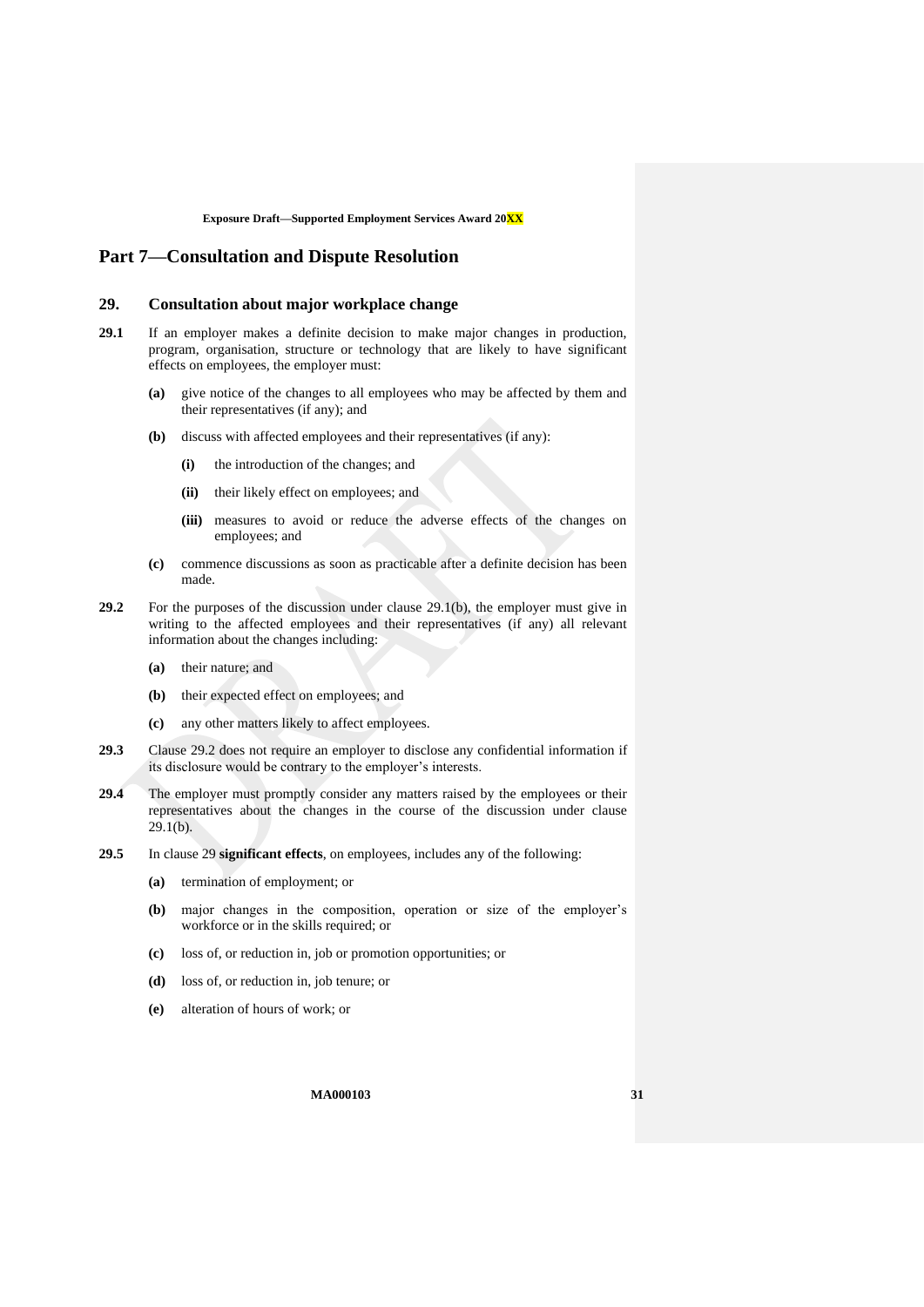- **(f)** the need for employees to be retrained or transferred to other work or locations; or
- **(g)** job restructuring.
- **29.6** Where this award makes provision for alteration of any of the matters defined at clause [29.5,](#page-30-4) such alteration is taken not to have significant effect.

### <span id="page-31-0"></span>**30. Consultation about changes to rosters or hours of work**

- **30.1** Clause [30](#page-31-0) applies if an employer proposes to change the regular roster or ordinary hours of work of an employee, other than an employee whose working hours are irregular, sporadic or unpredictable.
- <span id="page-31-2"></span>**30.2** The employer must consult with any employees affected by the proposed change and their representatives (if any).
- <span id="page-31-3"></span>**30.3** For the purpose of the consultation, the employer must:
	- **(a)** provide to the employees and representatives mentioned in clause [30.2](#page-31-2) information about the proposed change (for example, information about the nature of the change and when it is to begin); and
	- **(b)** invite the employees to give their views about the impact of the proposed change on them (including any impact on their family or caring responsibilities) and also invite their representative (if any) to give their views about that impact.
- **30.4** The employer must consider any views given under clause [30.3\(b\).](#page-31-3)
- **30.5** Clause [30](#page-31-0) is to be read in conjunction with any other provisions of this award concerning the scheduling of work or the giving of notice.

## <span id="page-31-1"></span>**31. Dispute resolution**

- **31.1** Clause [31](#page-31-1) sets out the procedures to be followed if a dispute arises about a matter under this award or in relation to the [NES](https://www.fwc.gov.au/documents/awardmod/download/nes.pdf).
- <span id="page-31-4"></span>**31.2** The parties to the dispute must first try to resolve the dispute at the workplace through discussion between the employee or employees concerned and the relevant supervisor.
- <span id="page-31-5"></span>**31.3** If the dispute is not resolved through discussion as mentioned in clause [31.2,](#page-31-4) the parties to the dispute must then try to resolve it in a timely manner at the workplace through discussion between the employee or employees concerned and more senior levels of management, as appropriate.
- **31.4** If the dispute is unable to be resolved at the workplace and all appropriate steps have been taken under clauses [31.2](#page-31-4) and [31.3,](#page-31-5) a party to the dispute may refer it to the Fair Work Commission.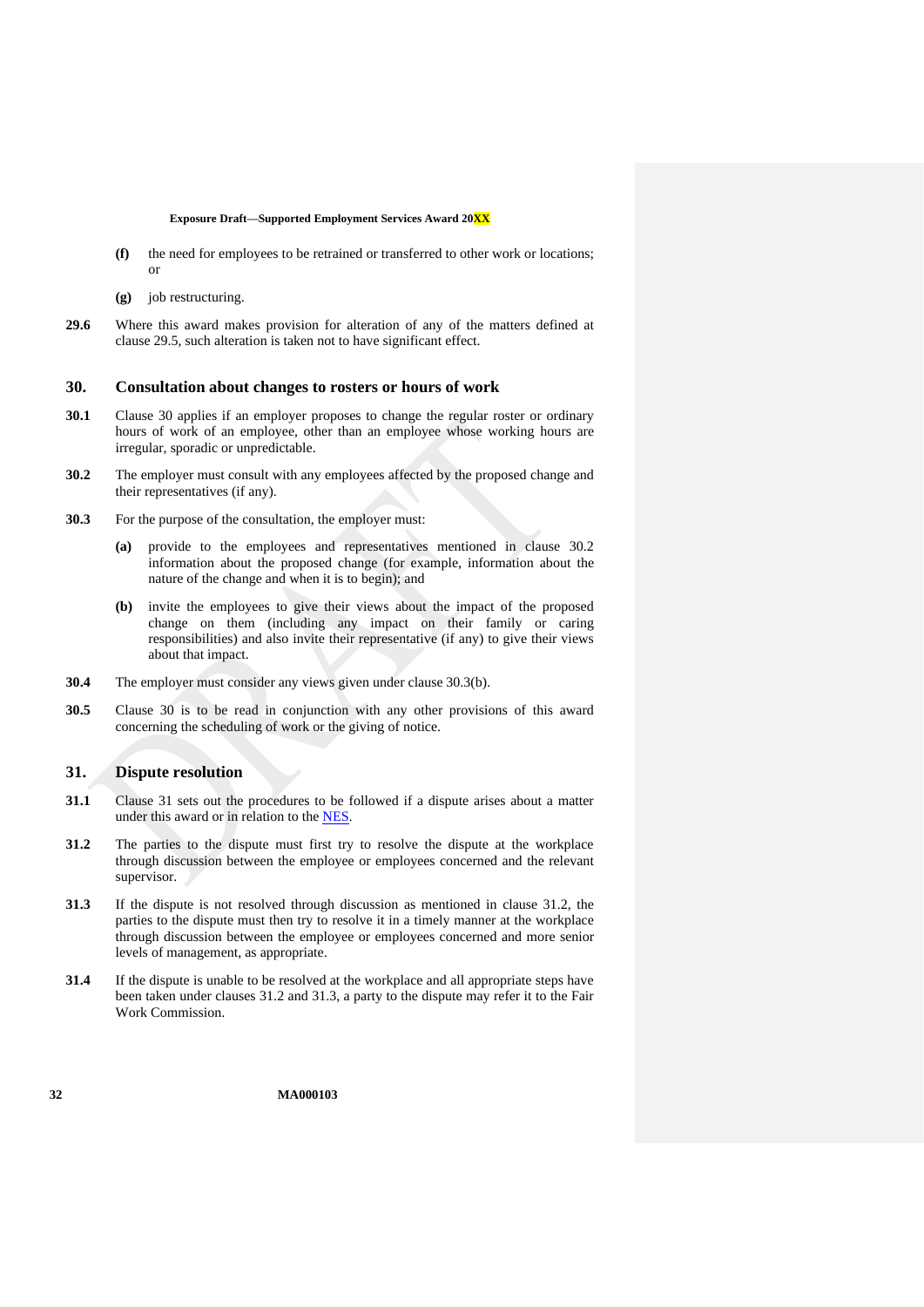- **31.5** The parties may agree on the process to be followed by the Fair Work Commission in dealing with the dispute, including mediation, conciliation and consent arbitration.
- <span id="page-32-6"></span>**31.6** If the dispute remains unresolved, the Fair Work Commission may use any method of dispute resolution that it is permitted by the [Act](http://www.legislation.gov.au/Series/C2009A00028) to use and that it considers appropriate for resolving the dispute.
- **31.7** A party to the dispute may appoint a person, organisation or association to support and/or represent them in any discussion or process under claus[e 31.](#page-31-1)
- <span id="page-32-2"></span>**31.8** While procedures are being followed under clause [31](#page-31-1) in relation to a dispute:
	- **(a)** work must continue in accordance with this award and the [Act;](http://www.legislation.gov.au/Series/C2009A00028) and
	- **(b)** an employee must not unreasonably fail to comply with any direction given by the employer about performing work, whether at the same or another workplace, that is safe and appropriate for the employee to perform.
- **31.9** Clause [31.8](#page-32-2) is subject to any applicable work health and safety legislation.

The 'Rights at Work for Supported Employees' clause will be inserted after the operative date. See Decision [\[2019\] FWCFB 8179](https://www.fwc.gov.au/documents/decisionssigned/html/2019fwcfb8179.htm) and Statement [\[2020\] FWCFB 343](https://www.fwc.gov.au/documents/decisionssigned/html/2020fwcfb343.htm) in matter [AM2014/286.](https://www.fwc.gov.au/awards-and-agreements/modern-award-reviews/4-yearly-review/award-stage/award-review-documents/MA000103?m=AM2014/286)

## <span id="page-32-1"></span><span id="page-32-0"></span>**Part 8—Termination of Employment and Redundancy**

## **32. Termination of employment**

NOTE: The **[NES](https://www.fwc.gov.au/documents/awardmod/download/nes.pdf)** sets out requirements for notice of termination by an employer. See sections 117 and 123 of the [Act.](http://www.legislation.gov.au/Series/C2009A00028)

## <span id="page-32-3"></span>**32.1 Notice of termination by an employee**

**Table 1—Period of notice**

- **(a)** Clause [32.1](#page-32-3) applies to all employees except those identified in sections 123(1) and 123(3) of the [Act.](http://www.legislation.gov.au/Series/C2009A00028)
- <span id="page-32-5"></span><span id="page-32-4"></span>**(b)** An employee must give the employer notice of termination in accordance with **Table [1—Period of notice](#page-32-4)** of at least the period specified in column 2 according to the period of continuous service of the employee specified in column 1.

| $1$ able $1 \rightarrow 1$ error of flottee                                                                   |                         |  |
|---------------------------------------------------------------------------------------------------------------|-------------------------|--|
| Column 1                                                                                                      | Column 2                |  |
| <b>Employee's period of continuous service with the</b><br>employer at the end of the day the notice is given | <b>Period of notice</b> |  |
| Not more than 1 year                                                                                          | 1 week                  |  |
| More than 1 year but not more than 3 years                                                                    | 2 weeks                 |  |
| More than 3 years but not more than 5 years                                                                   | 3 weeks                 |  |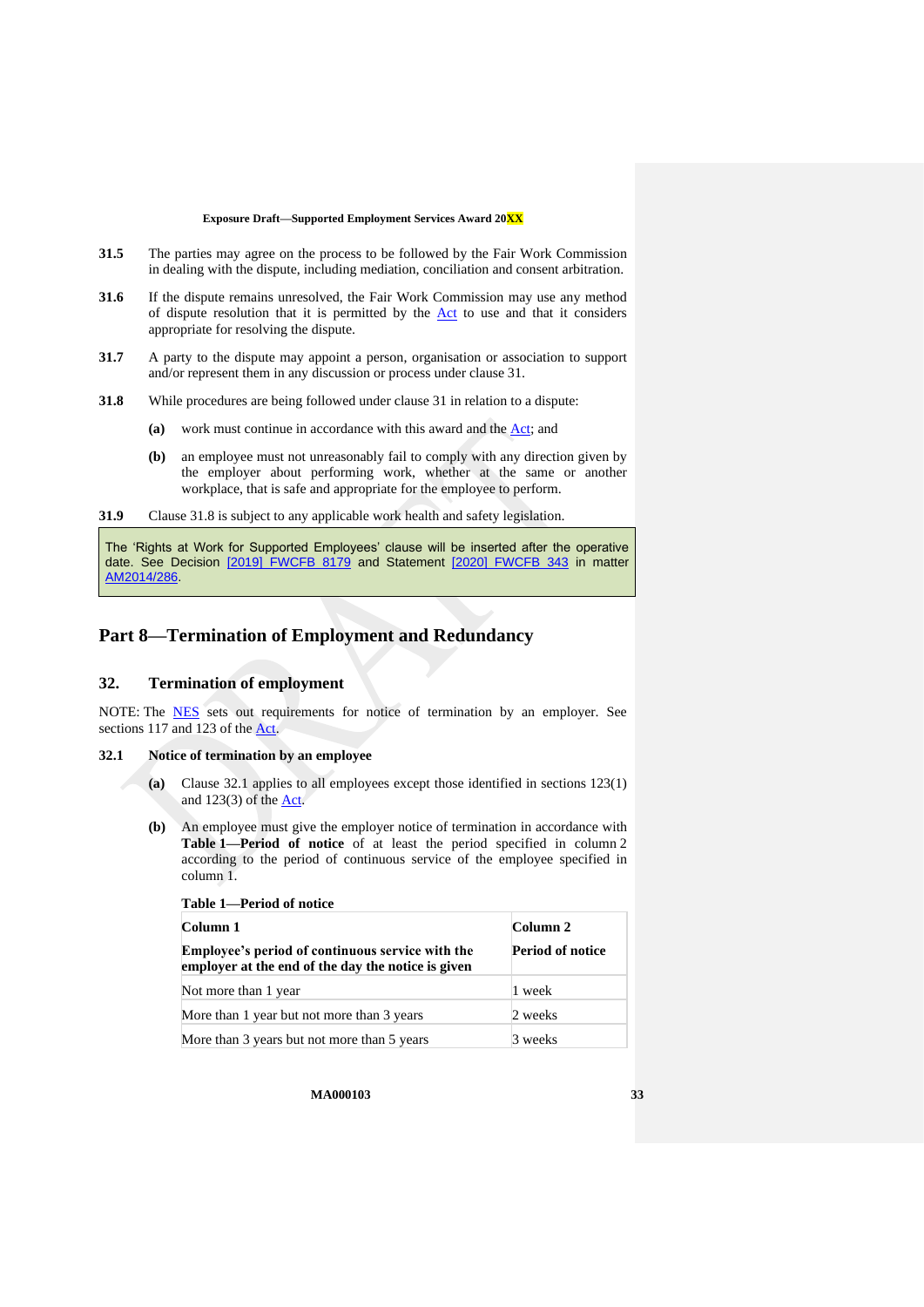| Column 1                                                                                                      | Column 2                |
|---------------------------------------------------------------------------------------------------------------|-------------------------|
| <b>Employee's period of continuous service with the</b><br>employer at the end of the day the notice is given | <b>Period of notice</b> |
| More than 5 years                                                                                             | 4 weeks                 |

NOTE: The notice of termination required to be given by an employee is the same as that required of an employer except that the employee does not have to give additional notice based on the age of the employee.

- **(c)** In paragraph [\(b\)](#page-32-5) clause [32.1\(b\)](#page-32-5) **continuous service** has the same meaning as in section 117 of the **Act**.
- <span id="page-33-1"></span>**(d)** If an employee who is at least 18 years old does not give the period of notice required under **paragraph**  $(b)$ clause  $32.1(b)$ , then the employer may deduct from wages due to the employee under this award an amount that is no more than one week's wages for the employee.
- **(e)** If the employer has agreed to a shorter period of notice than that required under paragraph [\(b\)c](#page-32-5)lause [32.1\(b\),](#page-32-5) then no deduction can be made under paragraph  $(d)$ clause [32.1\(d\).](#page-33-1)
- **(f)** Any deduction made under paragraph [\(d\)c](#page-33-1)lause [32.1\(d\)](#page-33-1) must not be unreasonable in the circumstances.

## <span id="page-33-2"></span>**32.2 Job search entitlement**

- **(a)** Where an employer has given notice of termination to an employee, the employee must be allowed time off without loss of pay of up to one day for the purpose of seeking other employment.
- **(b)** The time off under clause [32.2](#page-33-2) is to be taken at times that are convenient to the employee after consultation with the employer.

## <span id="page-33-0"></span>**33. Redundancy**

Clause 33 substituted in accordance with [\[2019\] FWCFB 2548](https://www.fwc.gov.au/documents/decisionssigned/html/2019fwcfb2548.htm) at [6] and [PR707042.](https://www.fwc.gov.au/documents/awardsandorders/html/pr707042.htm)

NOTE: Redundancy pay is provided for in the [NES.](https://www.fwc.gov.au/documents/awardmod/download/nes.pdf) See sections 119 to 123 of th[e Act.](http://www.legislation.gov.au/Series/C2009A00028)

#### <span id="page-33-3"></span>**33.1 Transfer to lower paid duties on redundancy**

- **(a)** Clause [33.1](#page-33-3) applies if, because of redundancy, an employee is transferred to new duties to which a lower ordinary rate of pay applies.
- **(b)** The employer may:
	- **(i)** give the employee notice of the transfer of at least the same length as the employee would be entitled to under section 117 of the [Act](http://www.legislation.gov.au/Series/C2009A00028) as if it were a notice of termination given by the employer; or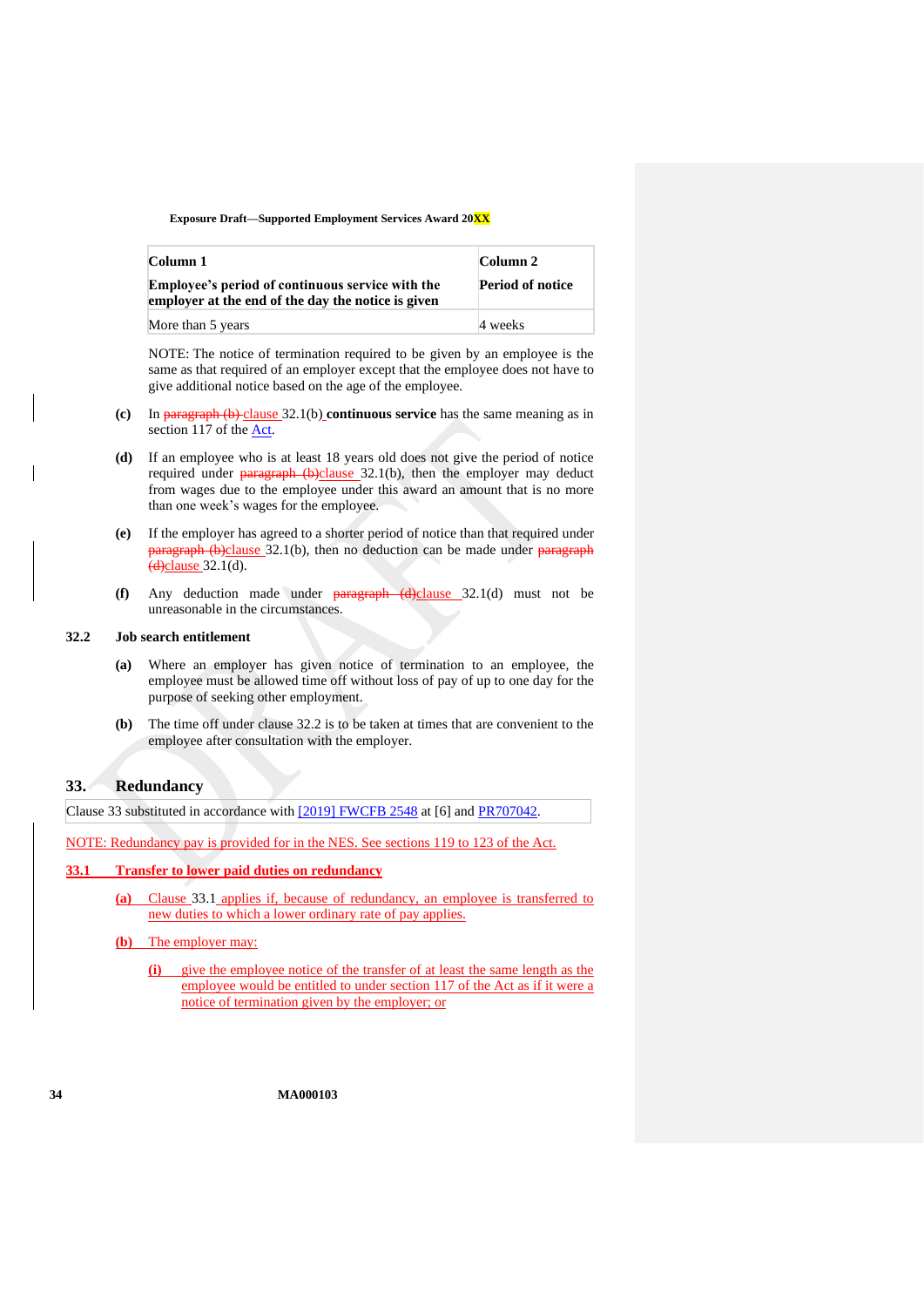- **(ii)** transfer the employee to the new duties without giving notice of transfer or before the expiry of a notice of transfer, provided that the employer pays the employee as set out in claus[e 33.1\(c\).](#page-34-0)
- <span id="page-34-1"></span><span id="page-34-0"></span>**(c)** If the employer acts as mentioned in clause [33.1\(b\)\(ii\),](#page-34-1) the employee is entitled to a payment of an amount equal to the difference between the ordinary rate of pay of the employee (inclusive of all-purpose allowances, shift rates and penalty rates applicable to ordinary hours) for the hours of work the employee would have worked in the first role, and the ordinary rate of pay (also inclusive of all-purpose allowances, shift rates and penalty rates applicable to ordinary hours) of the employee in the second role for the period for which notice was not given.

#### **33.2 Employee leaving during redundancy notice period**

- **(a)** An employee given notice of termination in circumstances of redundancy may terminate their employment during the minimum period of notice prescribed by section 117(3) of the [Act.](http://www.legislation.gov.au/Series/C2009A00028)
- **(b)** The employee is entitled to receive the benefits and payments they would have received under clause [33](#page-33-0) or under sections 119 to 123 of the [Act](http://www.legislation.gov.au/Series/C2009A00028) had the remained in employment until the expiry of the notice.
- **(c)** However, the employee is not entitled to be paid for any part of the period of notice remaining after the employee ceased to be employed.

## <span id="page-34-2"></span>**33.3 Job search entitlement**

- **(a)** Where an employer has given notice of termination to an employee in circumstances of redundancy, the employee must be allowed time off without loss of pay of up to one day each week of the minimum period of notice prescribed by section 117(3) of the [Act](http://www.legislation.gov.au/Series/C2009A00028) for the purpose of seeking other employment.
- <span id="page-34-3"></span>**(b)** If an employee is allowed time off without loss of pay of more than one day under clause  $33.3(a)$ , the employee must, at the request of the employer produce proof of attendance at an interview.
- **(c)** A statutory declaration is sufficient for the purpose of clause [33.3\(b\).](#page-34-3)
- **(d)** An employee who fails to produce proof when required under clause [33.3\(b\)](#page-34-3) is not entitled to be paid for the time off.
- **(e)** This entitlement applies instead of clause [32.2.](#page-33-2)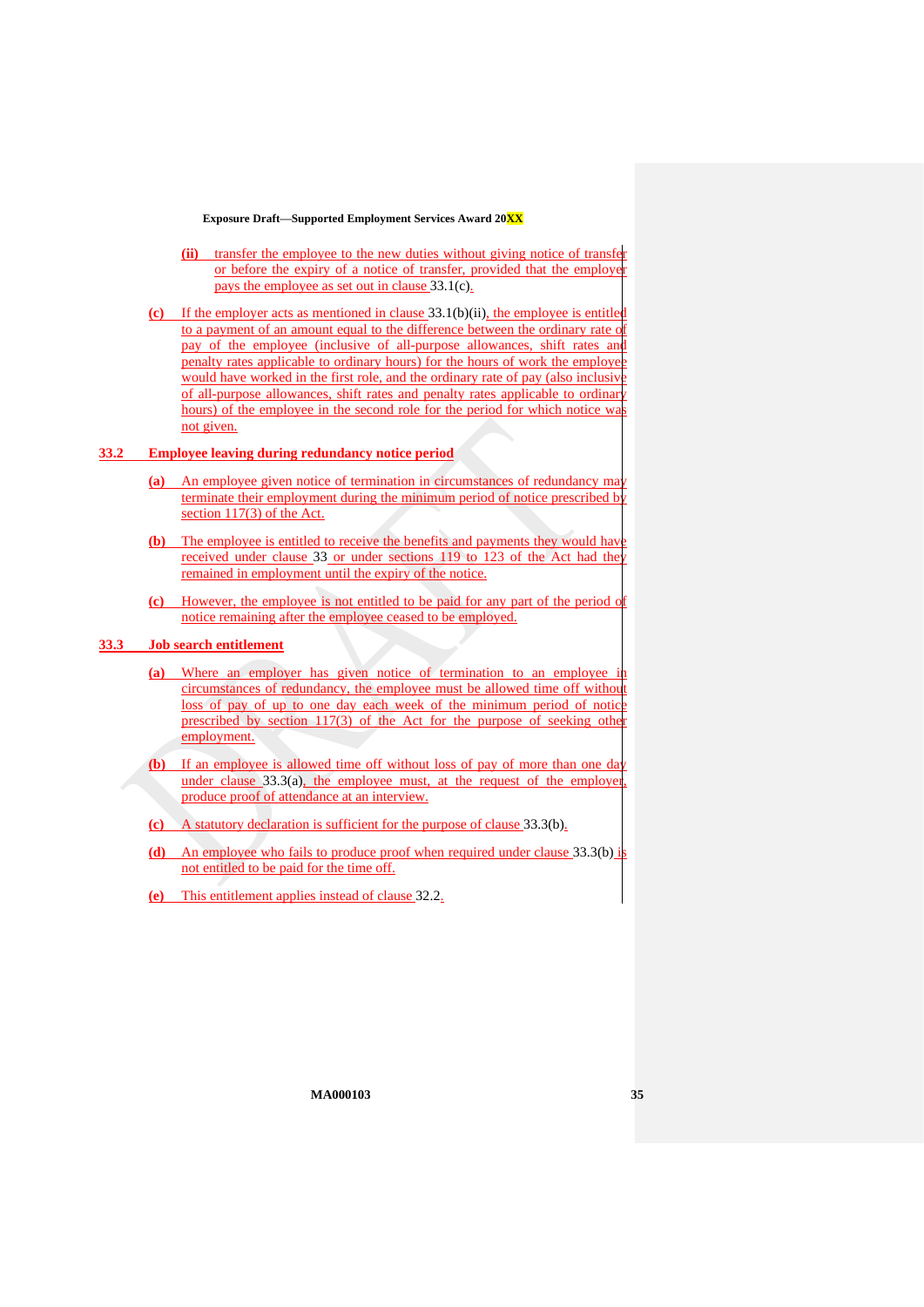### <span id="page-35-3"></span><span id="page-35-2"></span>**Schedule A—Classification Definitions**

#### **A.1 Grade 1**

Clause A.1.1 amended in accordance with [\[2019\] FWCFB 1255](https://www.fwc.gov.au/documents/decisionssigned/html/2019fwcfb1255.htm) at [41].

- <span id="page-35-0"></span>**A.1.1** An employee engaged in this grade will undertake up to 38 hours induction training which may include information on the employer's business, conditions of employment, introduction to supervisors and fellow employees, training and career path opportunities, worksite layout, work and documentation procedures, eupational work health and safety, equal employment opportunity and quality control/assurances.
- **A.1.2** An employee at this level performs basic routine duties essentially of a manual nature and to their level of training. Persons at this level exercise minimal judgment and work under direct supervision whilst undergoing structured training to Grade 2.
- **A.1.3** Examples of duties at this grade include basic cleaning within a kitchen or food preparation area including cleaning of dishes, tins and utensils, labouring, sorting, packing, labelling, clipping, document preparation and routine basic assembly tasks and basic picking, pruning and cultivation activities.

#### **A.1.4 Art Union seller**

This grade applies to Art Union sellers whose performance is at or near the minimum agreed level.

## <span id="page-35-1"></span>**A.2 Grade 2**

- **A.2.1** An employee who has completed at least three 3 months' structured training so as to enable them to perform work within the scope of this level.
- **A.2.2** An employee at this level:
	- **(a)** performs work above and beyond the skills of an employee at Grade 1 and to the level of their training;
	- **(b)** works under direct supervision either individually or in a team environment; and
	- **(c)** understands and undertakes basic quality control/assurance procedures including the ability to recognise basic quality deviation/faults.
- **A.2.3** Indicative of the tasks which an employee at this level may perform are the following:

#### **(a) Engineering**

- repetition work on automatic, semiautomatic or single purpose machines or equipment;
- assembles components using basic written, spoken and/or diagrammatic instructions in an assembly environment;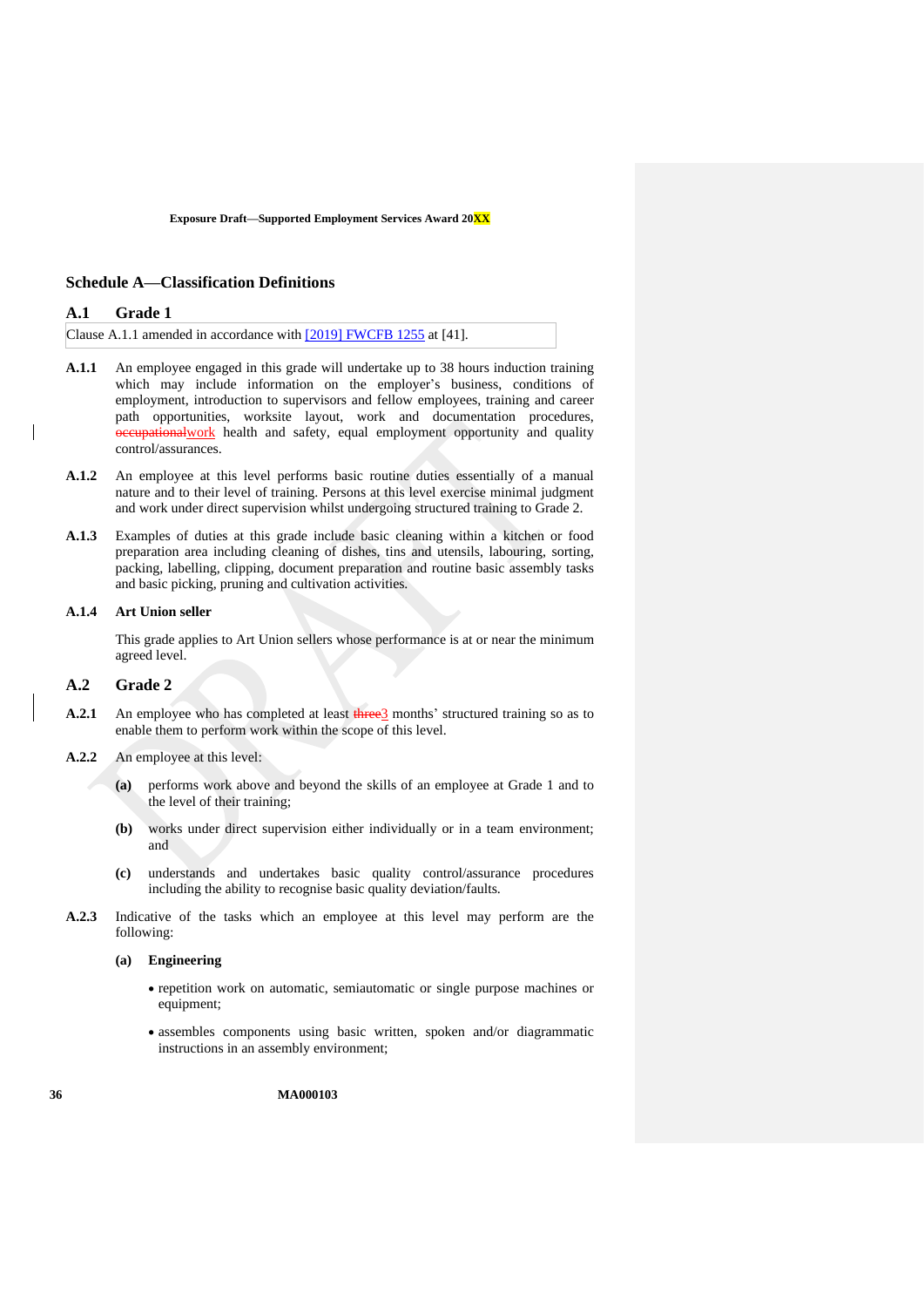- uses selected hand tools:
- boiler cleaning; and/or
- uses hand trolleys and pallet trucks.

#### **(b) Microfilm**

- document copying;
- microfilm/scanner operator basic; and/or
- packaging, labelling and collating.

### **(c) Catering**

- assistance to employees who are cooking and performing delivery tasks;
- removing food plates;
- setting and/or wiping down tables;
- cleaning and tidying of associated areas;
- general clearing duties within a kitchen or food preparation area and scullery; and/or
- assembly and preparation of ingredients for cooking.

### **(d) Leather and canvas goods and sewing**

- repetition sewing work on automatic, semiautomatic or single purpose machines (including basic operation of sewing machines) requiring some discretion with respect to kind, quantity, pressure, temperature or running speed;
- rudimentary marking and hand cutting;
- gluing (making basic eyelets) of small items;
- manufactures components and/or assembles to finished product;
- die cutting using clicking press on canvas material within the scope of this grade; and/or
- sorting, checking and packing.

### **(e) Clerical support**

- clerical or routine office duties including basic typing, checking figures, matching documents, simple calculating, collating, sorting or filing, photocopying and handling of mail; and/or
- cashier and banking functions under direct supervision.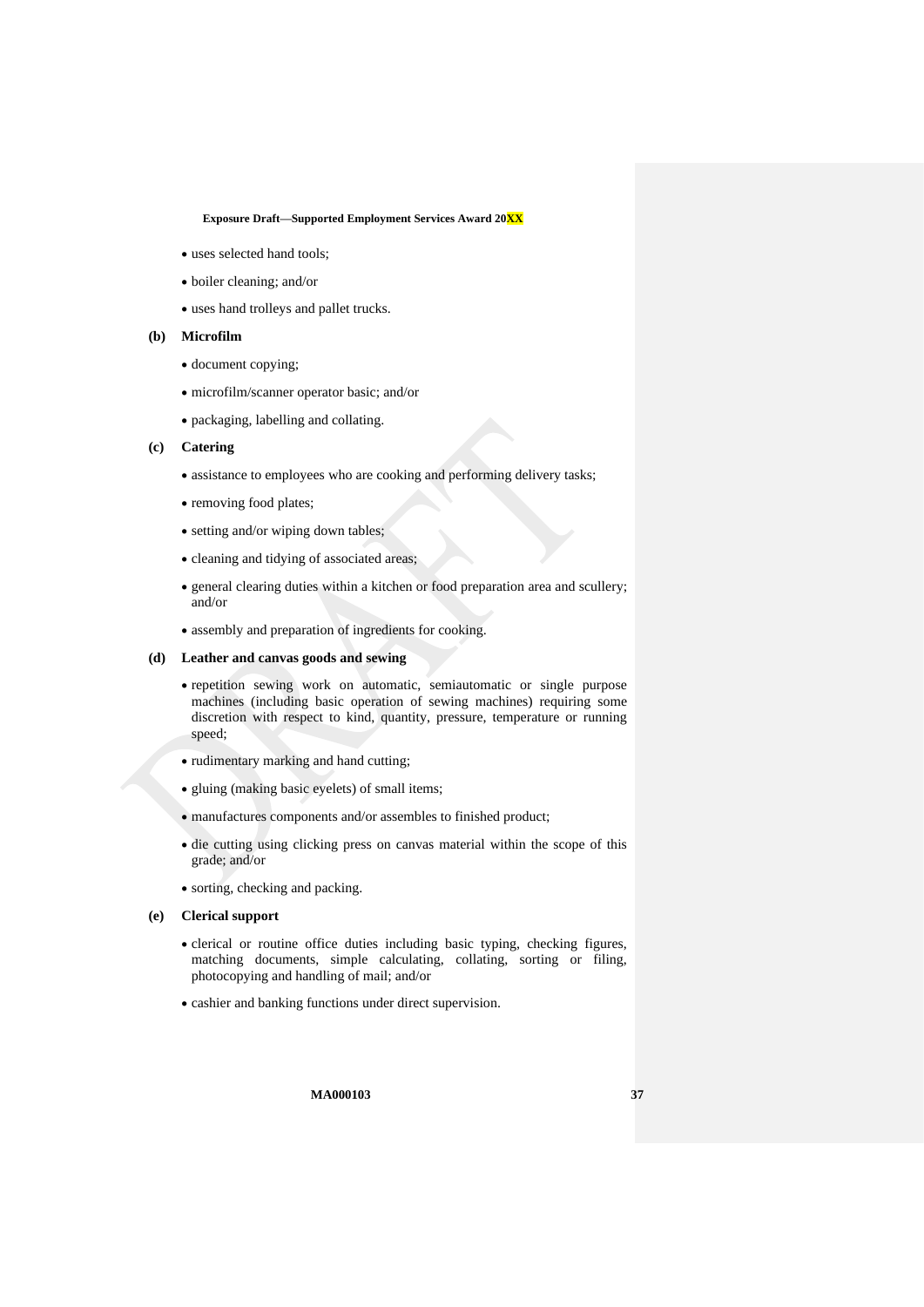## **(f) Timberwork**

- labouring;
- repetition work on automatic, semi-automatic or single purpose machines or equipment;
- sorting;
- packing;
- undercoat painting; and/or
- assembly.

## **(g) Gardening**

- basic grounds and lawn maintenance, including use of lawn-mower and whipper snipper;
- re-potting; and/or
- basic labouring.

## **(h) Laundries**

- labouring (manual handling);
- folding; and/or
- loading.

### **(i) Specialist packaging**

- sorting (manual);
- labelling;
- folding;
- stacking;
- use of hand trolleys, pallet trucks;
- taping;
- heat sealing;
- stapling
- filling; and/or
- check weighing.
- **(j) Printing/Bookbinding**
	- labouring;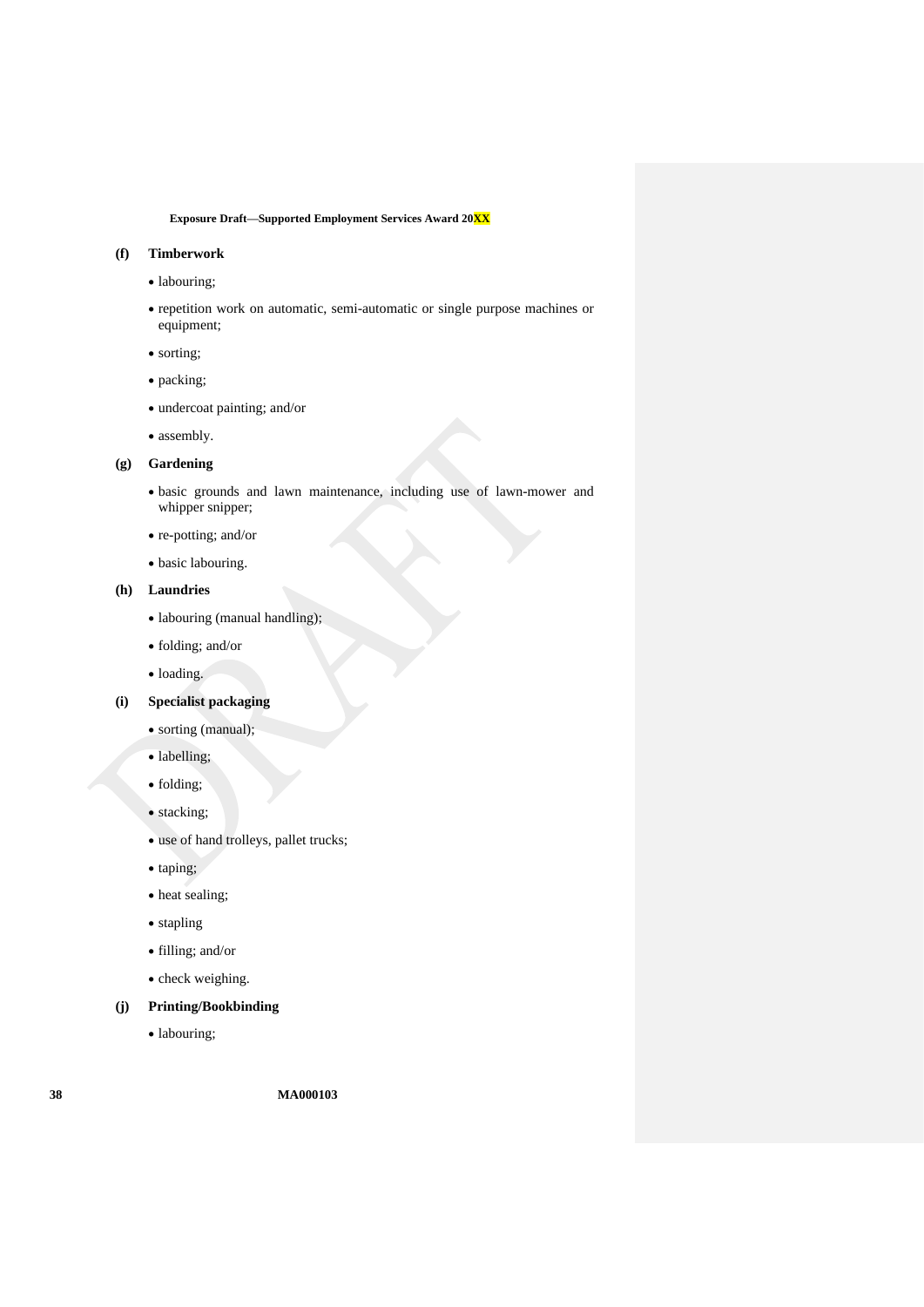- sorting:
- labelling;
- packaging;
- gluing (manual); and/or
- assembly.

#### **(k) Foam and plastic**

- reception work on automatic, semiautomatic or single purpose machine or equipment;
- maintaining records;
- performing basic test functions, with an ability to measure accurately using gauges and meters;
- operate hand-operated transport and lifting devices;
- operate granulating, reclaiming, crumbling and shedding machines;
- trimming, cutting, gluing, sealing, assembling or wrapping finished goods;
- operate slitting and/or setting machines;
- operate automatic and manual press machines;
- repair airbags, belts and cables, fit terminals and cables; and/or
- operate machinery that requires basic set-up skills.

#### **(l) Horticulture and related activities**

- operation of powered tools including picking and harvesting equipment not requiring a license;
- operation of irrigation of spraying equipment;
- operating tractors with engine capacity up to 70kW;
- grading, sorting and packing; and/or
- may be required to make sales from a restricted range of products.

#### **(m) Commercial biscuit and pastry making**

- biscuit forming machine operator able to set up, control and efficiently operate and maintain the web on at least one production plant;
- assists and periodically relieves mixer;
- general hand and line hand duties involving loading, unloading and handling ingredients and semi-processed ingredients, cleaning or washing utensils or equipment;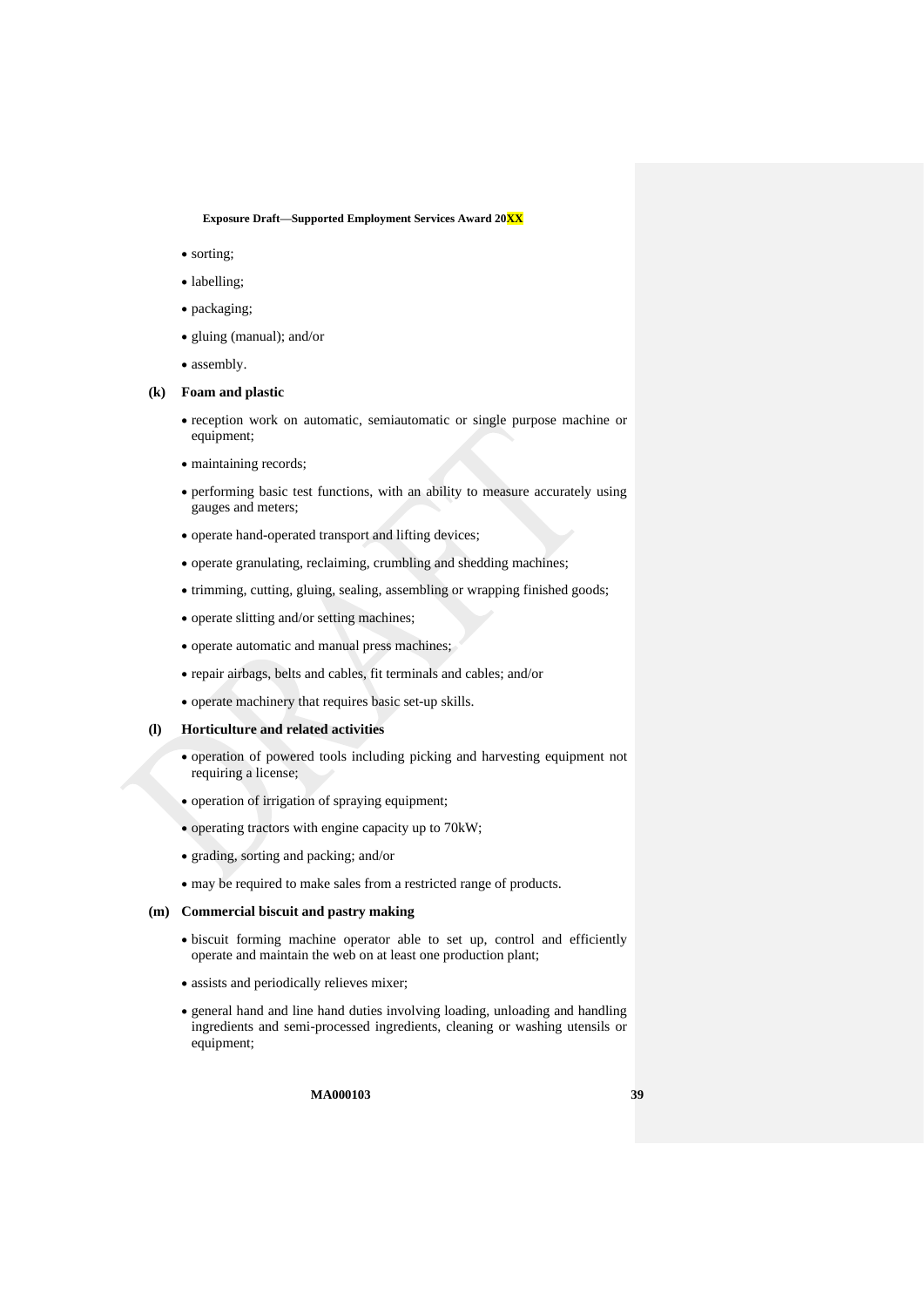- weighing, checking, gauging product, packed products or packaging materials; and/or
- packing product for despatch.

#### **(n) Recycling**

- general labouring;
- sorting;
- loading bailing and strapping equipment; and/or
- shredding.

#### **A.2.4 Art Union seller**

This grade applies to Art Union sellers whose performance during  $two2$  consecutive Art Unions has met the enhanced performance levels of this grade.

### **A.3 Grade 3**

**A.3.1** An employee who has completed relevant training so as to enable the employee to perform work within the scope of this level.

#### **A.3.2** An employee at this level:

- **(a)** performs work above and beyond the skills of an employee at Grade 2 and to the level of their training;
- **(b)** is responsible for the quality of their own work subject to routine supervision;
- **(c)** works under routine supervision either individually or in a team environment; and
- **(d)** exercises discretion within their level of skills and training.
- **A.3.3** Indicative of the tasks which an employee at this level may perform are the following:

#### **(a) Engineering**

- operates machinery and equipment requiring the exercise of skills and knowledge beyond that of an employee at Grade 2;
- non-trade engineering skills;
- sorting, checking, packing (other than repetitive packing in a standard container or containers in which such goods are ordinarily sold);
- basic soldering techniques;
- operation of forklifts, roving pendant type overhead cranes and winch operation;
- assists one or more tradespersons;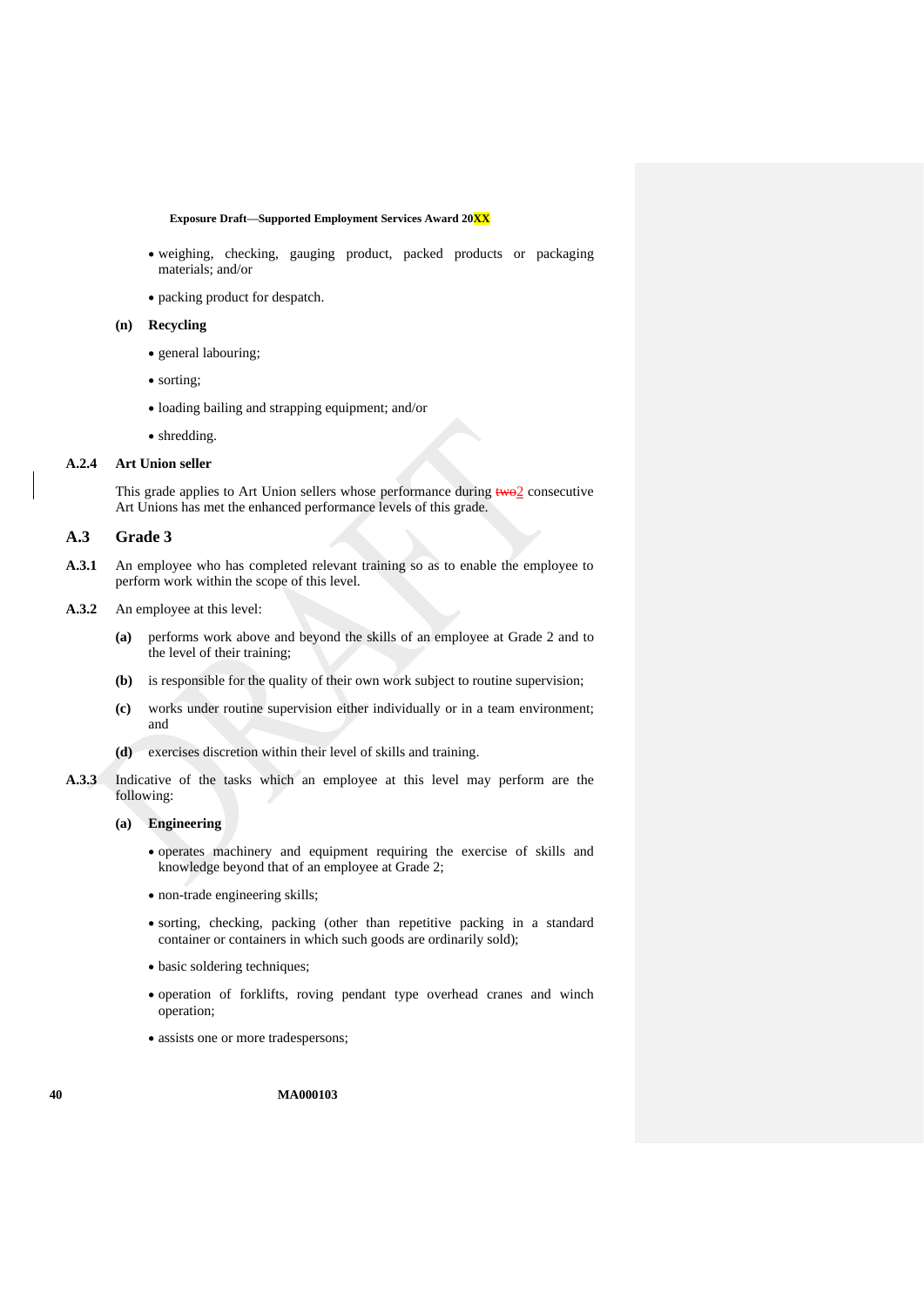- third class machinist and/or welding operation, drilling/tapping machine operators; and/or
- rewind machine operators.

#### **(b) Catering**

- specialised non-cooking duties in a kitchen or food preparation area; and/or
- elementary cooking including finger and take-away food.

#### **(c) Leather and canvas goods and sewing**

- operates machinery and equipment requiring the exercise of skill, knowledge and judgment in the layout of product beyond that of an employee at Grade 2;
- operates heavy duty and special duty application sewing machines including bias binders;
- ability to perform basic machine setting skills and control adjustments;
- assists one or more tradespersons; and/or
- die cutting using click press on canvas material with discretion, within the scope of this grade.

#### **(d) Microfilm**

- microfilm camera operator;
- microfilm jacketing; and/or
- dark room operators.

## **(e) Clerical support**

- general clerical or office duties within a regular work routine such as typing, operates a switchboard and basic data entry; and/or
- receiving, despatching, documenting and recording of goods.

#### **(f) Timberwork**

- nail gun work;
- sewing (manual);
- cutting (manual);
- painting; and/or
- more complex assembly.

### **(g) Gardening**

• propagation and gardening;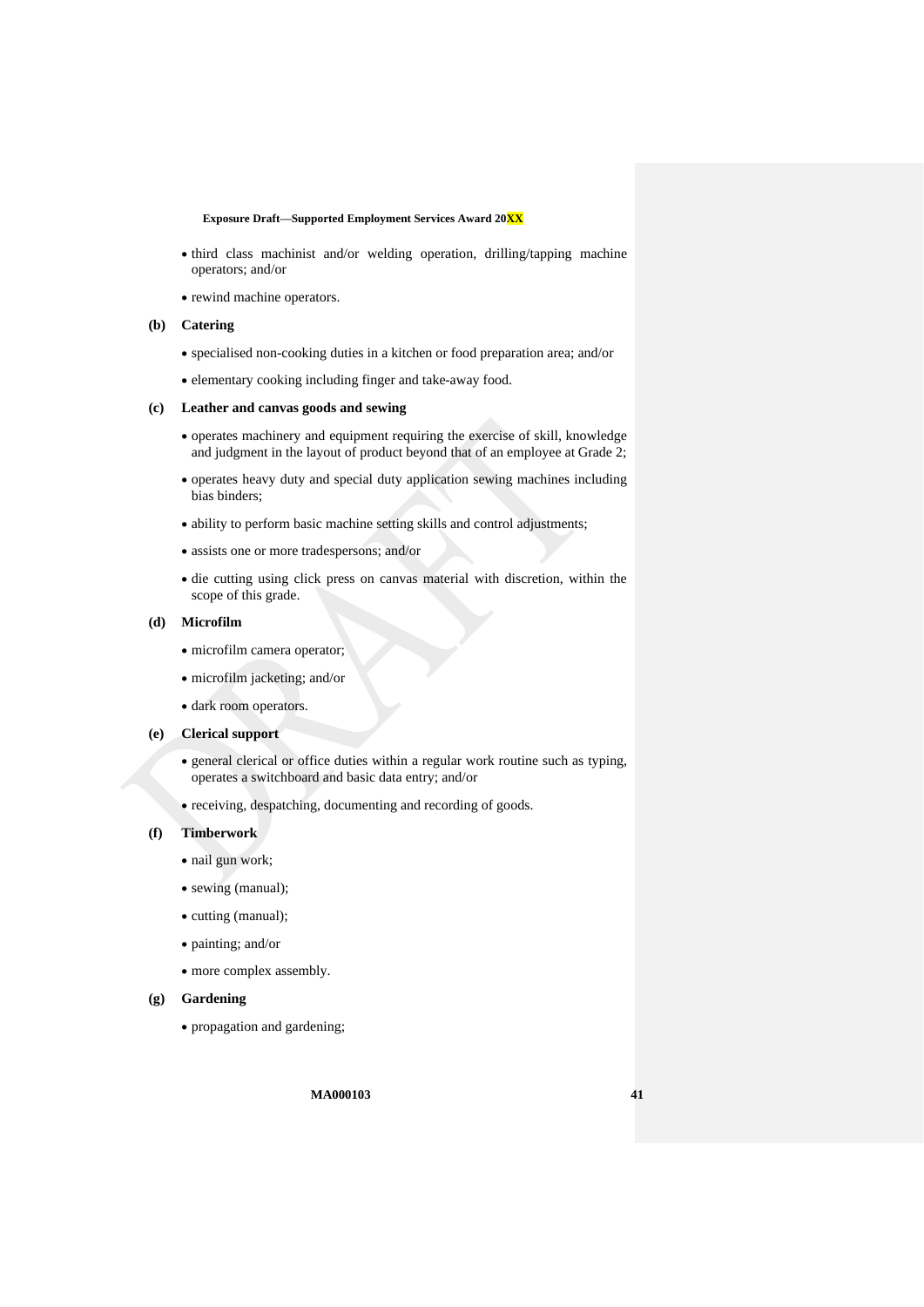- uses self-drive lawn-mowers; and/or
- landscaping.

### **(h) Laundries**

- laundering (other than labouring);
- sealing;
- stamping; and/or
- basic machine operation.

#### **(i) Specialist packaging**

- more complex packaging blister packaging, shrink wrapping, flow wrapping, skin packing, pallet wrapping (including weighing and measuring);
- operation of more complex machinery; and/or
- operation of forklifts.

### **(j) Printing/bookbinding**

- strapping;
- stores assistant;
- basic machine operation;
- manual guillotine work;
- use of gluing machines; and/or
- more complex assembly.

### **(k) Foam and plastic**

- operates with flexibility between assembly/process stations;
- basic inventory control in the contact of the production process;
- basic keyboard skills;
- operates mixing and milling machines that require set up and operating skills;
- ability to measure accurately using gauges and meters; and/or
- operation of mobile equipment including forklifts, hand trolleys and pallet trucks.

### **(l) Cleaning**

- vacuuming and spot cleaning of carpets and soft furnishings;
- sweeping and mopping;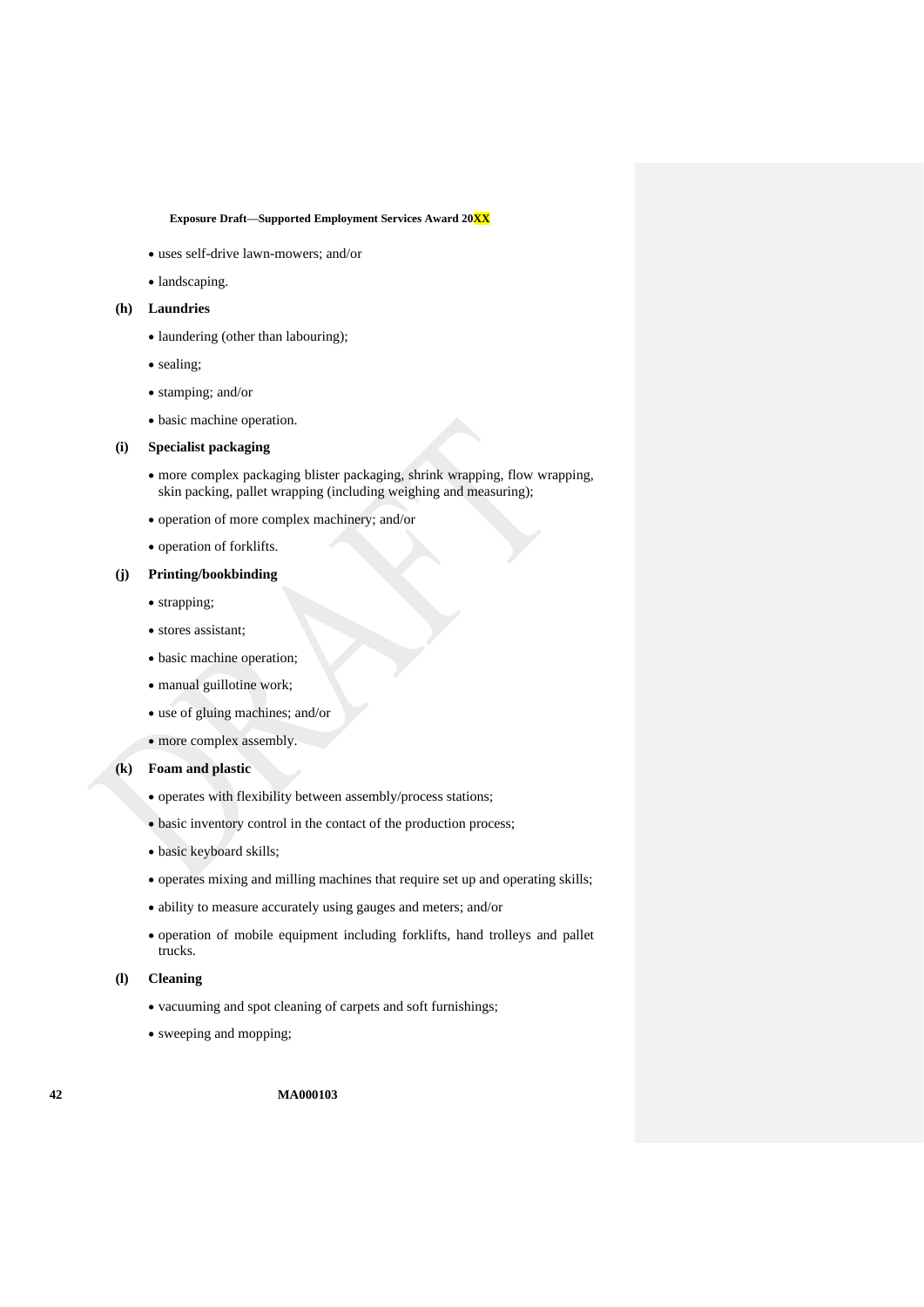- toilet cleaning;
- rubbish collection;
- cleaning of glass, both internal and external; and/or
- polishing.

### **(m) Commercial biscuit and pastry making**

- biscuit forming machine operator, able to set up, control and efficiently operate one or more pieces of biscuit forming and ancillary equipment and maintain all webs; and/or
- mixing ingredients for dough, batters and icings, melting chocolate and making jellies or syrups.

#### **(n) Horticulture and related activities**

- operation of forklifts; powered trolleys; and/or
- Box making.
- **(o) Recycling**
	- operate bailing and strapping equipment; and/or
	- operate recycling equipment.

## **A.4 Grade 4**

- **A.4.1** An employee who has completed relevant training so as to enable the employee to perform work within the scope of this level.
- **A.4.2** An employee at this level:
	- **(a)** performs work above and beyond the skills of an employee at Grade 3 and to the level of their training;
	- **(b)** works from complex instructions and procedures;
	- **(c)** assists in the provision of on-the-job training to a limited degree;
	- **(d)** co-ordinates work in a team environment or works individually under general supervision; and
	- **(e)** is responsible for assuring the quality of their own work.
- **A.4.3** Indicative of the tasks which an employee at this level may perform are the following:
	- **(a) Engineering**
		- uses precision measuring instruments;
		- some machine setting, loading and operation;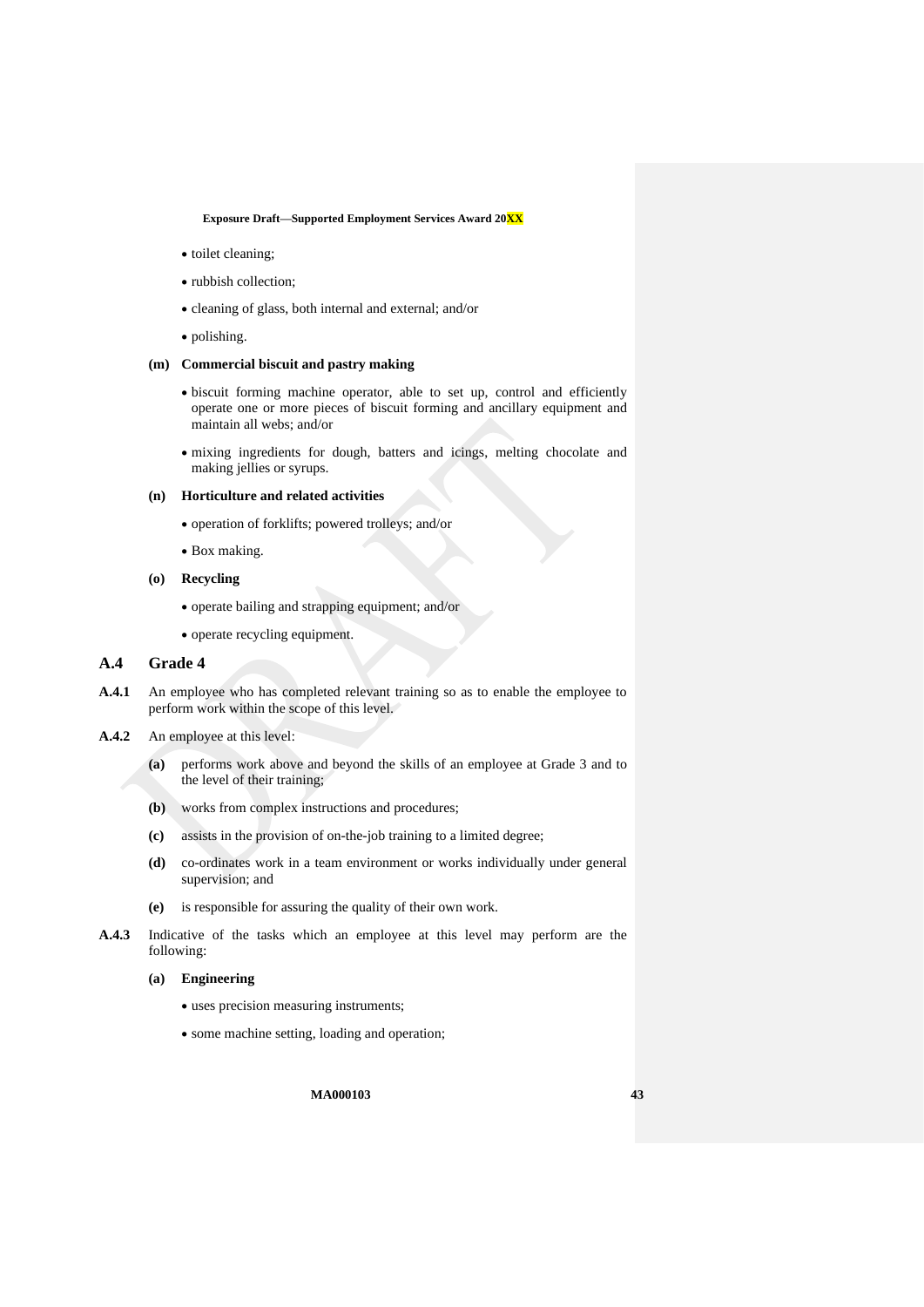- use of tools and equipment within the scope (basic non-trades maintenance);
- general welding to as 1554 standard at basic level;
- second class machinist operators;
- paint line operator;
- basic engineering and fault finding skills;
- performs basic quality checks on the work of others;
- licensed and certified for forklift, engine driving and crane driving operations to a level higher than Grade 3;
- has a knowledge of the employer's operation as it relates to production process;
- lubrication of production machinery equipment; and/or
- assists in the provision of on-the-job training in conjunction with tradespersons and supervisors/trainees.

#### **(b) Catering**

- undertaking general waiting duties of food including cleaning of tables with minimum supervision;
- assist in cookery class demonstrations; and/or
- basic cooking under general supervision.
- **(c) Leather and canvas and sewing**
	- cutter who has a knowledge of all types of weights of materials made and used in the trades and who is capable of laying out and cutting all types of material of work and who can mark out and prepare for the machinery and the finish for the work concerned;
	- lays out, cuts, assembles and repairs canvas and related products such as awnings, tents, tarpaulins, horse rugs and caravan annexes;
	- lays out full-scale drawings according to blueprints or sketches;
	- cuts materials with power cutters;
	- die cutting using clicking press (on leather where the employee is required to exercise discretion as to the kind and quality of material cut); and/or
	- minor machine maintenance including lubrication of (automatic and semiautomatic) production equipment.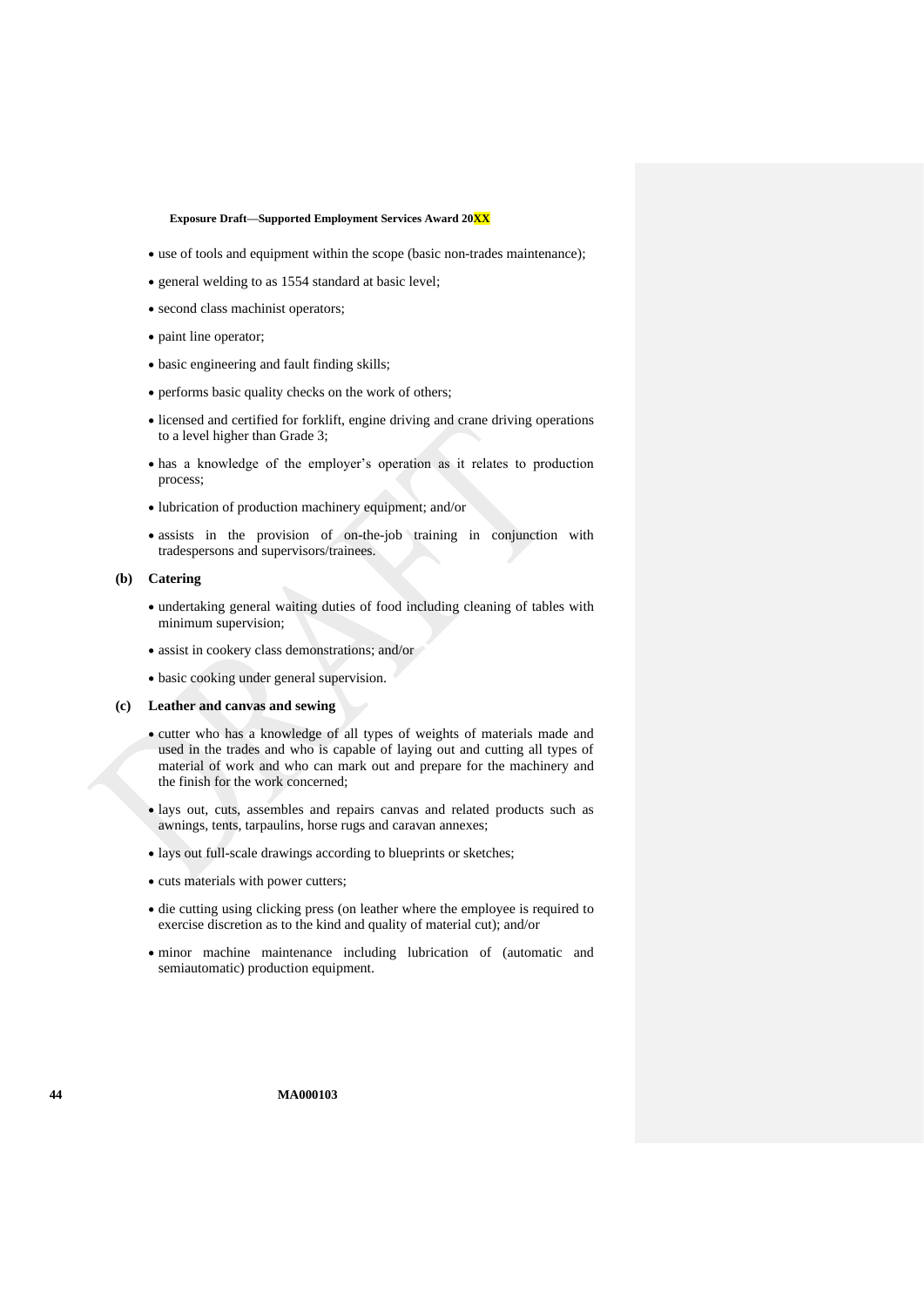#### **(d) Clerical and support**

- clerical duties of audio typing, stenography, complex word processing, spread sheet and basic data processing, desk top publishing, tabulating machine operation, computer operator; and/or
- clerical duties under limited supervision.

#### **(e) Timberwork**

- complex painting (i.e. use of machines); and/or
- complex cutting and sewing (i.e. use of machines).

### **(f) Gardening**

- operates gardening machinery (including the use and care of lawn-mowers, edging machines and rotary hoes); and/or
- experienced gardening work and demonstrated competence in plant and lawn maintenance and development, tree and shrub identification.

## **(g) Laundries**

- laundering (includes wide knowledge of machine operations, garment sorting and appropriate use of chemicals);
- repair of linen, clothing—general alterations; and/or
- basic tailoring.

## **(h) Specialist packaging**

- ordering;
- despatching; and/or
- inventory/record keeping.

### **(i) Printing/bookbinding**

- low level supervision;
- more complex binding;
- compactor operation;
- quality control (basic); and/or
- machine guillotine work.

#### **(j) Foam and plastic**

- use precision measuring instruments;
- complex machine and die setting, loading, testing and operation;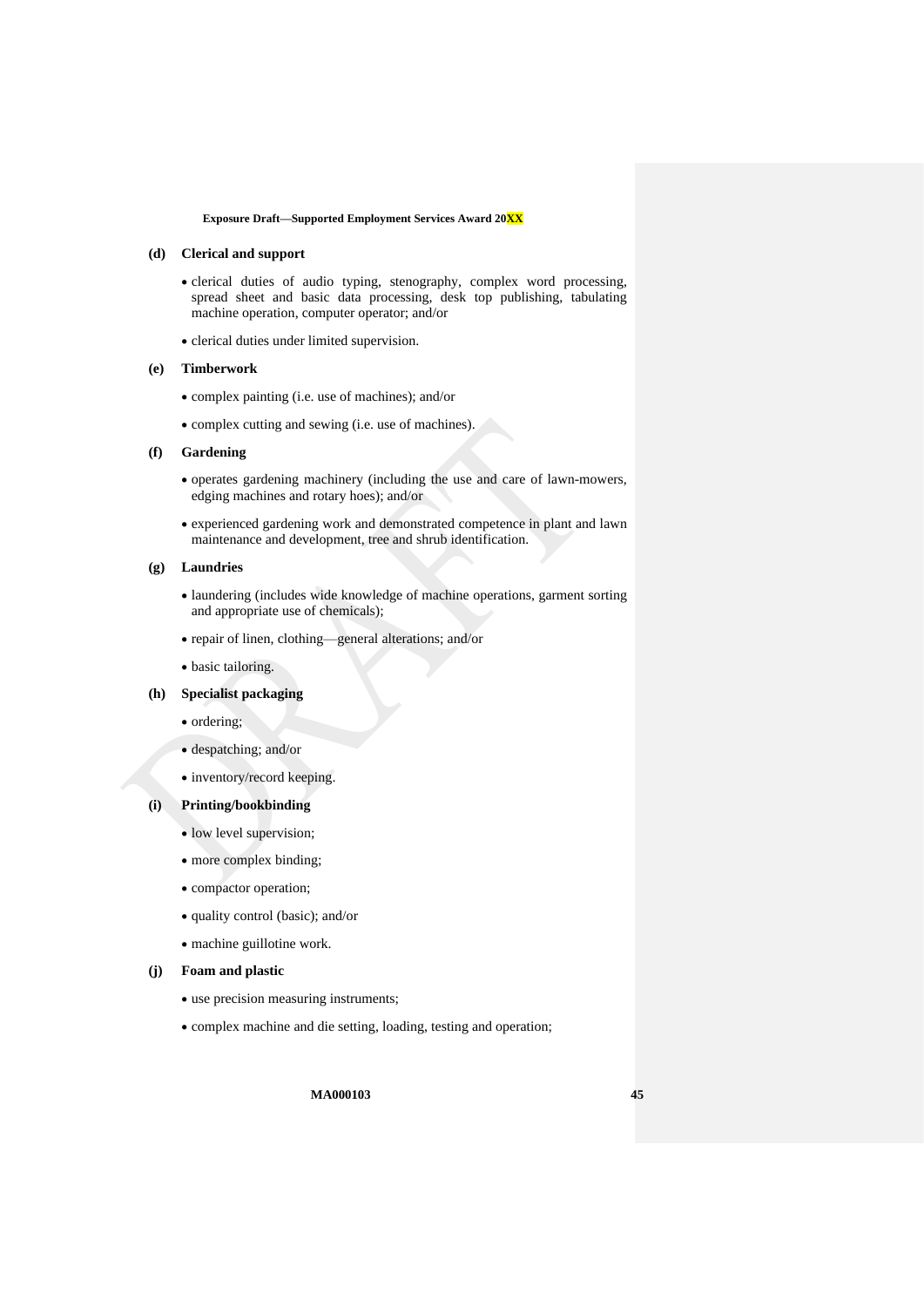- intermediate keyboard skills;
- basic engineering and fault finding skills;
- supervise and perform operations and calendar, mixing and milling machines;
- perform and implement quality control functions;
- basic inventory and stores control; and/or
- assists in the provision of on-the-job training in conjunction with tradespersons and supervisor/trainees.

#### **(k) Cleaning**

- ordering and distribution of cleaning stores;
- minor maintenance duties incidental and/or peripheral to cleaning;
- receiving deliveries;
- performing specialist cleaning functions for a greater part of each day or shifts; and/or
- operate cleaning equipment including steam cleaners.

#### **(l) Recycling**

- despatching product;
- quality control of recycled stock;
- operate and maintain bailing machinery, conveyors and specialised recycling equipment; and/or
- operate weighbridge.

## **(m) Horticulture and related activities**

• receiving and despatching.

## **A.5 Grade 5**

- **A.5.1** An employee at this level may hold a Trade Certificate or equivalent qualifications and is able to exercise the skills and knowledge of that trade.
- **A.5.2** In the absence of formal qualifications and in non-trade areas, relevant experience may be sufficient to enable an employee to work at this grade.
- **A.5.3** Indicative skills include the following:
	- **(a)** understands and applies quality control techniques;
	- **(b)** exercises good interpersonal and communications skills;
	- **(c)** exercises discretion within the scope of this grade;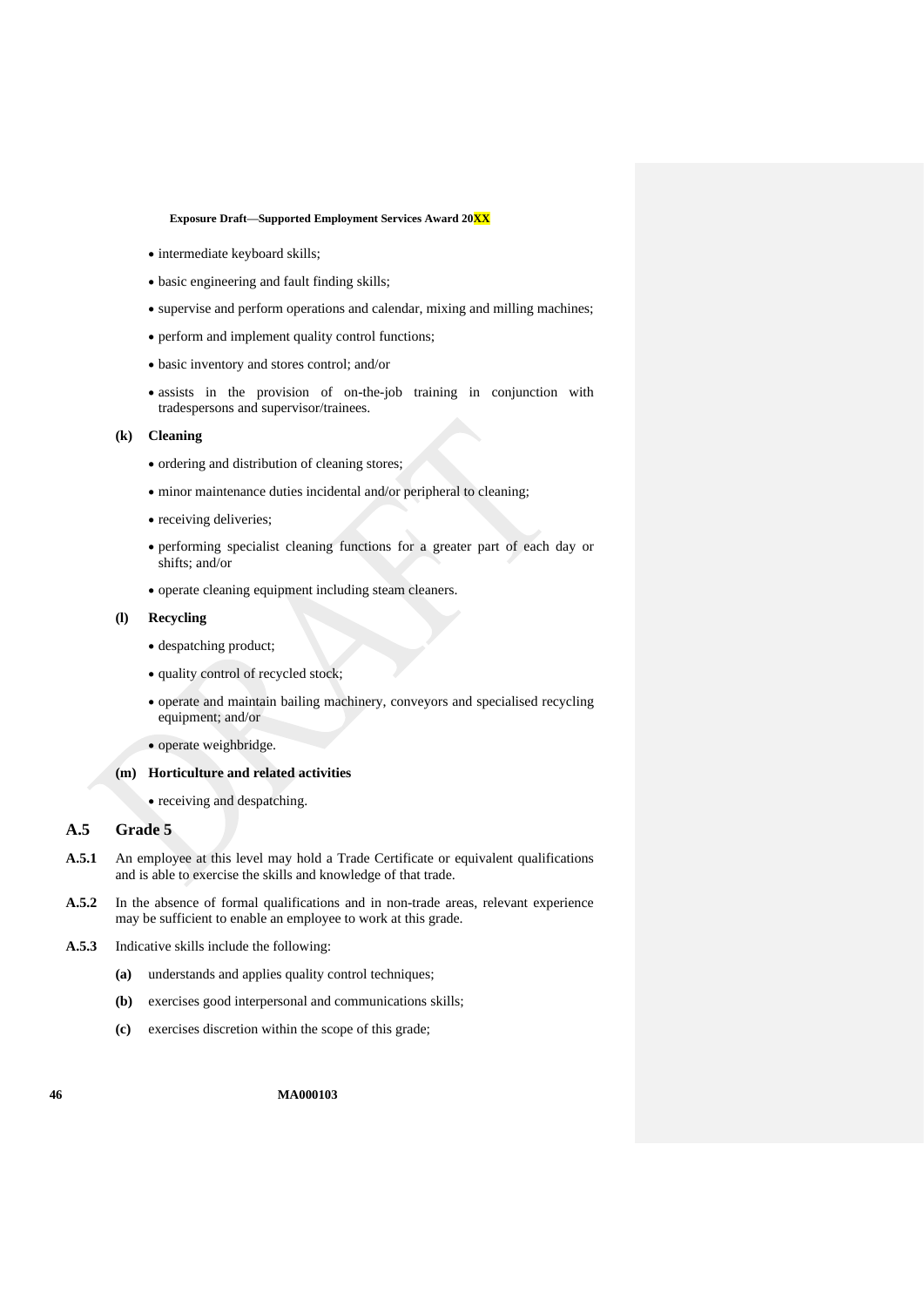- **(d)** performs work under limited supervision either individually or in team environment and assists with the supervision of others;
- **(e)** operates all lifting equipment incidental to their work;
- **(f)** performs non-trade tasks incidental to their work;
- **(g)** performs work which while primarily involving the skills of the employee's trade is incidental or peripheral to the primary task and facilitates the completion of the whole task. Such incidental or peripheral work would not require additional formal technical training;
- **(h)** able to inspect products and/or materials for conformity with established operation service standards;
- **(i)** supervises the work of a section or unit engaged in work of a complex nature; and
- **(j)** co-ordinates and broadly oversees the work of one or more assistant supervisors/leading hands at Grade 4.

## **A.5.4** Typical duties may include:

### **(a) Engineering**

- all relevant trade and associated duties.
- **(b) Catering**
	- gourmet chef engaged in cooking, baking, pastry cooking or butchering duties; and/or
	- specialised catering and cookery demonstrator.
- **(c) Leather, canvas and sewing clerical support**
	- trade certificate.
- **(d) Timberwork**
	- tradesperson (e.g. carpenter/furnisher).
- **(e) Gardening**
	- trades certificate; and/or
	- all relevant trade and associated duties.

#### **(f) Laundries**

- dry cleaning;
- pressing; and/or
- tailoring.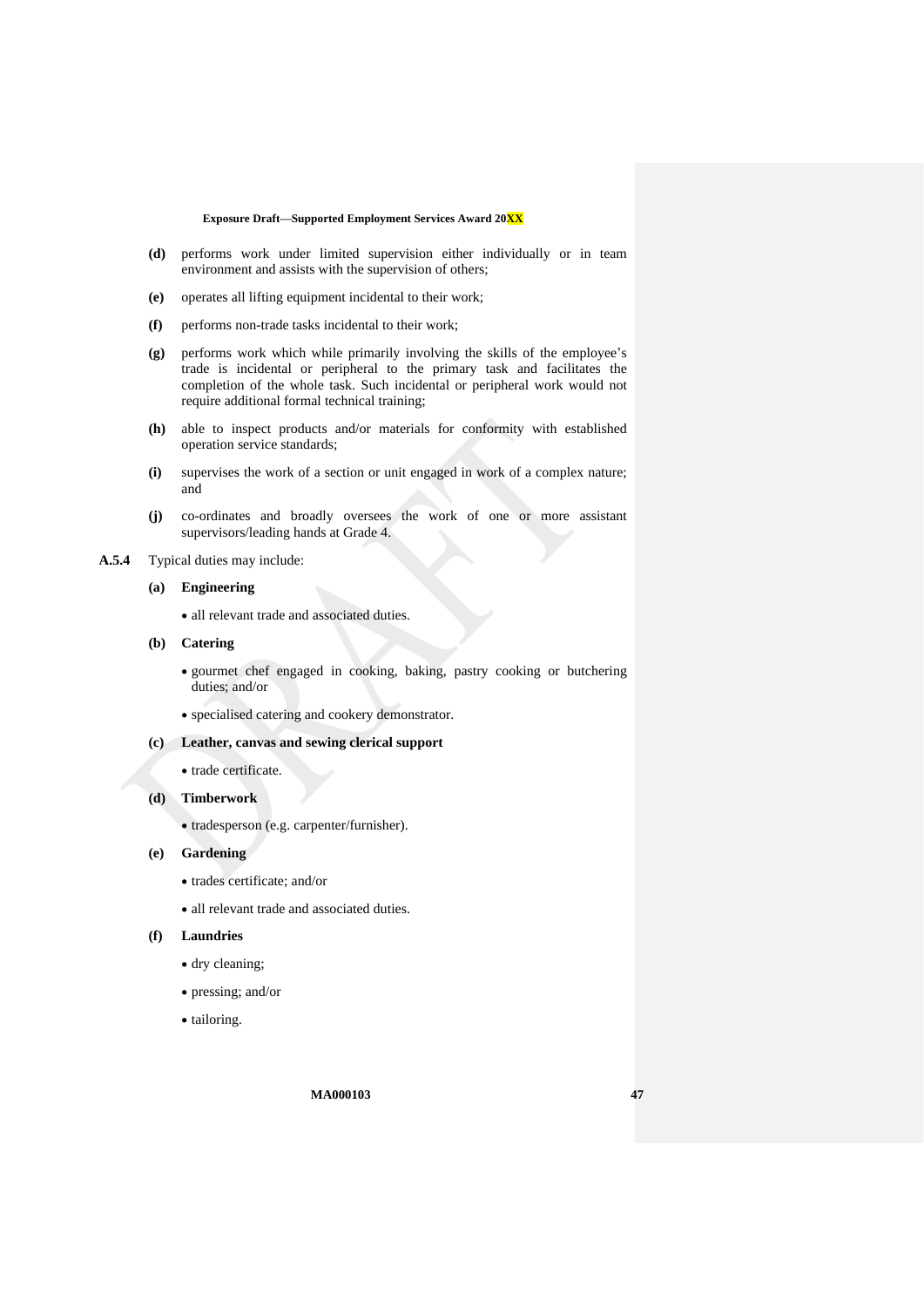#### **(g) Specialist packaging**

• complex machinery and computer operations.

#### **(h) Printing/bookbinding**

• tradesperson.

#### **(i) Foam and plastic**

- approves and passes first off samples and maintains quality of product;
- works from production, drawings, prints or plans;
- operates, sets up and adjusts all production machinery in a plant;
- performs a range of engineering maintenance functions;
- basic production scheduling and material handling within the scope of the production process;
- understands and applies computer techniques as they relate to production process operations;
- high level stores and inventory responsibility; and/or
- has sound knowledge of employer's operations as it relates to the production process.

#### **(j) Cleaning**

- dealing with owners and tenants responsible, with respect to the proper cleaning and servicing of building;
- handling routine personnel, industrial relations and health and safety matters; and/or
- directly involved in the provision of on-the-job training.

#### **(k) Welfare officers**

Persons engaged at this level as welfare officers will not be required to possess more than the trade certificate or equivalent qualifications and/or experience.

### **(l) Clerical support**

- advanced clerical duties including administration assistance, the supervision of office personnel and the checking of work; and/or
- work under limited supervision, receives limited instructions with little guidance, is regularly required to exercise substantial responsibility and independent initiative and judgment and possesses a requisite knowledge of office procedures.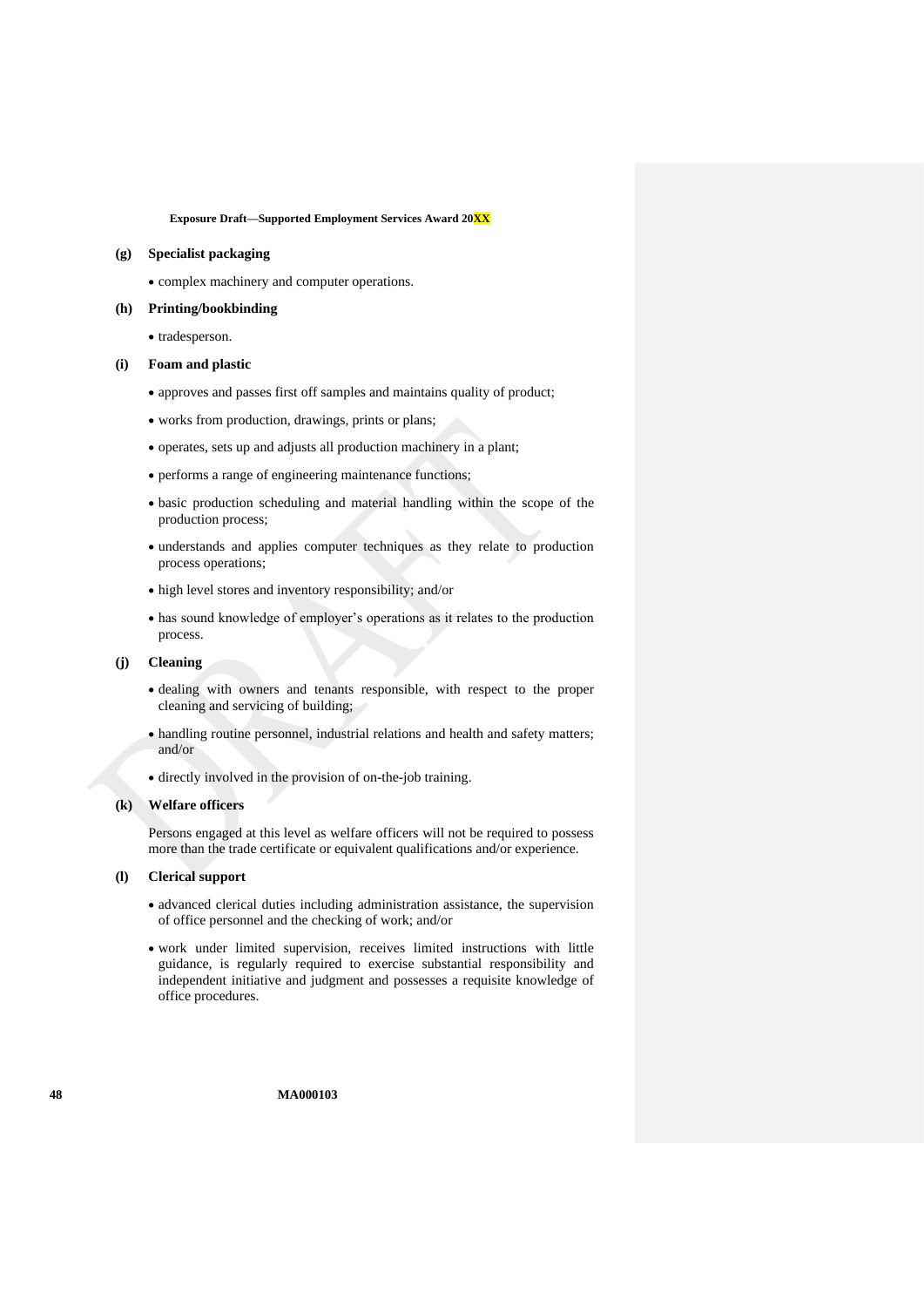## **A.6 Grade 6**

- **A.6.1** An employee who possesses trade qualifications or equivalent experience and skill to be capable of:
	- **(a)** assessing the ability, skill and competence of an employee with a disability to carry out specific work tasks or duties together with being able to design, develop and provide individual instructions and training for an employee with a disability as required to assist the employee with a disability in attaining their identified vocational goals;
	- **(b)** performing specialist tasks and is fully competent in their work, requires general supervision and little direct guidance in the performance thereof, exercises substantial responsibility and independent initiative and judgment with a requisite knowledge of their specific field and of the employer's business;
	- **(c)** supervising the work of a section or unit engaged in work of a complex nature where trade skills or equivalent are required;
	- **(d)** co-ordinating and broadly overseeing the work of one or more supervisors who are engaged at a lower level; and
	- **(e)** exercising substantial responsibility and independent initiative and judgment with a requisite knowledge of their specific field and of the employer's business.
- **A.6.2** Positions typically considered Grade 6 include:
	- training/instructor;
	- purchasing officer;
	- developing officer;
	- marketing officer;
	- commis chef;
	- supervisor/welfare support staff; and/or
	- senior supervisor.

## **A.7 Grade 7**

- **A.7.1** An employee who is responsible for the work of other employees. Such an employee will hold a trades certificate or equivalent qualification, experience and skill level and have completed formal training in personnel supervision.
- **A.7.2** Employees graded at this level may be expected to:
	- organise, motivate and control subordinate staff;
	- understand and apply quality control techniques;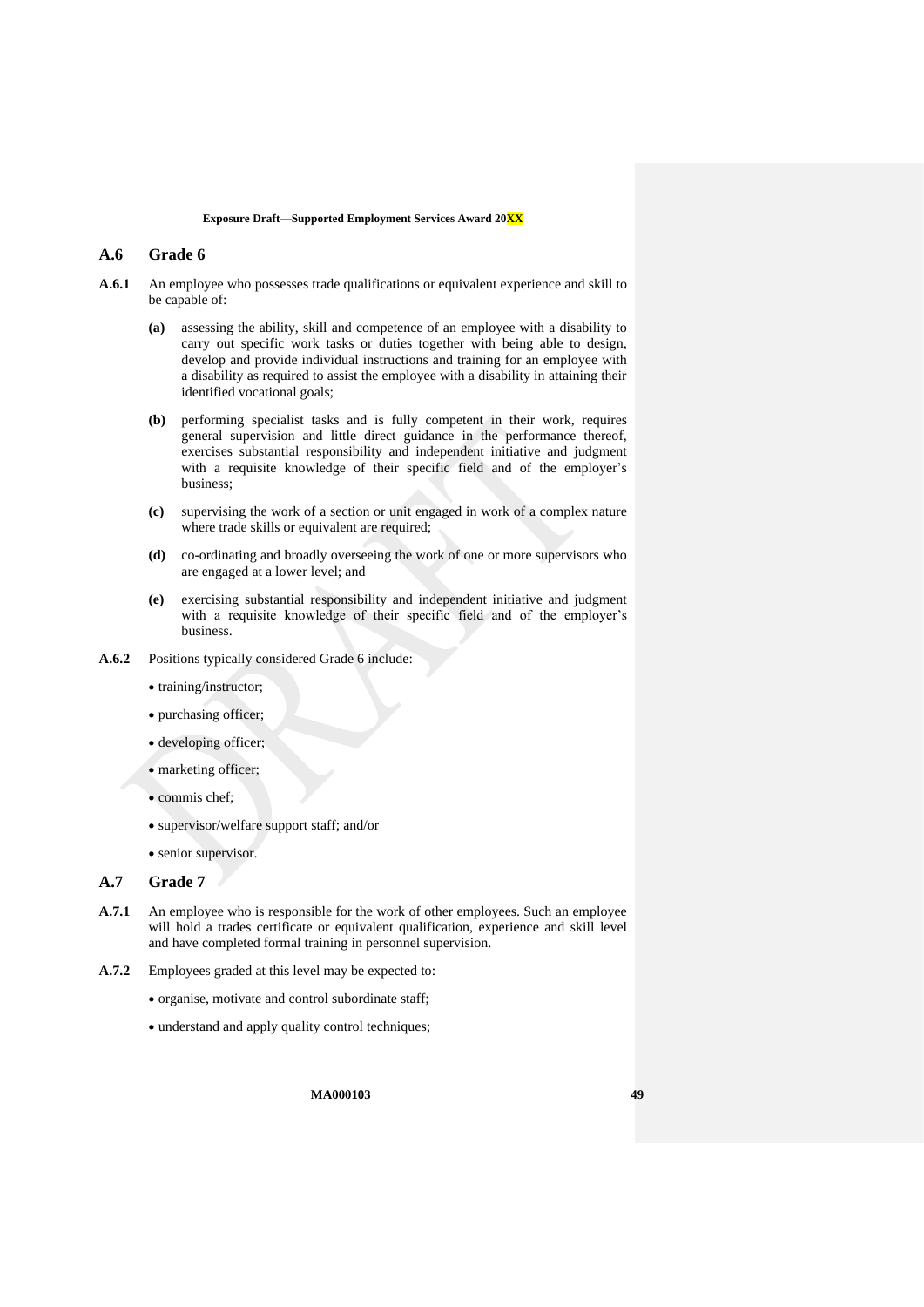- exercise good interpersonal and communication skills; and/or
- capable of operating all equipment used by subordinates.
- **A.7.3** Positions typically considered to be at the Grade 7 level include:
	- senior supervisors—in charge of large and/or complex sections/units; and/or
	- senior training officers.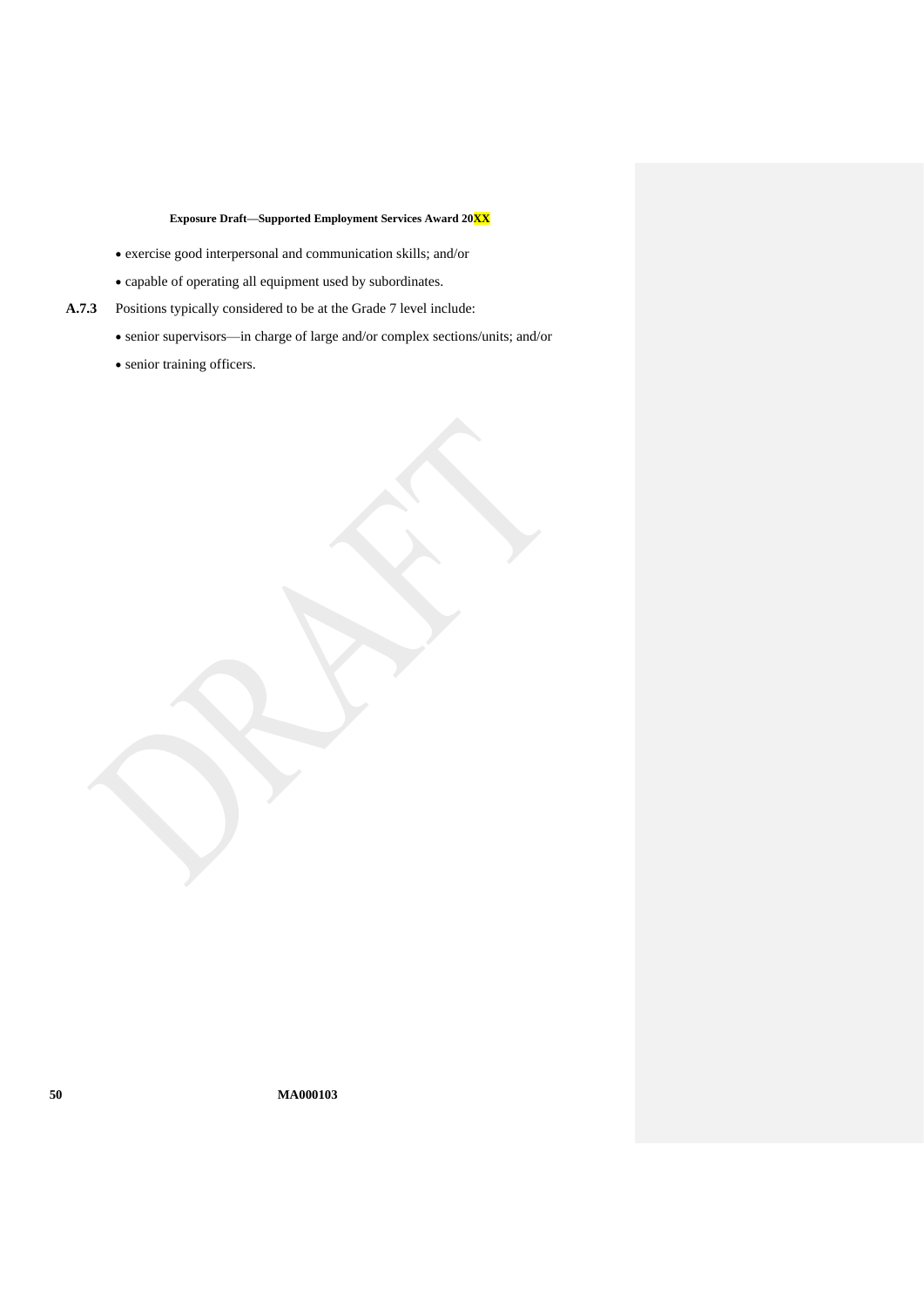### <span id="page-50-0"></span>**Schedule B—Summary of Hourly Rates of Pay**

Monetary amounts in this clause adjusted as a result of AWR 2019 – changes not tracked.

NOTE at the beginning of Schedule B deleted in accordance with [\[2019\] FWCFB 7173](https://www.fwc.gov.au/documents/decisionssigned/html/2019fwcfb7173.htm) at [23].

Schedule B is being considered in matter AM2014/286, see draft determination in [\[2019\]](https://www.fwc.gov.au/documents/decisionssigned/html/2019fwcfb8179.htm)  [FWCFB 8179.](https://www.fwc.gov.au/documents/decisionssigned/html/2019fwcfb8179.htm)

NOTE: Employers obligations under the award.

### **B.1 Full-time and part-time employees**

- <span id="page-50-1"></span>**B.1.1 Ordinary hourly rate** is the minimum hourly rate of pay for an employee plus any allowance payable for all purposes to which the employee is entitled. Where an allowance is payable for all purposes in accordance with clause [19.2\(a\)](#page-19-2) this forms part of the employee's ordinary hourly rate and must be added to the minimum hourly rate prior to calculating penalties and overtime.
- <span id="page-50-2"></span>**B.1.2** The rates in the tables below are based on the **minimum hourly rates** in accordance with clause [15.2.](#page-14-3) Consistent with clause [B.1.1,](#page-50-1) all-purpose allowances need to be added to the rates in the table where they are applicable.

| Ordinary<br>hours               | <b>Saturday</b>        | <b>Sunday</b>                            |                        | <b>Public</b><br>holidays                                                                               |
|---------------------------------|------------------------|------------------------------------------|------------------------|---------------------------------------------------------------------------------------------------------|
|                                 |                        | <b>Catering</b><br>services<br>employees | All other<br>employees |                                                                                                         |
|                                 |                        |                                          |                        |                                                                                                         |
| 100%                            | 150%                   | 175%                                     | 200%                   | 250%                                                                                                    |
| $\frac{\mathbf{S}}{\mathbf{S}}$ | $\frac{\mathbf{S}}{2}$ | \$                                       | \$                     | $\overline{\mathbf{2}}$                                                                                 |
| \$19.49                         | \$29.24                | \$34.11                                  | \$38.98                | \$48.73                                                                                                 |
| \$20.06                         | \$30.09                | \$35.11                                  | \$40.12                | \$50.15                                                                                                 |
| \$20.82                         | \$31.23                | \$36.44                                  | \$41.64                | \$52.05                                                                                                 |
| \$21.54                         | \$32.31                | \$37.70                                  | \$43.08                | \$53.85                                                                                                 |
| \$22.70                         | \$34.05                | \$39.73                                  | \$45.40                | \$56.75                                                                                                 |
|                                 |                        |                                          |                        | r an anne ana part anne emproyeco - orannary ana penany rates<br>% of ordinary hourly rate <sup>1</sup> |

#### **B.1.3 Full-time and part-time employees—ordinary and penalty rates**

**Commented [FWC1]:** Hourly rate in cl. 15.2

Rates in table do not include all-purpose allowances **Commented [FWC2]:** Relevant percentage in clauses 22.3 and 22.4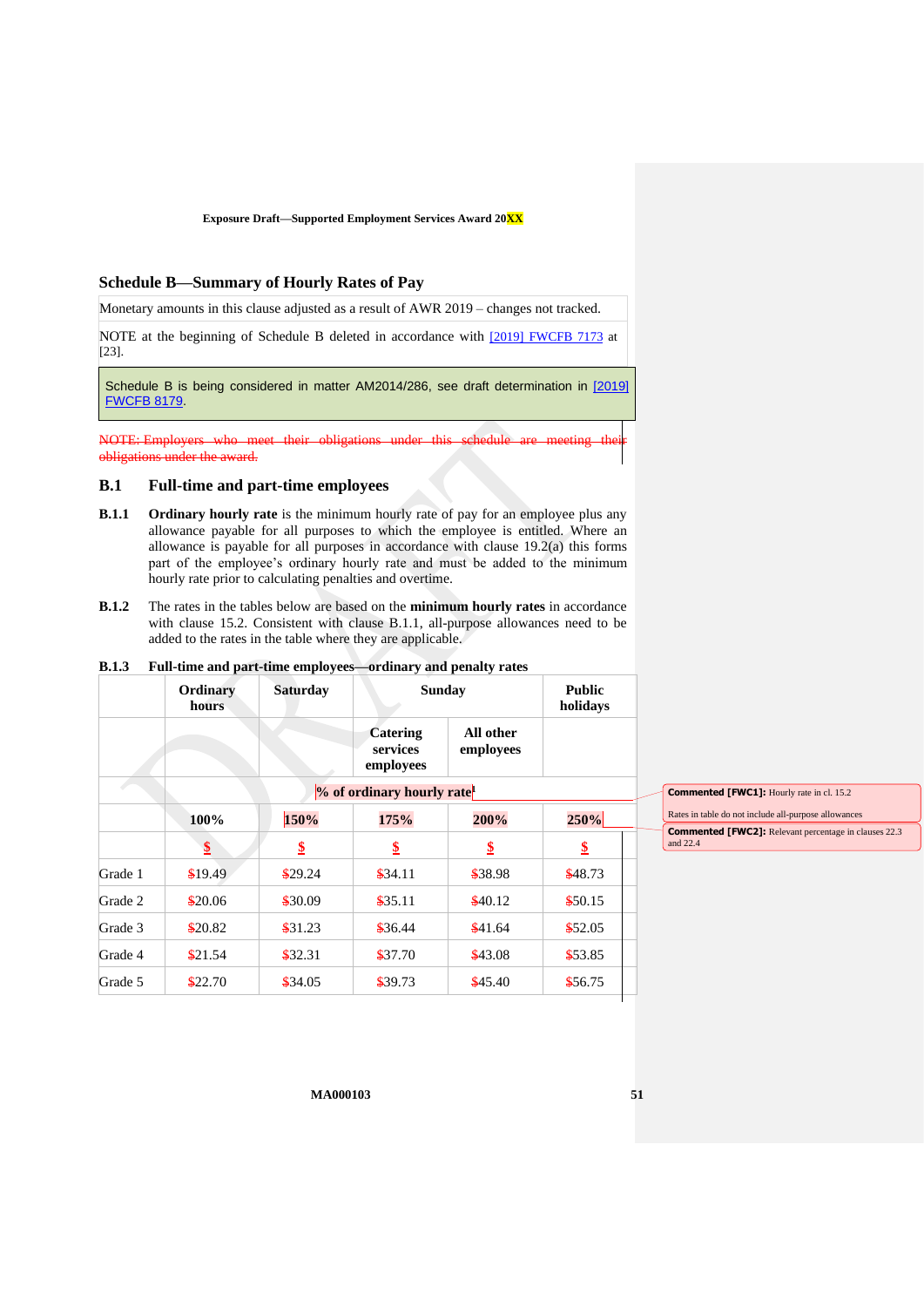|         | Ordinary<br>hours | <b>Saturday</b> | <b>Sunday</b>                     |                                        | <b>Public</b><br>holidays |
|---------|-------------------|-----------------|-----------------------------------|----------------------------------------|---------------------------|
|         |                   |                 | Catering<br>services<br>employees | All other<br>employees                 |                           |
|         |                   |                 |                                   | % of ordinary hourly rate <sup>1</sup> |                           |
|         | 100%              | 150%            | 175%                              | 200%                                   | 250%                      |
| Grade 6 | \$24.77           | \$37.16         | \$43.35                           | \$49.54                                | \$61.93                   |
| Grade 7 | \$25.77           | \$38.66         | \$45.10                           | \$51.54                                | \$64.43                   |

| Commented [FWC1]: Hourly rate in cl. 15.2                         |
|-------------------------------------------------------------------|
| Rates in table do not include all-purpose allowances              |
| Commented [FWC2]: Relevant percentage in clauses 22.3<br>and 22.4 |

**<sup>1</sup>** Rates in table are calculated based on the minimum hourly rate, see clauses [B.1.1](#page-50-1) and [B.1.2.](#page-50-2)

## **B.1.4 Full-time and part-time employees—shiftwork**

|         | Afternoon shift <sup>1</sup><br>(paid for whole shift) | Night shift <sup>2</sup><br>(paid for whole shift) |            |
|---------|--------------------------------------------------------|----------------------------------------------------|------------|
|         |                                                        | % of ordinary hourly rate <sup>3</sup>             | Cor        |
|         | 115%                                                   | 130%                                               | Rate       |
|         | $\overline{2}$                                         | $\mathbf{\underline{\mathcal{S}}}$                 | Cor<br>and |
| Grade 1 | \$22.41                                                | \$25.34                                            |            |
| Grade 2 | \$23.07                                                | \$26.08                                            |            |
| Grade 3 | \$23.94                                                | \$27.07                                            |            |
| Grade 4 | \$24.77                                                | \$28.00                                            |            |
| Grade 5 | \$26.11                                                | \$29.51                                            |            |
| Grade 6 | \$28.49                                                | \$32.20                                            |            |
| Grade 7 | \$29.64                                                | \$33.50                                            |            |

**mmented [FWC3]:** Hourly rate in cl. 15.2 es in table do not include all-purpose allowances **Commented [FWC4]:** Relevant percentage in clauses 22.1 and 22.2

**<sup>1</sup> Afternoon shift** means an ordinary hours in a shift which finishes after 6.00pm and at or before 12.00 midnight, Monday to Friday (see clause [22.1\)](#page-24-2).

**<sup>2</sup> Night shift** means hours in a rotating roster shift which finishes after 12.00 midnight and at or before 8.00am Monday to Friday (see clause [22.2\)](#page-24-3).

**<sup>3</sup>** Rates in table are calculated based on the minimum hourly rate, see clauses [B.1.1](#page-50-1) and [B.1.2.](#page-50-2)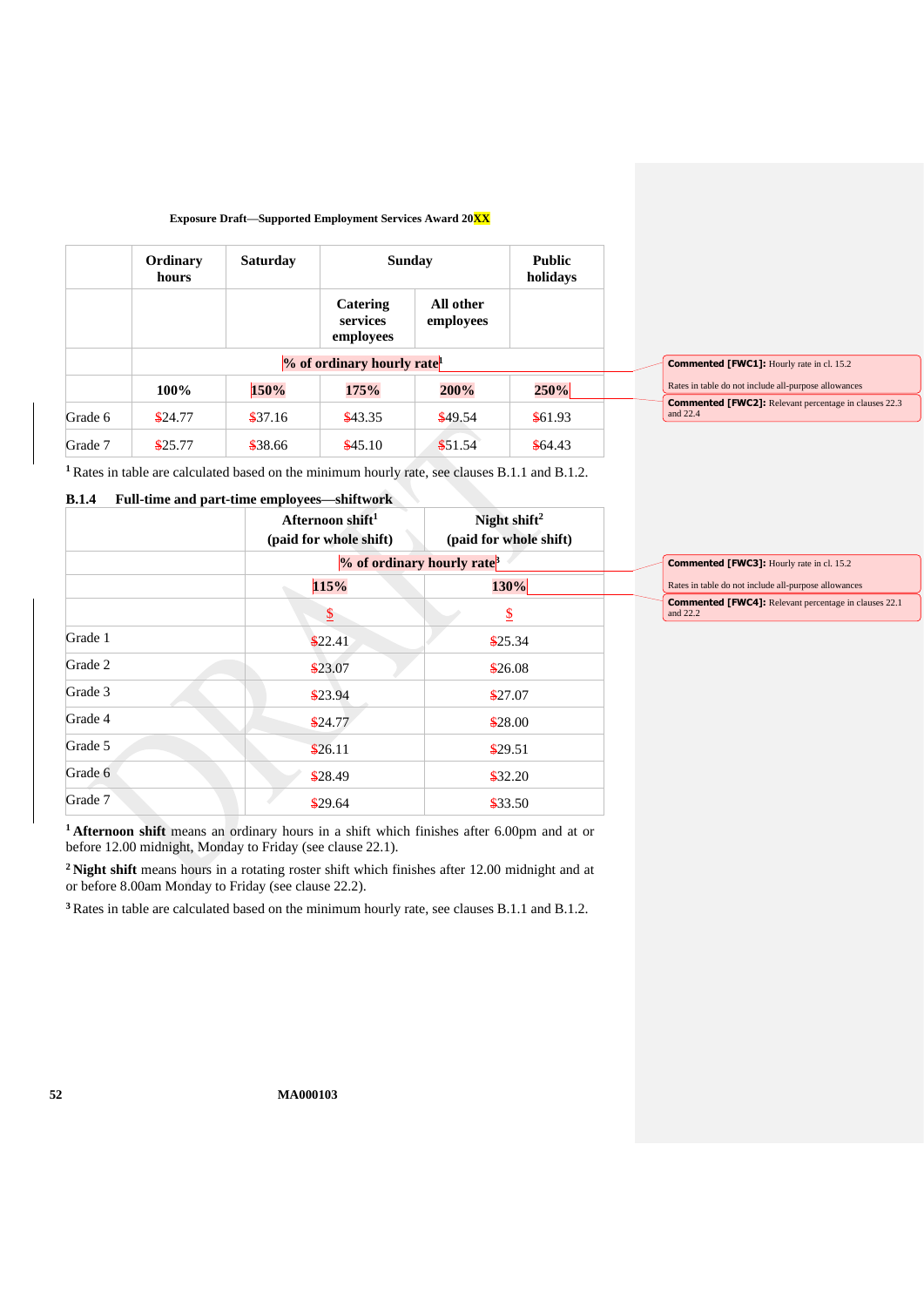#### **B.1.5 Full-time and part-time employees—overtime**

|         |                                        | <b>Monday to Saturday</b> | <b>Saturday</b>                                                      | <b>Sunday</b> | <b>Public</b> |  |  |
|---------|----------------------------------------|---------------------------|----------------------------------------------------------------------|---------------|---------------|--|--|
|         | <b>First 2 hours</b>                   | After 2 hours             | After 12.00 noon<br>where such time is not<br>part of ordinary shift |               | holidays      |  |  |
|         | % of ordinary hourly rate <sup>1</sup> |                           |                                                                      |               |               |  |  |
|         | 150%                                   | 200%                      | 200%                                                                 | 200%          | 250%          |  |  |
|         | \$                                     | \$                        | $\mathbf{\mathcal{S}}$                                               | \$            | \$            |  |  |
| Grade 1 | \$29.24                                | \$38.98                   | \$38.98                                                              | \$38.98       | \$48.73       |  |  |
| Grade 2 | \$30.09                                | \$40.12                   | \$40.12                                                              | \$40.12       | \$50.15       |  |  |
| Grade 3 | \$31.23                                | \$41.64                   | \$41.64                                                              | \$41.64       | \$52.05       |  |  |
| Grade 4 | \$32.31                                | \$43.08                   | \$43.08                                                              | \$43.08       | \$53.85       |  |  |
| Grade 5 | \$34.05                                | \$45.40                   | \$45.40                                                              | \$45.40       | \$56.75       |  |  |
| Grade 6 | \$37.16                                | \$49.54                   | \$49.54                                                              | \$49.54       | \$61.93       |  |  |
| Grade 7 | \$38.66                                | \$51.54                   | \$51.54                                                              | \$51.54       | \$64.43       |  |  |

| <b>Commented [FWC5]:</b> Hourly rate in cl. 15.2     |
|------------------------------------------------------|
| Rates in table do not include all-purpose allowances |

**Commented [FWC6]:** Relevant percentage in clauses 21.1 and 22.4

**<sup>1</sup>** Rates in table are calculated based on the minimum hourly rate, see clauses [B.1.1](#page-50-1) and [B.1.2.](#page-50-2)

## **B.2 Casual employees**

A Full Bench has been constituted in  $AM2017/51$  to deal with the issue of overtime for casuals.

**B.2.1 Casual ordinary hourly rate** includes the casual loading which is payable for all purposes.

## **B.2.2 Casual employees—ordinary and penalty rates**

|         | Ordinary<br>hours | <b>Saturday</b> | <b>Sunday</b>                                 |                        |
|---------|-------------------|-----------------|-----------------------------------------------|------------------------|
|         |                   |                 | <b>Catering services</b><br>employees         | All other<br>employees |
|         |                   |                 | % of casual ordinary hourly rate <sup>1</sup> |                        |
|         | 100%              | 150%            | 175%                                          | 200%                   |
|         | \$                | \$              | \$                                            | $\overline{v}$         |
| Grade 1 | \$24.36           | \$36.54         | \$42.63                                       | \$48.72                |
| Grade 2 | \$25.08           | \$37.62         | \$43.89                                       | \$50.16                |
| Grade 3 | \$26.03           | \$39.05         | \$45.55                                       | \$52.06                |
| Grade 4 | \$26.93           | \$40.40         | \$47.13                                       | \$53.86                |

| Commented [FWC7]: Casual ordinary rate = (Minimum          |  |  |  |  |
|------------------------------------------------------------|--|--|--|--|
| hourly rate in cl $15.2 + 25\%$ casual loading in cl 11.2) |  |  |  |  |
|                                                            |  |  |  |  |
| Rates in table do not include every all-purpose allowance. |  |  |  |  |
| <b>Commented [FWC8]:</b> Casual ordinary rate              |  |  |  |  |
|                                                            |  |  |  |  |
| <b>Commented [FWC9]:</b> Relevant percentage in cl. 22.3   |  |  |  |  |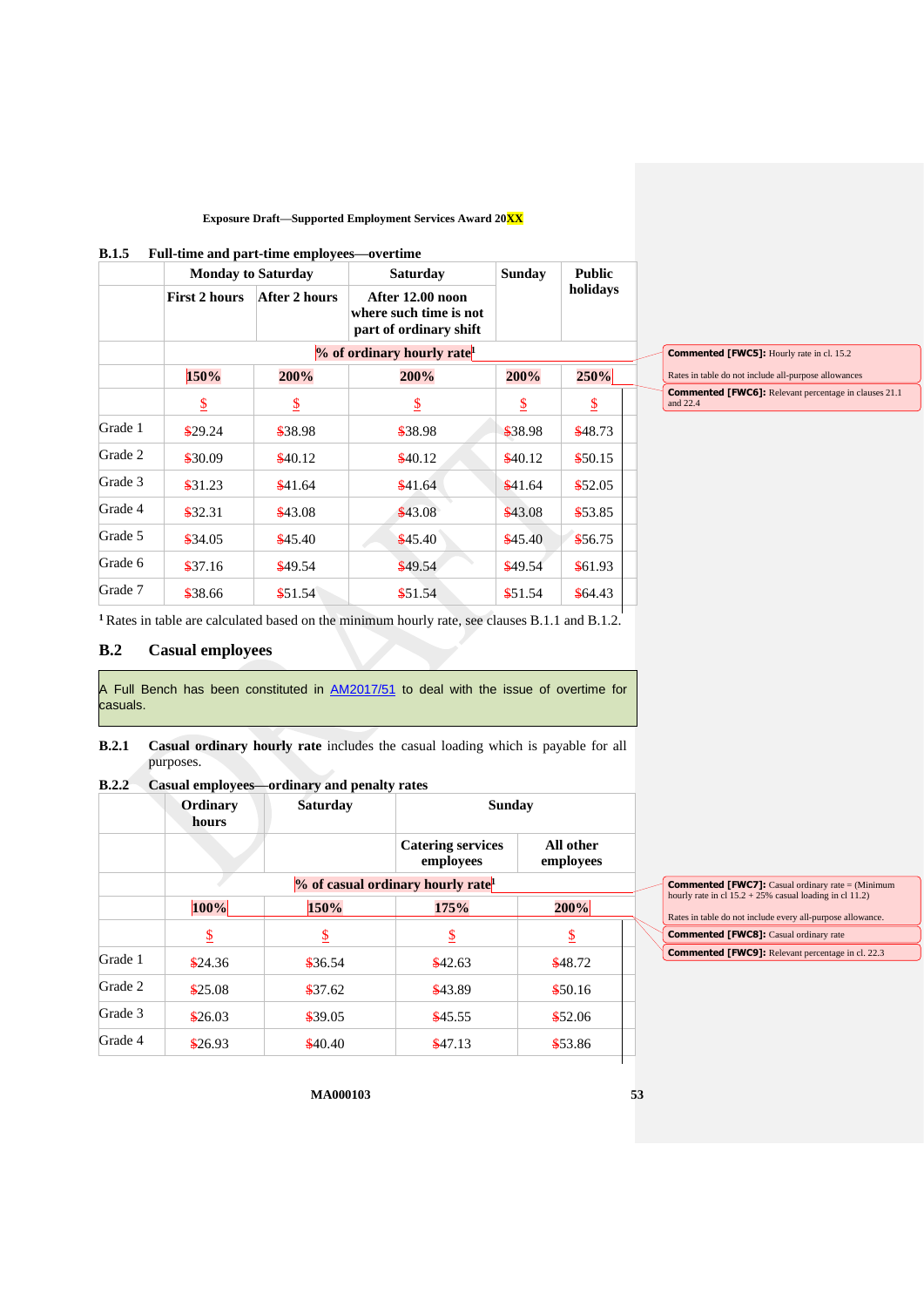|         | Ordinary<br>hours | <b>Saturday</b> | <b>Sunday</b>                                 |                        |
|---------|-------------------|-----------------|-----------------------------------------------|------------------------|
|         |                   |                 | <b>Catering services</b><br>employees         | All other<br>employees |
|         |                   |                 | % of casual ordinary hourly rate <sup>1</sup> |                        |
|         | 100%              | 150%            | 175%                                          | 200%                   |
| Grade 5 | \$28.38           | \$42.57         | \$49.67                                       | \$56.76                |
| Grade 6 | \$30.96           | \$46.44         | \$54.18                                       | \$61.92                |
| Grade 7 | \$32.21           | \$48.32         | \$56.37                                       | \$64.42                |

| <b>Commented [FWC7]:</b> Casual ordinary rate = (Minimum)  |
|------------------------------------------------------------|
| hourly rate in cl $15.2 + 25\%$ casual loading in cl 11.2) |
|                                                            |
| Rates in table do not include every all-purpose allowance. |
| <b>Commented [FWC8]:</b> Casual ordinary rate              |
| <b>Commented [FWC9]:</b> Relevant percentage in cl. 22.3   |

**<sup>1</sup> Casual ordinary hourly rate** includes the casual loading payable for all purposes. Any allpurpose allowances applicable need to be added to these rates, see clause[s B.1.1](#page-50-1) an[d B.1.2.](#page-50-2)

#### **B.2.3 Casual employees—shiftwork**

|         | Afternoon shift <sup>1</sup><br>(paid for whole shift) | Night shift <sup>2</sup><br>(paid for whole shift) |
|---------|--------------------------------------------------------|----------------------------------------------------|
|         |                                                        | $%$ of casual ordinary hourly rate <sup>3</sup>    |
|         | 115%                                                   | 130%                                               |
|         | $\overline{2}$                                         | $\mathbf{\mathcal{S}}$                             |
| Grade 1 | \$28.01                                                | \$31.67                                            |
| Grade 2 | \$28.84                                                | \$32.60                                            |
| Grade 3 | \$29.93                                                | \$33.84                                            |
| Grade 4 | \$30.97                                                | \$35.01                                            |
| Grade 5 | \$32.64                                                | \$36.89                                            |
| Grade 6 | \$35.60                                                | \$40.25                                            |
| Grade 7 | \$37.04                                                | \$41.87                                            |

**Commented [FWC10]:** Casual ordinary rate = (Minimum hourly rate in cl 15.2 + 25% casual loading in cl 11.2) Rates in table do not include every all-purpose allowance. **Commented [FWC11]:** Relevant percentage in cl. 22.1 and 22.2

**<sup>1</sup> Afternoon shift** means an ordinary hours in a shift which finishes after 6.00pm and at or before 12.00 midnight, Monday to Friday (see clause [22.1\)](#page-24-2).

**<sup>2</sup> Night shift** means hours in a rotating roster shift which finishes after 12.00 midnight and at or before 8.00am Monday to Friday (see clause [22.2\)](#page-24-3).

**<sup>3</sup> Casual ordinary hourly rate** includes the casual loading payable for all purposes. Any allpurpose allowances applicable need to be added to these rates, see clause[s B.1.1](#page-50-1) an[d B.1.2.](#page-50-2)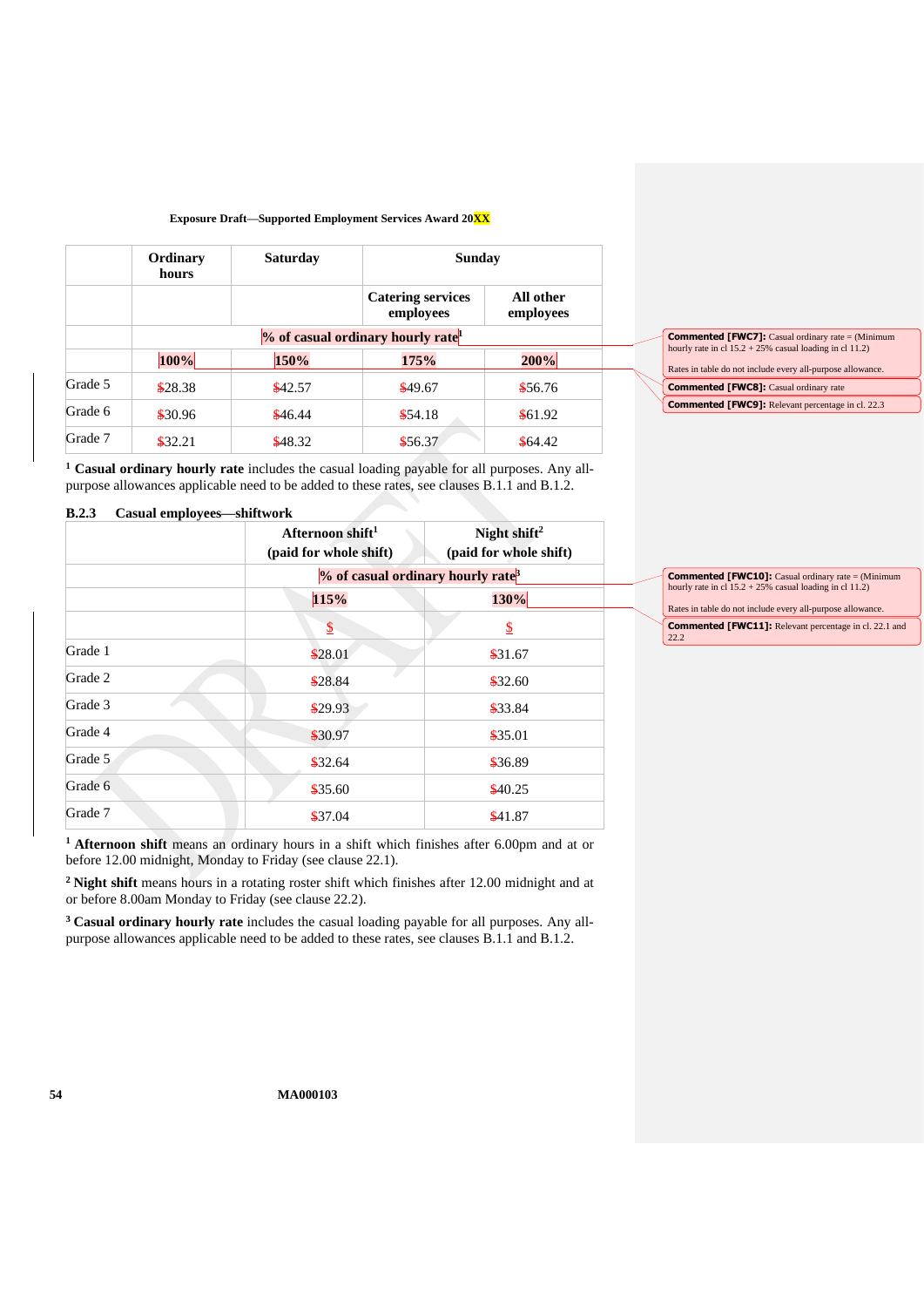### <span id="page-54-0"></span>**Schedule C—Summary of Monetary Allowances**

Monetary amounts in this schedule adjusted as a result of AWR 2019 – changes not tracked. C.1.1 amended in accordance with [\[2019\] FWCFB 5409](https://www.fwc.gov.au/documents/decisionssigned/html/2019fwcfb5409.htm#P266_6964) at [141] to [145].

See clause [19—Allowances](#page-19-0) for full details of allowances payable under this award.

### **C.1 Wage-related allowances**

<span id="page-54-1"></span>**C.1.1** The wage-related allowances in this award are based on the [standard rate](#page-5-5) as defined in clause [2—Definitions](#page-4-1) as the minimum weekly  $ratewage$  for a Grade 5 (trade qualified) employee in clause [15.2](#page-14-3) = **\$862.50.**

| <b>Allowance</b>                                                   | <b>Clause</b>       | $%$ of<br><b>standard</b><br>rate | \$    | Payable   |
|--------------------------------------------------------------------|---------------------|-----------------------------------|-------|-----------|
| Leading hand, in charge of-<br>3 to 10 employees <sup>1</sup>      | 19.2(b)             | 4.52%                             | 38.99 | per week  |
| Leading hand, in charge of-<br>11 to 20 employees <sup>1</sup>     | 19.2(b)             | 6.76%                             | 58.31 | per week  |
| Leading hand, in charge of-<br>more than 20 employees <sup>1</sup> | 19.2(b)             | 8.58%                             | 74.00 | per week  |
| First aid allowance                                                | 19.2(c)             | 2.03%                             | 17.51 | per week  |
| Toilet cleaning allowance—<br>per week                             | 19.2 <sub>(d)</sub> | 1.615%                            | 13.93 | per week  |
| Toilet cleaning allowance-<br>per shift                            | 19.2(d)             | 0.329%                            | 2.84  | per shift |

<sup>1</sup> This allowance applies for all purposes of this award.

## **C.1.2 Adjustment of wage-related allowances**

Wage-related allowances are adjusted in accordance with increases to wages and are based on a percentage of the **standard rate** as specified.

### **C.2 Expense-related allowances**

**C.2.1** The following expense-related allowances will be payable to employees in accordance with clause [19.3:](#page-20-3)

| <b>Allowance</b>         | <b>Clause</b> |       | Payable  |
|--------------------------|---------------|-------|----------|
| Use of vehicle allowance | 19.3(a)       | 0.78  | per km   |
| Meal allowance—overtime  | 19.3(b)       | 11.24 | per meal |
| Laundry allowance        | 19.3(c)       | 0.70  | per day  |

#### **C.2.2 Adjustment of expense-related allowances**

**(a)** At the time of any adjustment to the [standard rate,](#page-5-5) each expense-related allowance will be increased by the relevant adjustment factor. The relevant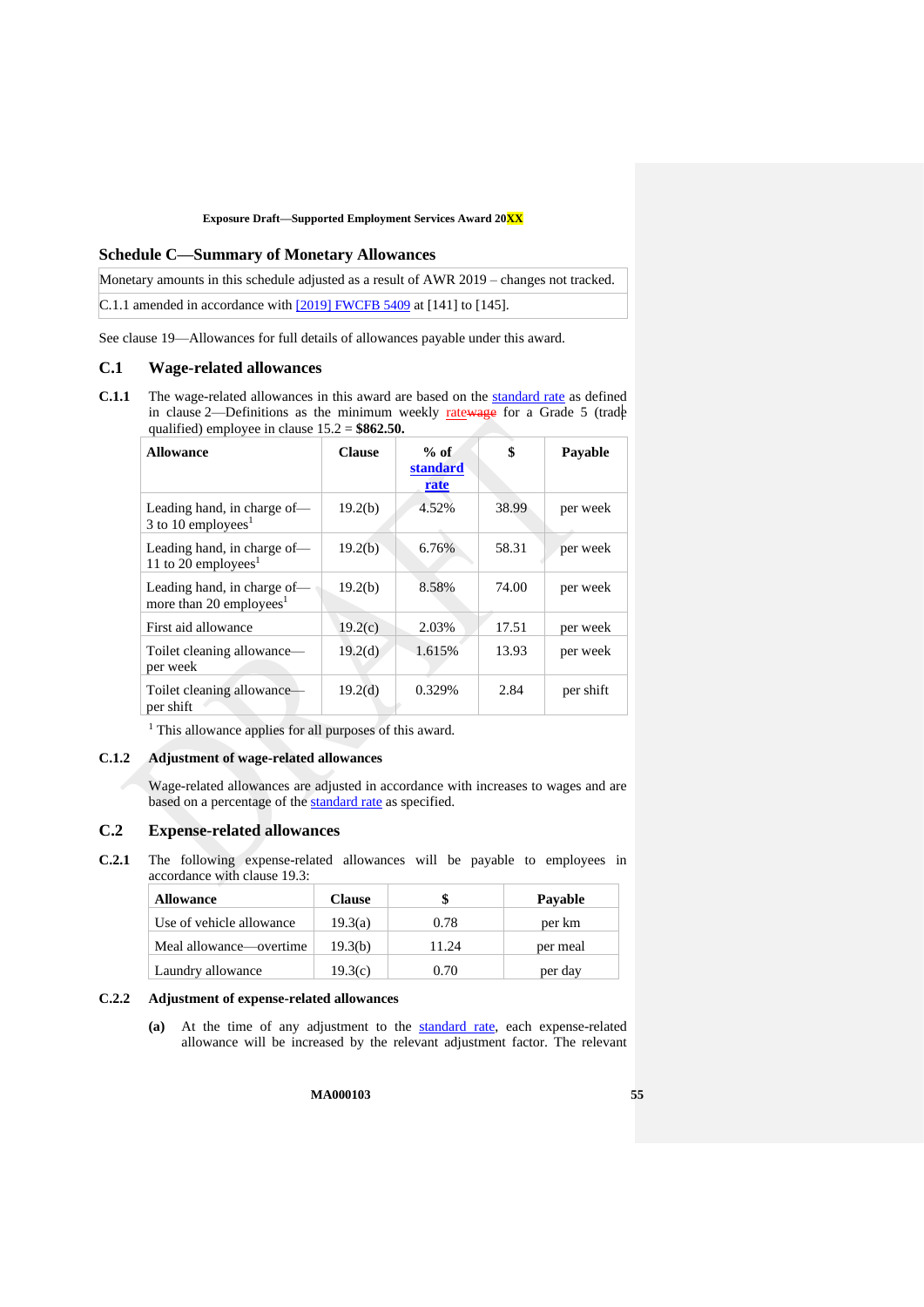adjustment factor for this purpose is the percentage movement in the applicable index figure most recently published by the Australian Bureau of Statistics since the allowance was last adjusted.

**(b)** The applicable index figure is the index figure published by the Australian Bureau of Statistics for the Eight Capitals Consumer Price Index (Cat No. 6401.0), as follows:

| <b>Allowance</b>  | Applicable Consumer Price Index figure |
|-------------------|----------------------------------------|
| Meal allowance    | Take away and fast foods sub-group     |
| Laundry allowance | Clothing and footwear group            |
| Vehicle allowance | Private motoring sub-group             |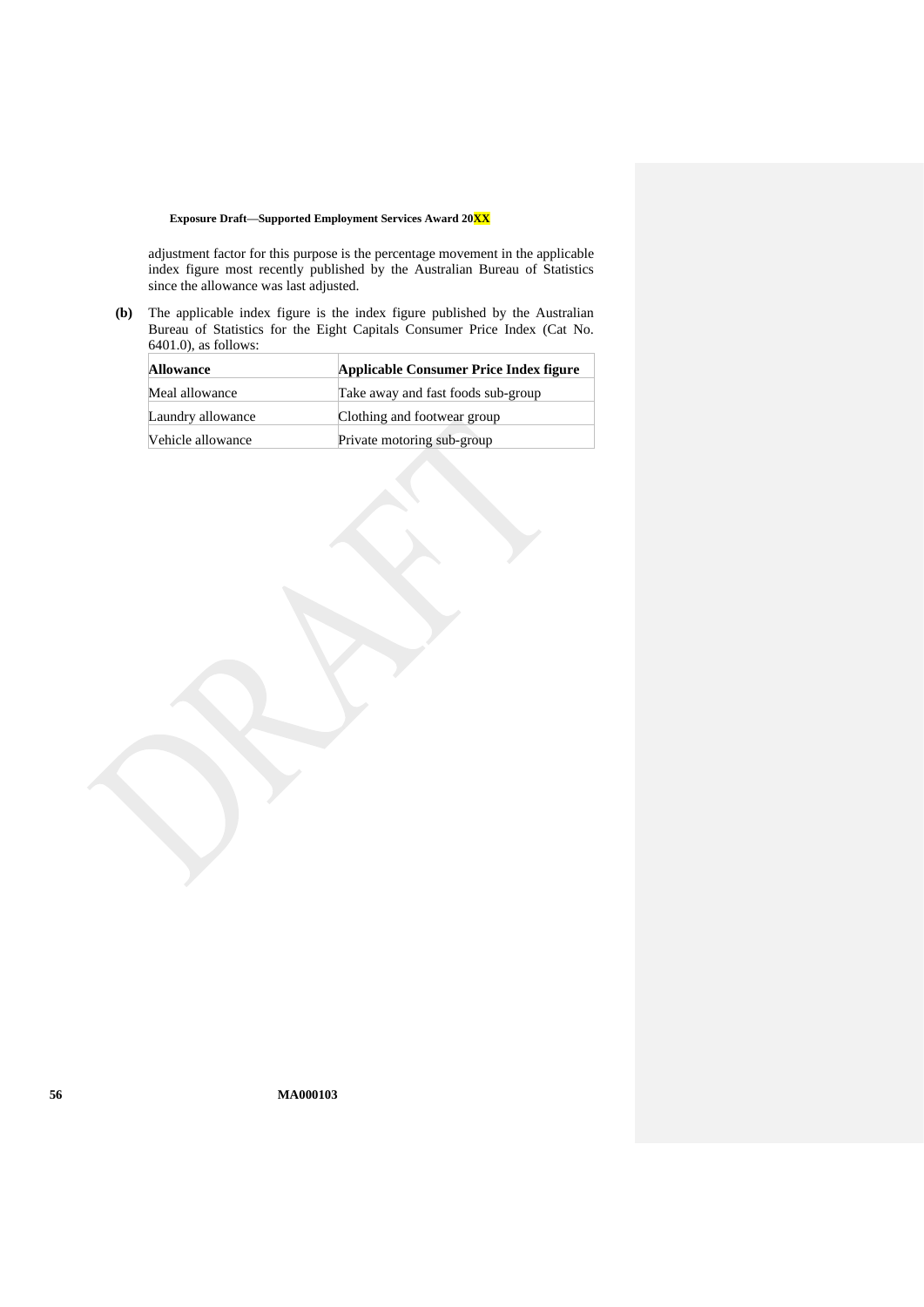#### <span id="page-56-0"></span>**Schedule D—Supported Wage System**

Schedule D is being considered in matter AM2014/286, see draft determination in [\[2019\]](https://www.fwc.gov.au/documents/decisionssigned/html/2019fwcfb8179.htm)  **[FWCFB 8179.](https://www.fwc.gov.au/documents/decisionssigned/html/2019fwcfb8179.htm)** 

- **D.1** This schedule defines the conditions which will apply to an employee with a disability where an employer uses the Supported Wage System as the approved wage assessment tool with respect to the employee.
- **D.2** In this schedule:

**approved assessor** means a person accredited by the management unit established by the Commonwealth under the supported wage system to perform assessments of an individual's productive capacity within the supported wage system.

**assessment instrument** means the tool provided for under the supported wage system that records the assessment of the productive capacity of the person to be employed under the supported wage system.

**disability support pension** means the Commonwealth pension scheme to provide income security for persons with a disability as provided under the Social Security Act 1991, as amended from time to time, or any successor to that scheme.

**relevant minimum wage** means the minimum wage prescribed in this award for the class of work for which an employee is engaged.

**supported wage system** means the Commonwealth Government system to promote employment for people who cannot work at full award wages because of a disability, as documented in the Supported Wage System Handbook. The Handbook is available from the following website: [www.jobaccess.gov.au.](http://www.jobaccess.gov.au/)

**SWS wage assessment agreement** means the document in the form required by the Department of Social Services that records the employee's productive capacity and agreed wage rate.

workplace data means data collected by an employer with respect to an employee's productive capacity in accordance with the Supported Wage System Handbook.

### **D.3 Eligibility criteria**

- **D.3.1** Employees covered by this schedule will be those who are unable to perform the range of duties to the competence level required within the class of work for which the employee is engaged under this award, because of the effects of a disability on their productive capacity and who meet the impairment criteria for receipt of a disability support pension.
- **D.3.2** This schedule does not apply to any existing employee who has a claim against the employer which is subject to the provisions of workers compensation legislation or any provision of this award relating to the rehabilitation of employees who are injured in the course of their employment.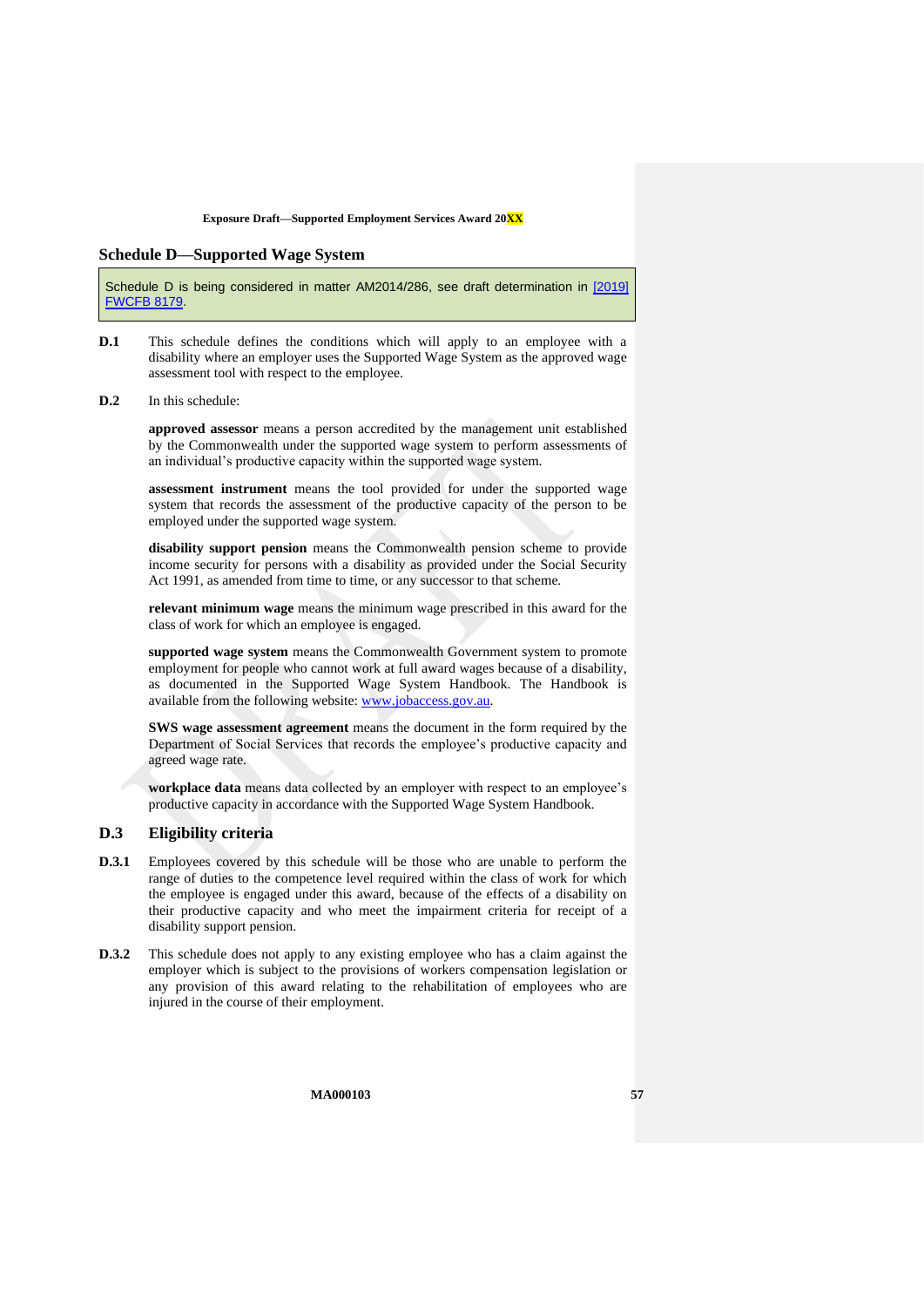## <span id="page-57-4"></span>**D.4 Supported wage rates**

- <span id="page-57-5"></span>**D.4.1** Employees to whom this schedule applies will be paid the applicable percentage of the relevant minimum hourly rate of pay. The applicable percentage will be the higher of:
	- **(a)** the assessed productive capacity of the employee determined in accordance with clause [D.5](#page-57-0) rounded to the nearest whole percentage; and
	- **(b) 12.5%**, if the assessed productive capacity of the employee determined in accordance with clause [D.5](#page-57-0) is less than **12.5%**.
- **D.4.2** For the avoidance of doubt, there is no minimum amount payable to an employee per week.

## <span id="page-57-0"></span>**D.5 Assessment of capacity**

- **D.5.1** For the purpose of establishing the percentage of the relevant minimum wage, the productive capacity of the employee will be assessed in accordance with the SWS by an approved assessor, having consulted the employer and employee and, if the employee so desires, a union which the employee is eligible to join.
- **D.5.2** All assessments made under this schedule must be documented in an SWS wage assessment agreement, and retained by the employer as a time and wages record in accordance with the [Act.](http://www.legislation.gov.au/Series/C2009A00028)
- <span id="page-57-1"></span>**D.5.3** The approved assessor will assess the productive capacity of the employee having regard to:
	- **(a)** where an employer has collected workplace data with respect to an employee:
		- **(i)** the workplace data—**50%** weighting; and
		- **(ii)** the data collected by the approved assessor in accordance with the SWS—**50%** weighting;
	- **(b)** otherwise—the data collected by the approved assessor in accordance with the SWS.
- <span id="page-57-3"></span><span id="page-57-2"></span>**D.5.4** Where, in undertaking an assessment in accordance with clause [D.5.3\(a\),](#page-57-1) there is a disparity of greater than **20%** between the overall productivity percentage calculated from the workplace data and the overall productivity percentage calculated from the data collected by the approved assessor, the employee, employer and approved assessor may agree to collect additional data. The additional data should be collected as soon as practicable and added to the existing data with respect to the employee for the purpose of undertaking the assessment in clause [D.5.3\(a\).](#page-57-1)
- **D.5.5** If, in undertaking an assessment in accordance with clause [D.5.3\(a\),](#page-57-1) including in circumstances where additional data is collected in accordance with clause [D.5.4:](#page-57-2)
	- **(a)** the disparity between the overall productivity percentage calculated from the workplace data and the overall productivity percentage calculated from the data collected by the approved assessor is **20%** or less, then the productive capacity of the employee will be determined in accordance with clause [D.5.3\(a\);](#page-57-1) or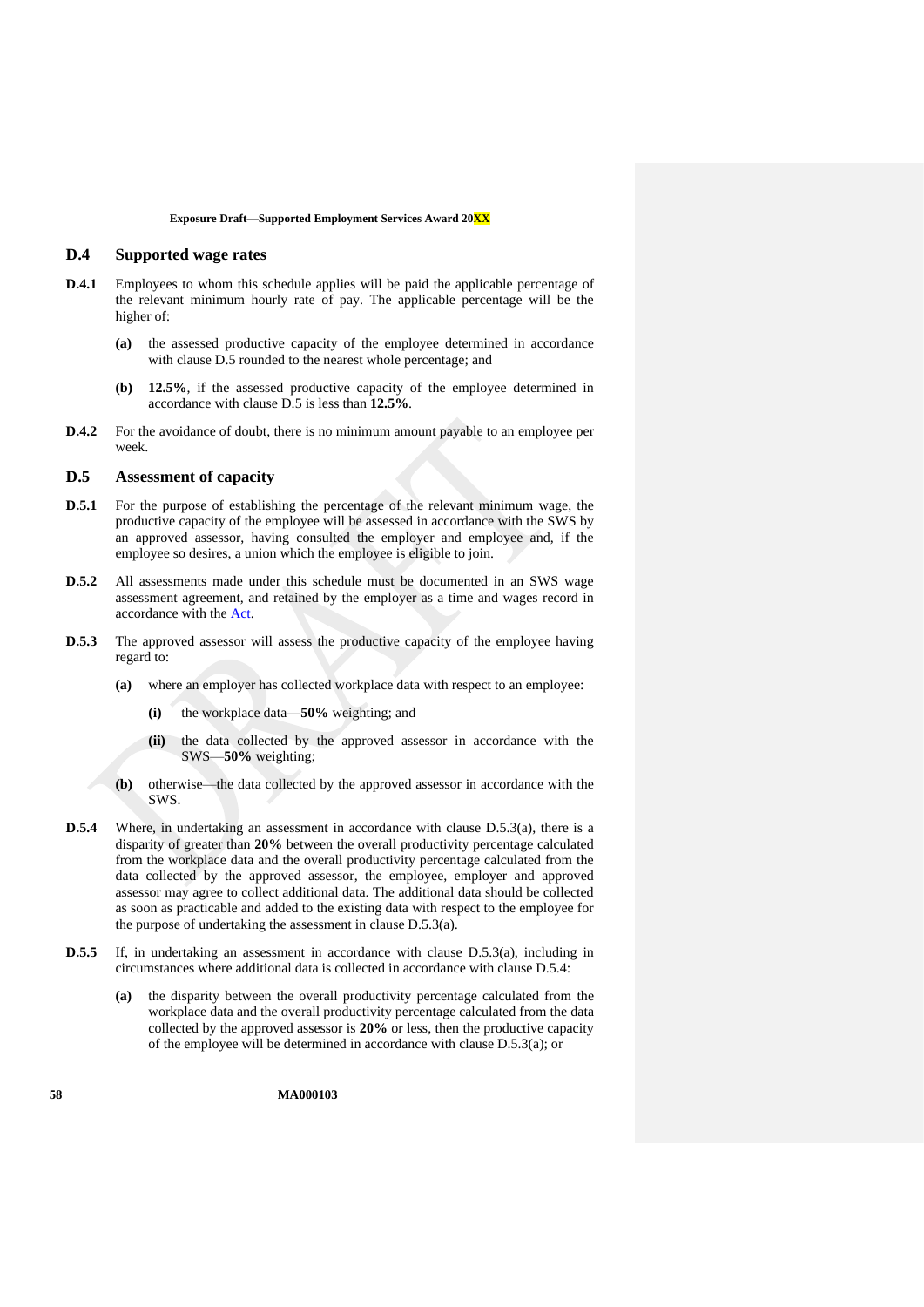- **(b)** the disparity between the overall productivity percentage calculated from the workplace data and the overall productivity percentage calculated from the data collected by the approved assessor is greater than **20%**, then the productive capacity of the employee will be assessed in accordance with claus[e D.5.3\(b\).](#page-57-3)
- <span id="page-58-0"></span>**D.5.6** In addition to an employee's general right to access clause [31—Dispute resolution,](#page-31-1) an employee or an employer may:
	- **(a)** raise a dispute in accordance with the dispute processes outlined in the SWS Handbook; and
	- **(b)** after exhausting the process provided in clause [D.5.6\(a\),](#page-58-0) raise a dispute in relation to the assessment of the employee's assessed productive capacity in accordance with clause [31—Dispute resolution.](#page-31-1) In those circumstances, the Commission may, in exercising its powers under clause [31.6](#page-32-6) make a determination as to the employee's productive capacity, having regard to the reasonableness of the workplace data and the data collected by the approved assessor and fairness between the parties in all of the circumstances.

## **D.6 Lodgement of SWS wage assessment agreement**

- **D.6.1** All SWS wage assessment agreements under the conditions of this schedule, including the appropriate percentage of the relevant minimum wage to be paid to the employee, must be lodged by the employer with the Fair Work Commission.
- **D.6.2** All SWS wage assessment agreements must be agreed and signed by the employee and employer parties to the assessment. Where a union which has an interest in the award is not a party to the assessment, the assessment will be referred by the Fair Work Commission to the union by email to the union's nominated email address and the agreement will take effect unless an objection is notified to the Fair Work Commission within 10 working days.

## **D.7 Review of assessment**

- **D.7.1** Clause [18.7](#page-18-0) does not apply.
- **D.7.2** For the purpose of clause [18.1:](#page-17-4)
	- **(a)** the wage assessment of each employee will be reviewed after 12 months' service with the employer since the initial assessment, and the rate of pay adjusted accordingly;
	- **(b)** subsequently, the wage assessment of each employee will be reviewed within a period not exceeding three 3 years' service with the employer since the previous assessment, and the rate of pay adjusted accordingly; and
	- **(c)** a wage assessment may be reviewed at the initiative of either the employee or the employer, once every  $\frac{\sin 6}{6}$  months and not more than  $\frac{\tan 4}{\tan 4}$  times every three<sup>3</sup> years, and the rate of pay adjusted accordingly. Unless an employer and an employee agreed prior to 1 May 2017 to undertake reviews in other circumstances, such a review may only be initiated in circumstances where an employee has changed jobs or the processes involved in the work undertaken by the employee have changed.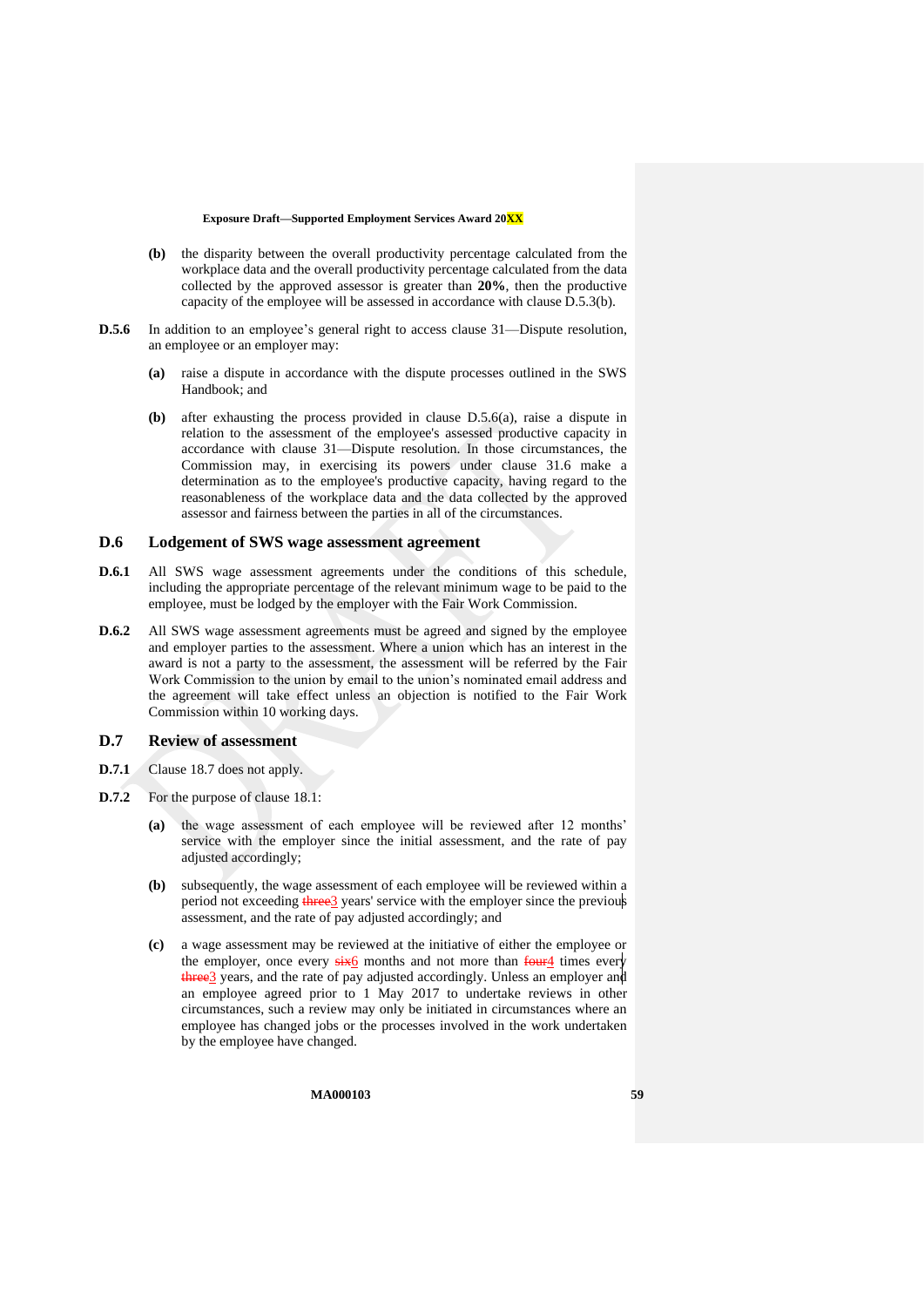## **D.8 Other terms and conditions of employment**

Where an assessment has been made, the applicable percentage will apply to the relevant minimum wage only. Employees covered by the provisions of this schedule will be entitled to the same terms and conditions of employment as other workers covered by this award on a pro rata basis.

## **D.9 Workplace adjustment**

An employer wishing to employ a person under the provisions of this schedule must take reasonable steps to make changes in the workplace to enhance the employee's capacity to do the job. Changes may involve re-design of job duties, working time arrangements and work organisation in consultation with other workers in the area.

## **D.10 Trial period**

- **D.10.1** In order for an adequate assessment of the employee's capacity to be made, an employer will employ a person under the provisions of this schedule for a trial period of at least 13 weeks, but no longer than 26 weeks.
- **D.10.2** During that trial period the assessment of capacity will be undertaken and the percentage of the relevant minimum hourly rate of pay for a continuing employment relationship will be determined in accordance with clause [D.4](#page-57-4) and clause [D.5.](#page-57-0)
- **D.10.3** The employee must be paid at least 12.5% of the relevant minimum hourly rate of pay for each hour worked during the trial period.
- **D.10.4** Once an assessment of capacity has been undertaken pursuant to clause [D.5](#page-57-0) and the employee's rate of pay is determined in accordance with clause [D.4,](#page-57-4) the employer will apply any higher rate of pay determined in accordance with clause [D.4.1](#page-57-5) with effect from thirteen weeks after the commencement of the trial period.
- **D.10.5** Work trials should include induction or training as appropriate to the job being trialled.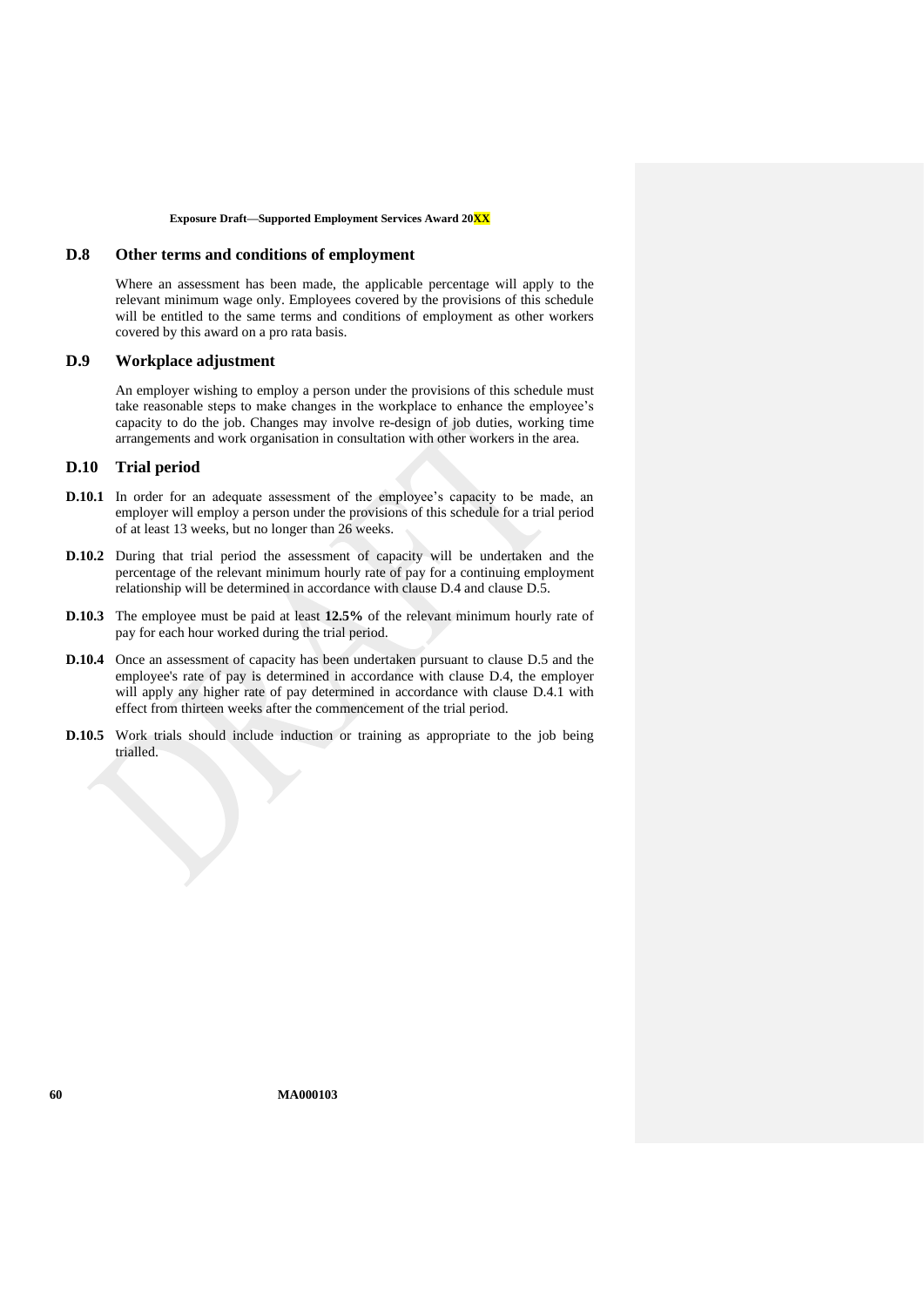## <span id="page-60-0"></span>**Schedule E—Agreement for Time Off Instead of Payment for Overtime**

Link to PDF copy of [Agreement for Time Off Instead of Payment for Overtime.](http://www.fwc.gov.au/documents/documents/modern_awards/toil-agreement.pdf)

Name of employee: \_\_\_\_\_\_\_\_\_\_\_\_\_\_\_\_\_\_\_\_\_\_\_\_\_\_\_\_\_\_\_\_\_\_\_\_\_\_\_\_\_\_\_\_\_

Name of employer: \_\_\_\_\_\_\_\_\_\_\_\_\_\_\_\_\_\_\_\_\_\_\_\_\_\_\_\_\_\_\_\_\_\_\_\_\_\_\_\_\_\_\_\_\_

**The employer and employee agree that the employee may take time off instead of being paid for the following amount of overtime that has been worked by the employee:**

Date and time overtime started:  $\frac{1}{20}$  /20\_\_\_ \_\_\_\_ am/pm

Date and time overtime ended: \_\_\_/\_\_\_/20\_\_\_ \_\_\_\_ am/pm

Amount of overtime worked: \_\_\_\_\_\_\_ hours and \_\_\_\_\_\_ minutes

**The employer and employee further agree that, if requested by the employee at any time, the employer must pay the employee for overtime covered by this agreement but not taken as time off. Payment must be made at the overtime rate applying to the overtime when worked and must be made in the next pay period following the request.**

Signature of employee:

Date signed:  $\angle$  /20\_

Name of employer representative: \_\_\_\_\_\_\_\_\_\_\_\_\_\_\_\_\_\_\_\_\_\_\_\_\_\_\_\_\_\_\_\_\_\_\_\_\_\_\_\_

Signature of employer representative:

Date signed: \_\_\_/\_\_\_/20\_\_\_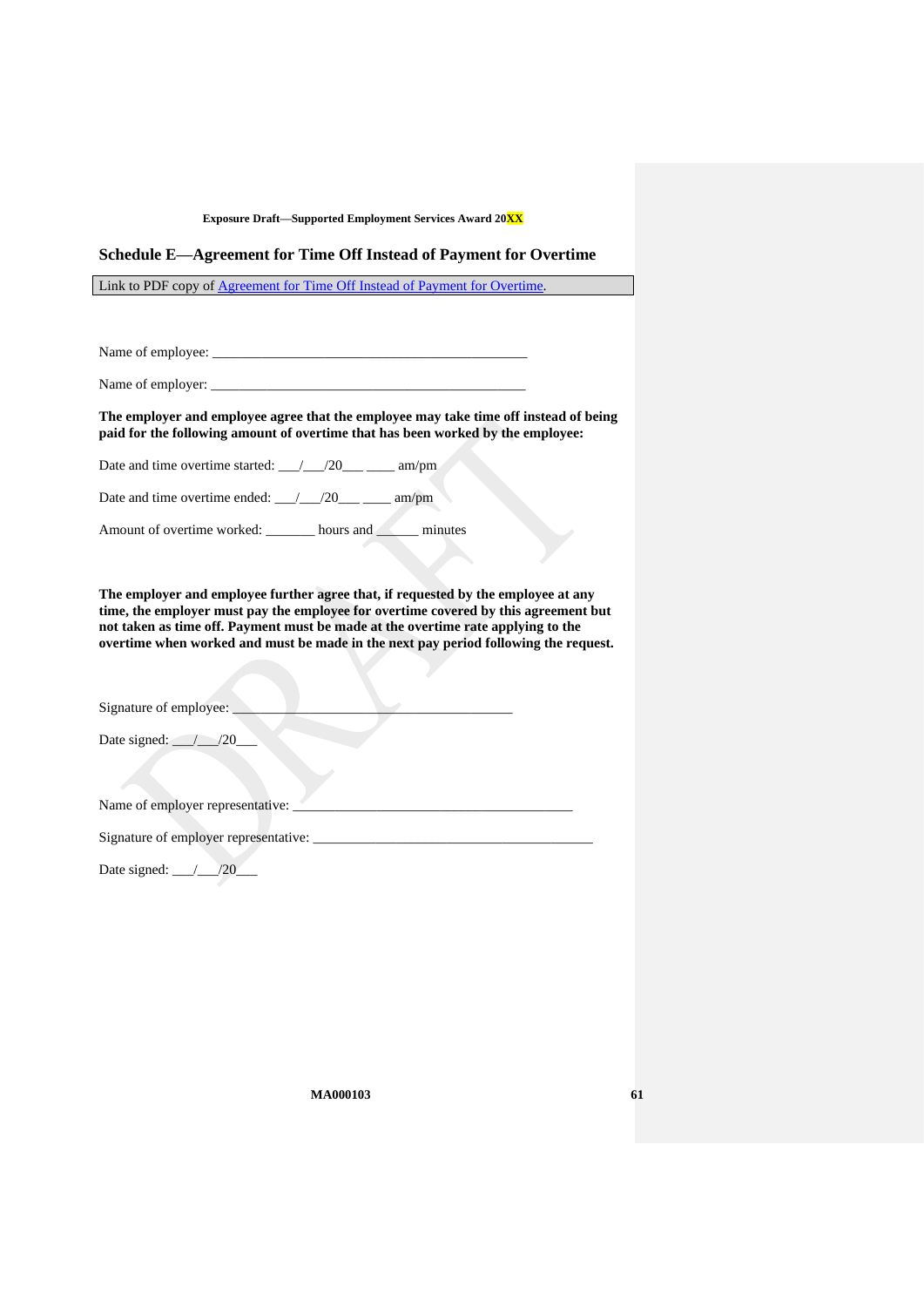### <span id="page-61-0"></span>**Schedule F—Agreement to Take Annual Leave in Advance**

Link to PDF copy of [Agreement to Take Annual Leave in Advance.](http://www.fwc.gov.au/documents/documents/modern_awards/leave-in-advance-agreement.pdf)

Name of employee: \_\_\_\_\_\_\_\_\_\_\_\_\_\_\_\_\_\_\_\_\_\_\_\_\_\_\_\_\_\_\_\_\_\_\_\_\_\_\_\_\_\_\_\_\_

Name of employer:

### **The employer and employee agree that the employee will take a period of paid annual leave before the employee has accrued an entitlement to the leave:**

The amount of leave to be taken in advance is: \_\_\_\_ hours/days

The leave in advance will commence on: \_\_\_/\_\_\_/20\_

Signature of employee: \_\_\_\_\_\_\_\_\_\_\_\_\_\_\_\_\_\_\_\_\_\_\_\_\_\_\_\_\_\_\_\_\_\_\_\_\_\_\_\_

Date signed: \_\_\_/\_\_\_/20\_\_\_\_

Name of employer representative:

Signature of employer representative:

Date signed:  $\frac{1}{20}$ 

*[If the employee is under 18 years of age - include:]*

**I agree that:**

**if, on termination of the employee's employment, the employee has not accrued an entitlement to all of a period of paid annual leave already taken under this agreement, then the employer may deduct from any money due to the employee on termination an amount equal to the amount that was paid to the employee in respect of any part of the period of annual leave taken in advance to which an entitlement has not been accrued.**

Name of parent/guardian:

Signature of parent/guardian: \_\_\_\_\_\_\_\_\_\_\_\_\_\_\_\_\_\_\_\_\_\_\_\_\_\_\_\_\_\_\_\_\_\_\_\_\_\_\_\_

Date signed: \_\_\_/\_\_\_/20\_\_\_\_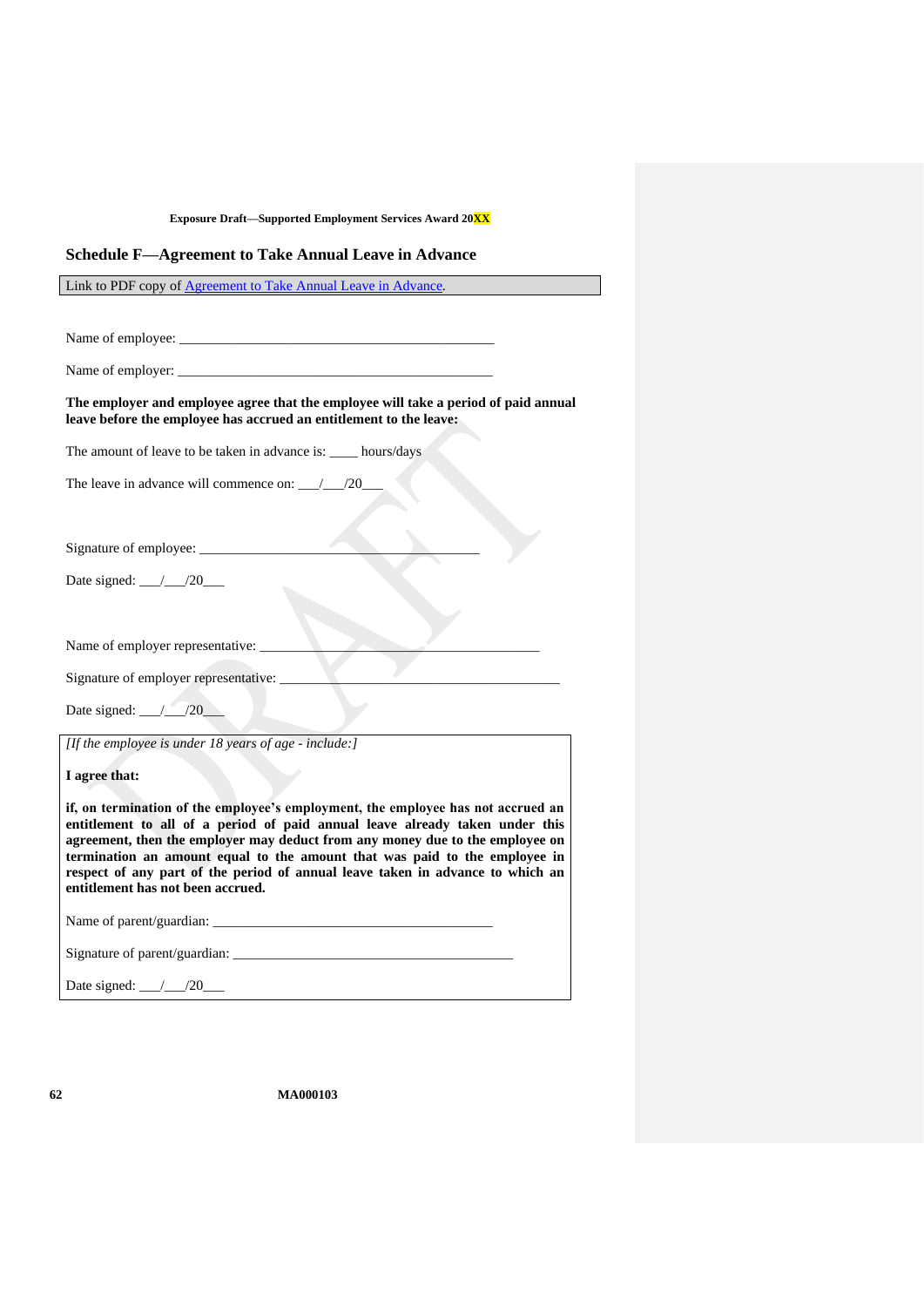## <span id="page-62-0"></span>**Schedule G—Agreement to Cash Out Annual Leave**

Link to PDF copy of [Agreement to Cash Out Annual Leave.](http://www.fwc.gov.au/documents/documents/modern_awards/cash-out-agreement.pdf)

Name of employee: \_\_\_\_\_\_\_\_\_\_\_\_\_\_\_\_\_\_\_\_\_\_\_\_\_\_\_\_\_\_\_\_\_\_\_\_\_\_\_\_\_\_\_\_\_

Name of employer:

### **The employer and employee agree to the employee cashing out a particular amount of the employee's accrued paid annual leave:**

The amount of leave to be cashed out is: \_\_\_\_ hours/days

The payment to be made to the employee for the leave is: \$\_\_\_\_\_\_\_\_ subject to deduction of income tax/after deduction of income tax (strike out where not applicable)

The payment will be made to the employee on:  $\frac{1}{20}$ 

Signature of employee: \_\_\_\_\_\_\_\_\_\_\_\_\_\_\_\_\_\_\_\_\_\_\_\_\_\_\_\_\_\_\_\_\_\_\_\_\_\_\_\_

Date signed:  $\angle 20$ 

Name of employer representative:

Signature of employer representative:

Date signed: \_\_\_/\_\_\_/20\_\_\_

*Include if the employee is under 18 years of age:*

Name of parent/guardian: \_\_\_\_\_\_\_\_\_\_\_\_\_\_\_\_\_\_\_\_\_\_\_\_\_\_\_\_\_\_\_\_\_\_\_\_\_\_\_\_

Signature of parent/guardian:

Date signed: \_\_\_/\_\_\_/20\_\_\_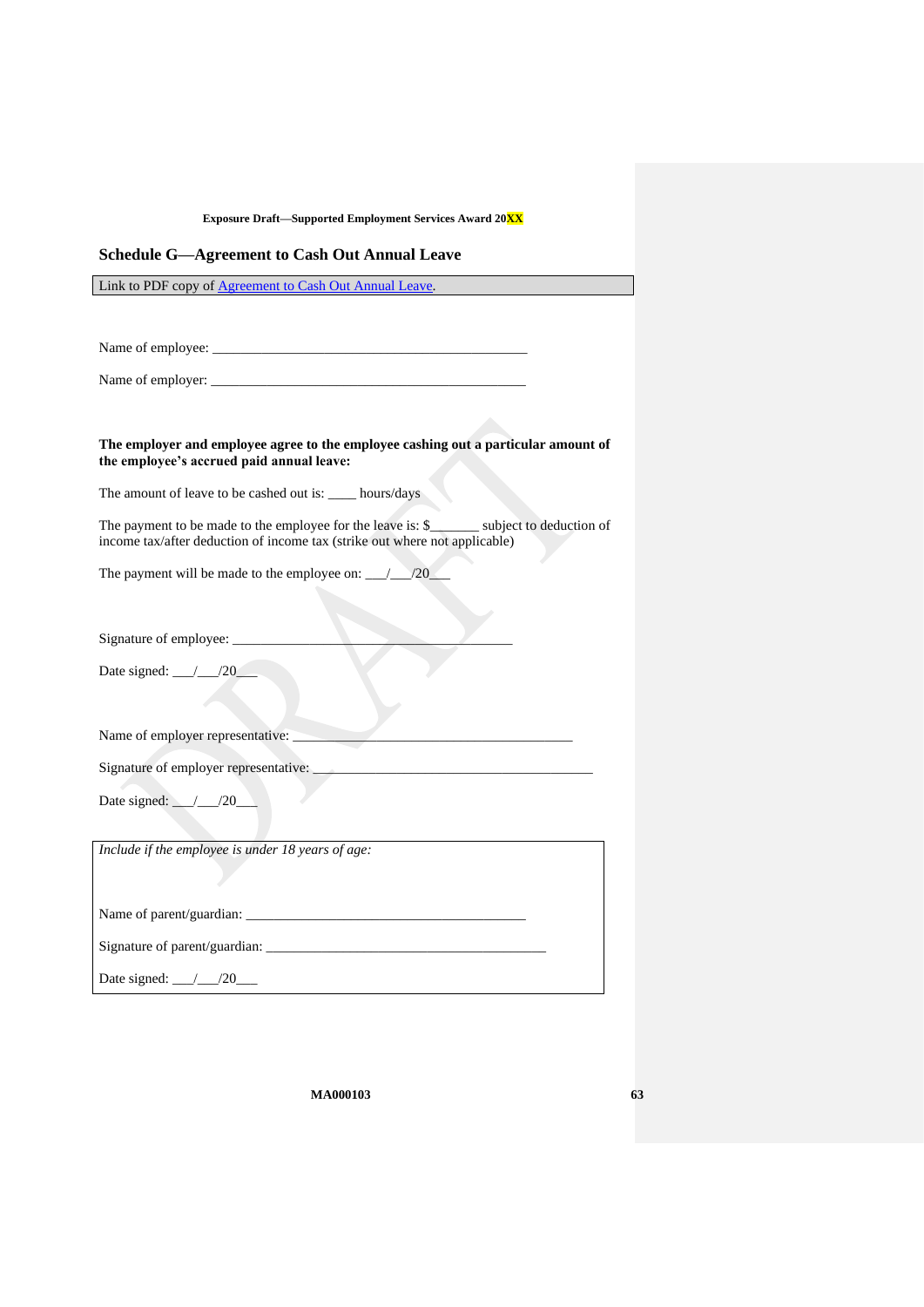#### <span id="page-63-0"></span>**Schedule H—Part-day Public Holidays**

H.2 amended in accordance with [\[2019\] FWCFB 8491](https://www.fwc.gov.au/documents/decisionssigned/html/2019fwcfb8491.htm) and [PR715168](https://www.fwc.gov.au/documents/awardsandorders/html/pr715168.htm)

- **H.1** This schedule operates where this award otherwise contains provisions dealing with public holidays that supplement the [NES.](https://www.fwc.gov.au/documents/awardmod/download/nes.pdf)
- <span id="page-63-2"></span>**H.2** Where a part-day public holiday is declared or prescribed between 6.00 pm and midnight, or 7.00 pm and midnight on Christmas Eve (24 December in each year) or New Year's Eve (31 December in each year) the following will apply on Christmas Eve and New Year's Eve and will override any provision in this award relating to public holidays to the extent of the inconsistency:
	- **(a)** All employees will have the right to refuse to work on the part-day public holiday if the request to work is not reasonable or the refusal is reasonable as provided for in the [NES.](https://www.fwc.gov.au/documents/awardmod/download/nes.pdf)
	- **(b)** Where a part-time or full-time employee is usually rostered to work ordinary hours on the declared or prescribed part-day public holiday but as a result of exercising their right under the [NES](https://www.fwc.gov.au/documents/awardmod/download/nes.pdf) does not work, they will be paid their ordinary rate of pay for such hours not worked.
	- **(c)** Where a part-time or full-time employee is usually rostered to work ordinary hours on the declared or prescribed part-day public holiday but as a result of being on annual leave does not work, they will be taken not to be on annual leave during the hours of the declared or prescribed part-day public holiday that they would have usually been rostered to work and will be paid their ordinary rate of pay for such hours.
	- **(d)** Where a part-time or full-time employee is usually rostered to work ordinary hours on the declared or prescribed part-day public holiday, but as a result of having a rostered day off (RDO) provided under this award, does not work, the employee will be taken to be on a public holiday for such hours and paid their ordinary rate of pay for those hours.
	- Excluding annualised salaried employees to whom clause [H.2\(f\)](#page-63-1) applies, where an employee works any hours on the declared or prescribed part-day public holiday they will be entitled to the appropriate public holiday penalty rate (if any) in this award for those hours worked.
	- **(f)** Where an employee is paid an annualised salary under the provisions of this award and is entitled under this award to time off in lieu or additional annual leave for work on a public holiday, they will be entitled to time off in lieu or pro-rata annual leave equivalent to the time worked on the declared or prescribed part-day public holiday.
	- **(g)** An employee not rostered to work on the declared or prescribed part-day public holiday, other than an employee who has exercised their right in accordance with clause [H.2\(a\),](#page-63-2) will not be entitled to another day off, another day's pay or another day of annual leave as a result of the part-day public holiday.
- <span id="page-63-1"></span>**H.2** Where a part-day public holiday is declared or prescribed between 7.00 pm and midnight on Christmas Eve (24 December in each year) or New Year's Eve